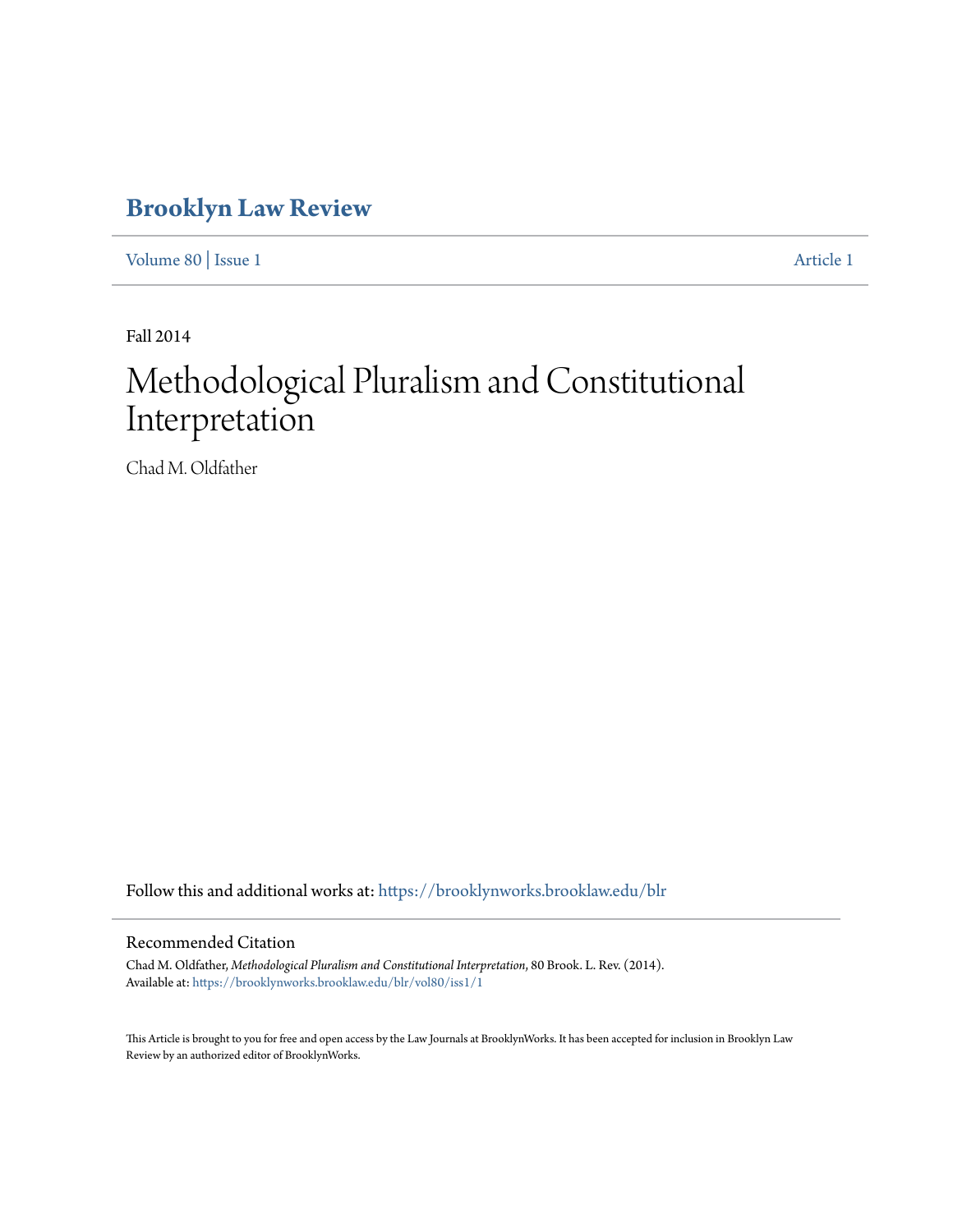# ARTICLES

# Methodological Pluralism and Constitutional Interpretation

*Chad M. Oldfather*†

#### **INTRODUCTION**

It is a commonplace that the Justices of the Supreme Court disagree about how to interpret the Constitution. What is less clear is whether any of us ought to be troubled by this. In a recent interview, Justice Antonin Scalia characterized it as "sort of an embarrassment" that the Justices are not "in agreement on the basic question of what we think we're doing when we interpret the Constitution." <sup>1</sup> Yet, while the Justices clearly are not in agreement, neither do their opinions reflect a collective sense of embarrassment over this. As Richard Fallon has observed, "Although methodological disputes grow heated in some cases, it is striking that in the domain of constitutional adjudication, the [J]ustices have seldom exhibited much interest in attempting to bind either themselves or each other, in advance, to the kind of general interpretive approaches that academic theorists champion." 2

<sup>†</sup> Professor of Law, Marquette University Law School. Thanks to Larry Alexander, Paula Dalley, Richard Fallon, Shubha Ghosh, Abbe Gluck, Mike Klarman, Randy Kozel, Art Lefrancois, John Lovett, Kali Murray, Michael O'Hear, CJ Peters, Ryan Scoville, and Glen Staszewski for comments on earlier drafts, and to audiences at presentations at the University of Wisconsin Law School, the University of Baltimore School of Law, and the Loyola University-New Orleans College of Law for their helpful suggestions. I received incredibly thoughtful comments on this paper, and I am sure that I have not done them all justice. Thanks also to Paul Jonas for outstanding research assistance, and to Robert Steele for outstanding research assistance and for his close readings of and incisive commentary on multiple drafts.

<sup>1</sup> Jennifer Senior, *In Conversation: Antonin Scalia*, N.Y. MAG., Oct. 6, 2013, *available at* http://nymag.com/news/features/antonin-scalia-2013-10/.

<sup>2</sup> Richard H. Fallon, Jr., *Constitutional Constraints*, 97 CALIF. L. REV. 975, 1013 (2009); *see also* Steven M. Griffin, *Pluralism in Constitutional Interpretation*, 72 TEX. L. REV. 1753, 1757 (1994).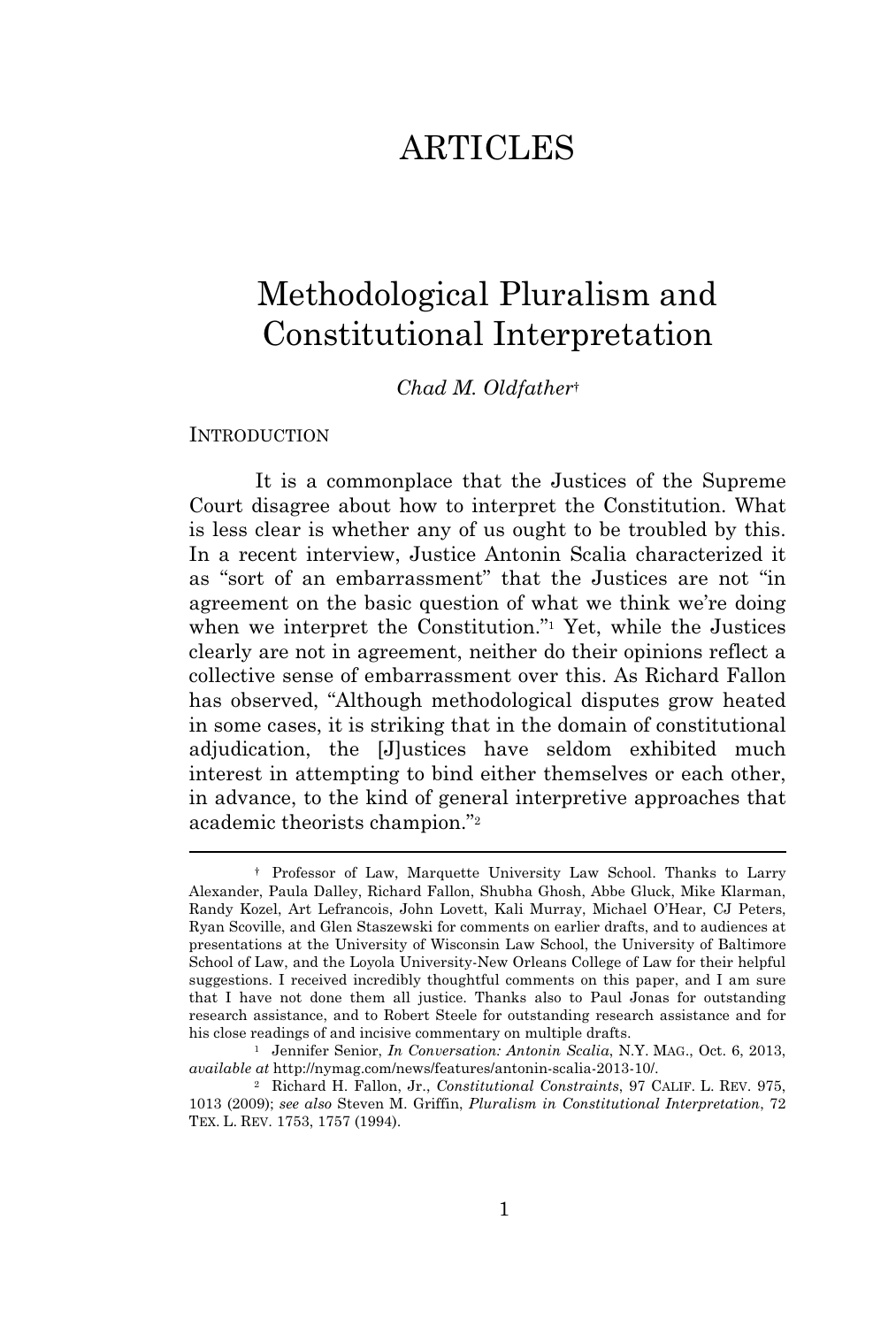Given the centrality of methodological commitments to at least some of the Justices' approach to their jobs, this is puzzling. Yet the matter rarely surfaces in the Court's opinions. Majority opinions often contain language suggesting strong methodological commitments that later opinions depart from without acknowledgement.<sup>3</sup> A brief exception appeared in Justice O'Connor's one-paragraph, partial concurrence in *Michael H. v. Gerald D.* She declined to join the due process analysis in Justice Scalia's plurality opinion, noting simply, "I would not foreclose the unanticipated by the prior imposition of a single mode of historical analysis." <sup>4</sup> Her objection, in other words, was not to the result of the analysis but rather to the methodology itself and more specifically to the prospect of committing to that methodology in future cases.

Apart from stray remarks like Fallon's, academic commentators have also left the question of methodological uniformity in constitutional interpretation alone.<sup>5</sup> To be sure, each theorist's argument in favor of a particular interpretive approach is nearly always, implicitly, an argument that everyone else ought to agree with, and adopt, the theorist's approach. But the prospect of interpretive uniformity as a good in its own right has gone unexamined.

The answer to all this, one might imagine, is simple and is rooted in the fact that the Supreme Court is a "they" rather than an "it." <sup>6</sup> The Justices do not attempt to bind one another because

<sup>3</sup> See, for example, the discussion of *Crawford v. Washington* and ensuing cases in Chad M. Oldfather, *Methodological Stare Decisis and Constitutional Interpretation*, *in* PRECEDENT IN THE UNITED STATES SUPREME COURT 135, 139-41 (Christopher J. Peters, ed. 2013).

<sup>4</sup> 491 U.S. 110, 132 (1989) (O'Connor, J., concurring in part). The case concerned a substantive-due-process-based challenge to a California statute creating a presumption that the husband of a woman who has a child is the father of that child if he is not impotent or sterile and the couple is living together at the time. *Id.* at 117-18. In their opinions, Justices Scalia and Brennan debated the level of generality at which to consult history in determining whether an asserted liberty interest is one that has been traditionally protected, such that it can be deemed "fundamental." *Id.* at 127 n.6 (Scalia, J.); *id.* at 139-41 (Brennan, J., dissenting). Justice Scalia advocated in favor of "consulting the most specific tradition available." *Id.* at 127 n.6 (majority opinion) (contending that to do otherwise would be to countenance arbitrary judicial decision making). "Although assuredly having the virtue (if it be that) of leaving judges free to decide as they think best when the unanticipated occurs, a rule of law that binds neither by text nor by any particular, identifiable tradition is no rule of law at all." *Id.* Justice O'Connor joined all of Justice Scalia's opinion except for the footnote outlining Scalia's methodological commitments.

<sup>5</sup> Michael Gerhardt has also observed that the Justices have adopted no fixed methodological framework. *See* MICHAEL J. GERHARDT, THE POWER OF PRECEDENT 104-05 (2008).

<sup>6</sup> *See generally* Adrian Vermeule, *The Judiciary is a They, Not an It: Interpretive Theory and the Fallacy of Division*, 14 J. CONTEMP. LEGAL ISSUES 549, 550 (2005) (identifying "the fundamental mistake of overlooking the collective character of judicial institutions—of overlooking that the judiciary, like Congress, is a 'they,' not an 'it'").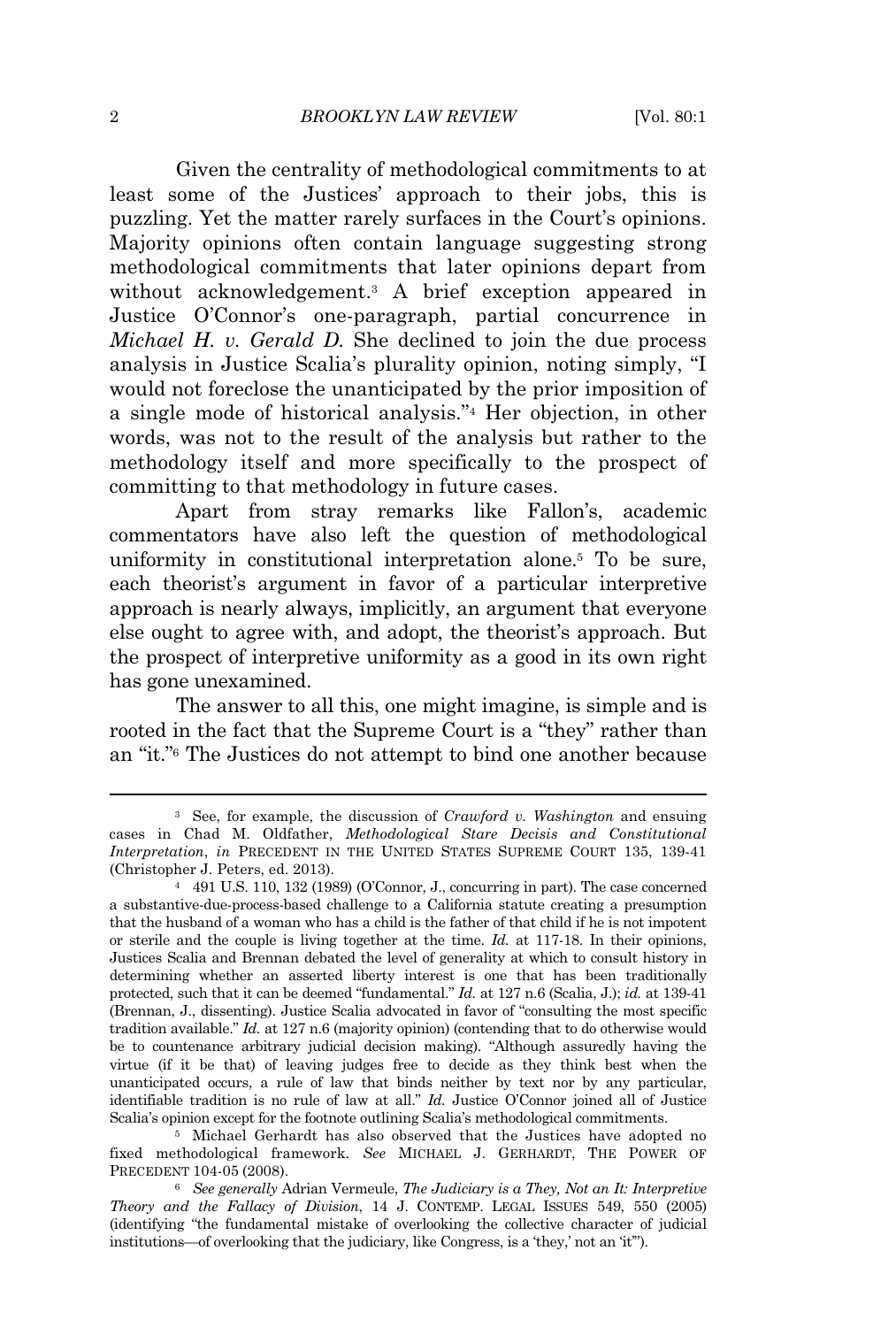they do not want to be bound themselves. Justice Scalia may find the Justices' lack of methodological agreement lamentable, but it is unlikely that he would sign on to a regime of uniformity that did not comport with his originalist preferences. To agree to commit to a methodology carries with it the risk that one will have to commit to someone else's methodology.

But that cannot be the entire story. There are plenty of respects in which the Court does act like an "it," adhering to past majorities' decisions even though the present majority might reach a different conclusion in the absence of the past decision. Indeed, being bound to reach a result one does not favor, whether on account of an authoritative text such as a statute or constitution or a past judicial decision, is a large part of the judicial role. The justifications for adherence to precedent, in particular, often center on the rule of law and treating like cases alike,<sup>7</sup> and one might well wonder why the requirement of *treating* like cases alike does not extend to methodology. Judge Robert Bork, at least, thought it does, mocking Justice O'Connor's concurrence in *Michael H.* by opining that "[a]nother name for the prior adoption of a single mode of analysis is, of course, 'the rule of law.'" 8

What is more, the Justices do adhere to methodological commitments in their constitutional decision making. The tieredscrutiny framework, for example, can easily be characterized as a methodology, and one that the Court has consistently embraced.<sup>9</sup> And while *Planned Parenthood v. Casey*'s<sup>10</sup> asserted loyalty to *Roe v. Wade*<sup>11</sup> involved the creation of a new framework for the assessment of abortion regulations, its "undue burden" framework has since proven to be relatively durable.<sup>12</sup> *Chevron* deference to administrative agency interpretations of statutes provides a third example.<sup>13</sup>

<sup>7</sup> *See infra* Part I.A.

<sup>8</sup> ROBERT H. BORK, THE TEMPTING OF AMERICA 237 (1990).

<sup>9</sup> *See infra* Part II.B.2.

<sup>10</sup> 505 U.S. 833 (1992).

<sup>11</sup> 410 U.S. 113 (1973).

<sup>12</sup> *See, e.g.*, Neal Devins, *How* Planned Parenthood v. Casey *(Pretty Much) Settled the Abortion Wars*, 118 YALE L.J. 1318, 1322 (2009) (arguing that *Casey*'s "standard has proven sufficiently durable as both a judicial and political precedent that there is no push to change the status quo by the states, Supreme Court Justices, or either the President or the Senate through the appointments-confirmation process").

<sup>13</sup> *See* Abbe R. Gluck, *Intersystemic Statutory Interpretation: Methodology as "Law" and the* Erie *Doctrine*, 120 YALE L.J. 1898, 1911 (2011) [hereinafter *Erie*]; Abbe R. Gluck, *The States as Laboratories of Statutory Interpretation: Methodological Consensus and the New Modified Textualism*, 119 YALE L.J. 1750, 1817 (2010) [hereinafter *Laboratories*].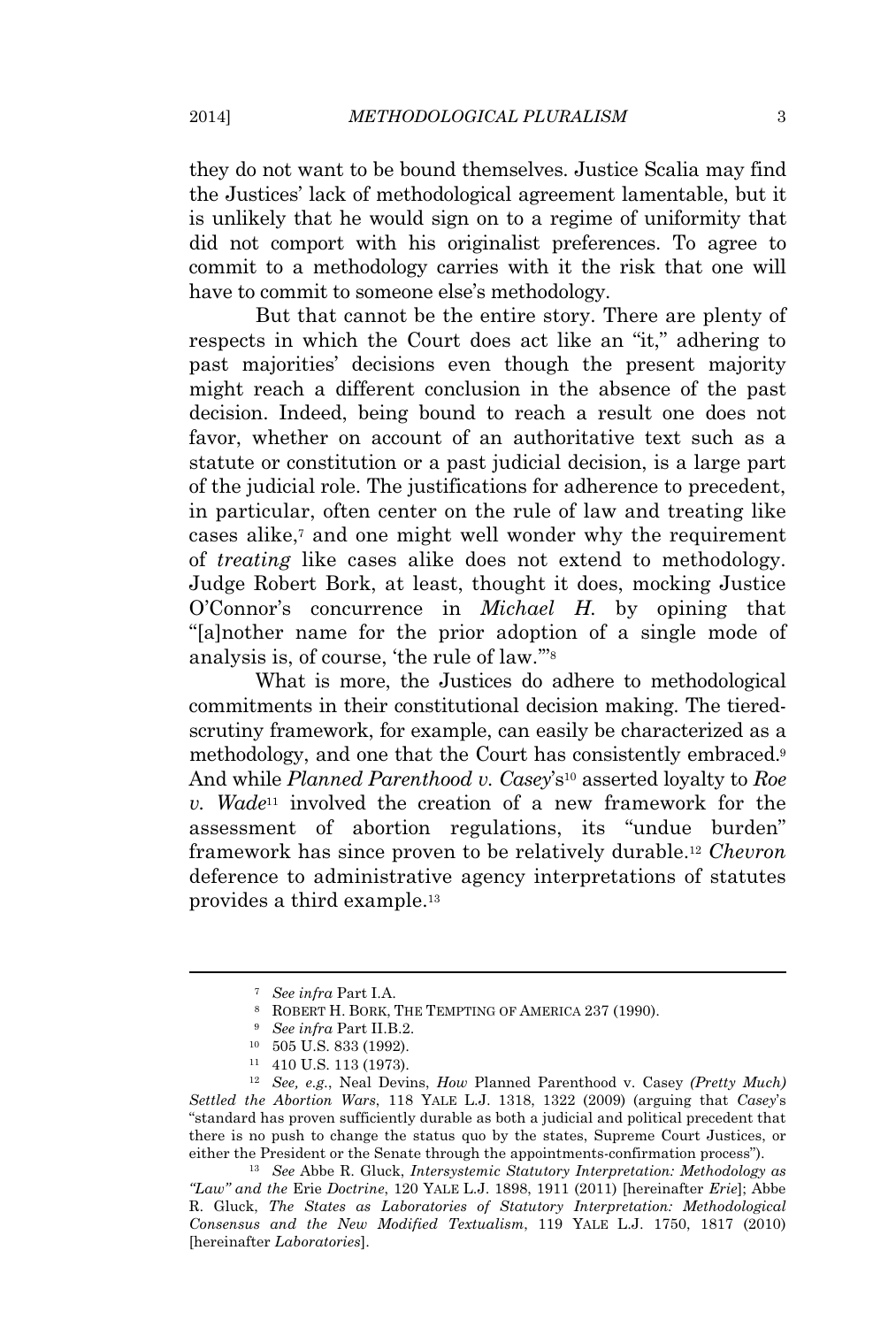If we cast our gaze more broadly we see other clear strains of what we can comfortably characterize as methodological consistency in the manner in which the Court (and courts more generally) decides cases. Methodological uncertainty does not characterize the interpretation of wills or contracts, or the application of certain canons of statutory construction.<sup>14</sup> Yet these involve the same core task—the interpretation and application of a written text—as constitutional adjudication. At the broadest level, there is rough agreement on the types of argumentation that count as legal. The point is best appreciated by considering the wide range of methodologies that would be inappropriate. It is clear, for example, that it would be improper for a court to resort to a coin flip to decide a case or to trial by ordeal. At a more specific level, Michael Gerhardt provides an illustrative list of methodologies that are consistently employed, including not only the practice of rooting judicial decisions in past opinions "but also norms (such as avoiding ruling on constitutional issues whenever possible), historical practices (such as the opening of legislative sessions with prayer), and traditions (such as producing opinions for the Court and not seriatim) that the [J]ustices have deliberately chosen to follow." 15

There is one further development that makes the question of methodological uniformity in constitutional interpretation ripe for consideration. In recent years, several commentators have advocated in favor of the application of *stare decisis* to statutory interpretation methodology.<sup>16</sup> In fact, as Abbe Gluck has revealed, many state high courts have adopted and purport to adhere to statutory interpretation methodology frameworks.<sup>17</sup> Each of those to favor this development has suggested that the arguments favoring the imposition of methodological uniformity on statutory interpretation might transfer to constitutional interpretation, though each is also careful to note the difference between the two contexts.<sup>18</sup>

This article has a number of interrelated goals. Its primary motivation is to tackle the basic issue with which it opened—explaining the lack of methodological uniformity in constitutional interpretation. The most natural place to begin the analysis, particularly given these recent developments in

<sup>14</sup> *See Erie*, *supra* note 13, at 1970-76 (noting and exploring the implications of the existence of relatively fixed frameworks in other textual interpretation contexts for statutory interpretation methodology).

<sup>15</sup> GERHARDT, *supra* note 5, at 3.

<sup>16</sup> *See infra* Part II.A.

<sup>17</sup> *See generally Laboratories*, *supra* note 13.

<sup>18</sup> *E.g.*, Sydney Foster, *Should Courts Give Stare Decisis Effect to Statutory Interpretation Methodology?*, 96 GEO. L.J. 1863, 1872 n.44 (2008).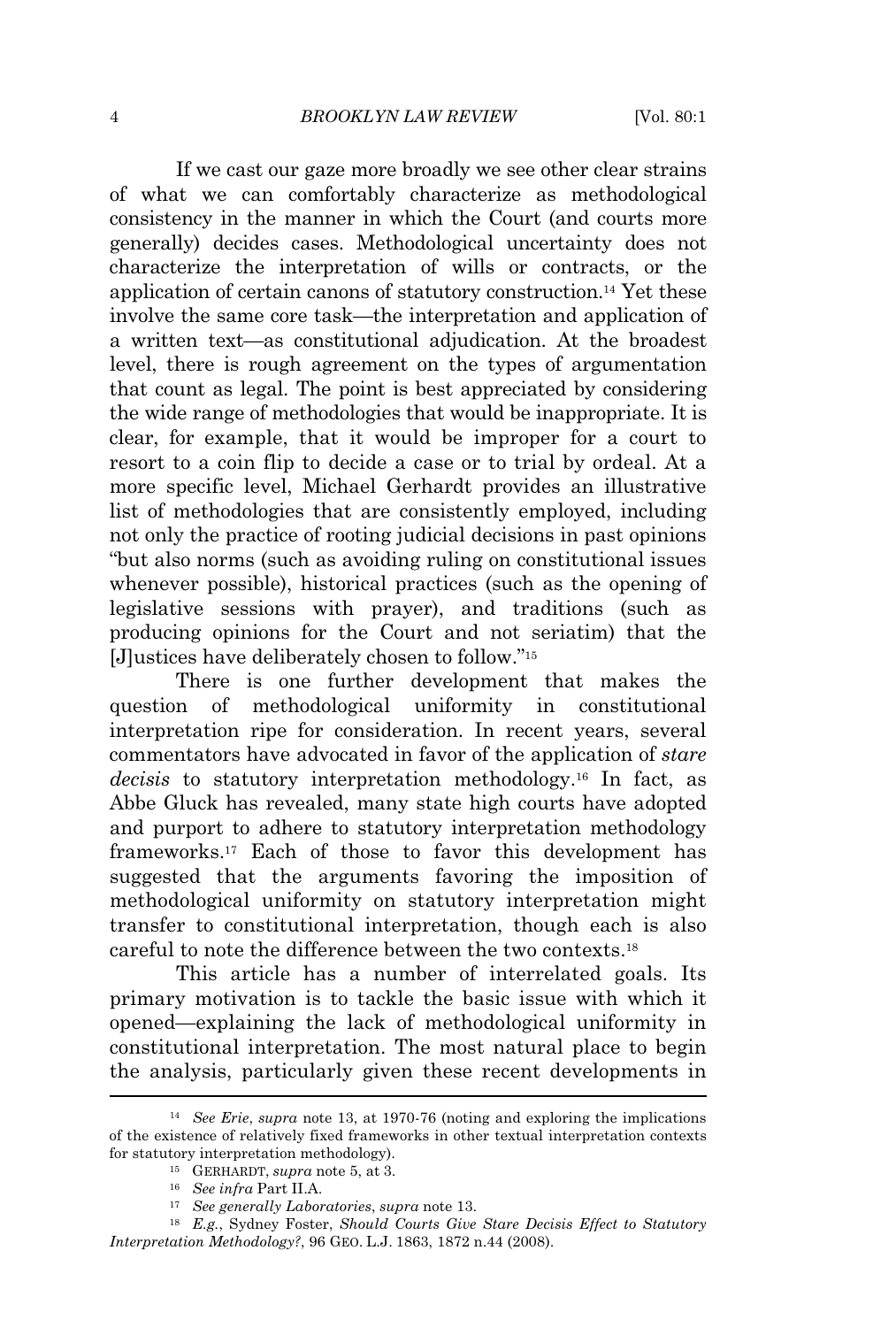the statutory interpretation literature, is with the potential application of stare decisis. Thus, the analysis begins by taking the matter up in some detail: first unpacking the justifications for and mechanisms of stare decisis and then asking why the same principles of precedent that govern the Court's substantive decisions, and that appear to govern some of its methodological frameworks, do not extend to interpretive methodology. It then undertakes a more general inquiry into the question of when courts will consistently adhere to a given methodology, as they sometimes do, and when they will not. This, in turn, leads to an effort to provide some conceptual clarity with respect to the distinction between the application of stare decisis, on the one hand, and the attainment of methodological consensus on the other. Finally, it broadens its focus to assess at a more general level why the Court's decision making exhibits the pluralism that it does.

Briefly stated, my conclusions are these. First, stare decisis and constitutional interpretive methodology are an uneasy, unstable, and unsustainable combination. Stare decisis requires a mechanism for assessing the likeness of cases, and when the meaning of a constitution is at stake its application to interpretive methodology would require performing this assessment at a very broad level. Methodologies are applied to types of documents—contracts, statutes, constitutions—and thus the most natural measure of likeness in a regime of methodological stare decisis is the nature of the text being interpreted. Similarity measured at this level would require that all documents of a certain type be treated in the same way and would thereby swamp the lower-level criteria by which likeness is normally measured. In other words, commitment to interpretive consistency would require application of the same methodology to the entire Constitution, or at least to unacceptably broad swaths of it. Notably, this concern does not arise for less-general methodological commitments, the kind embodied in what Mitch Berman has called "constitutional decision rules," <sup>19</sup> such as the tiered-scrutiny framework.

Second, the inquiry into methodological uniformity is more properly focused on consensus rather than stare decisis. Stare decisis, it turns out, is a doctrine that operates in the law's transitional zones and with respect to ideas as to which consensus appears to be developing or dissolving. The court in Case *B*, in deciding whether to give stare decisis effect to some

<sup>19</sup> *See generally* Mitchell N. Berman, *Constitutional Decision Rules*, 90 VA. L. REV. 1 (2004). For a more complete discussion, see *infra* Part II.B.2.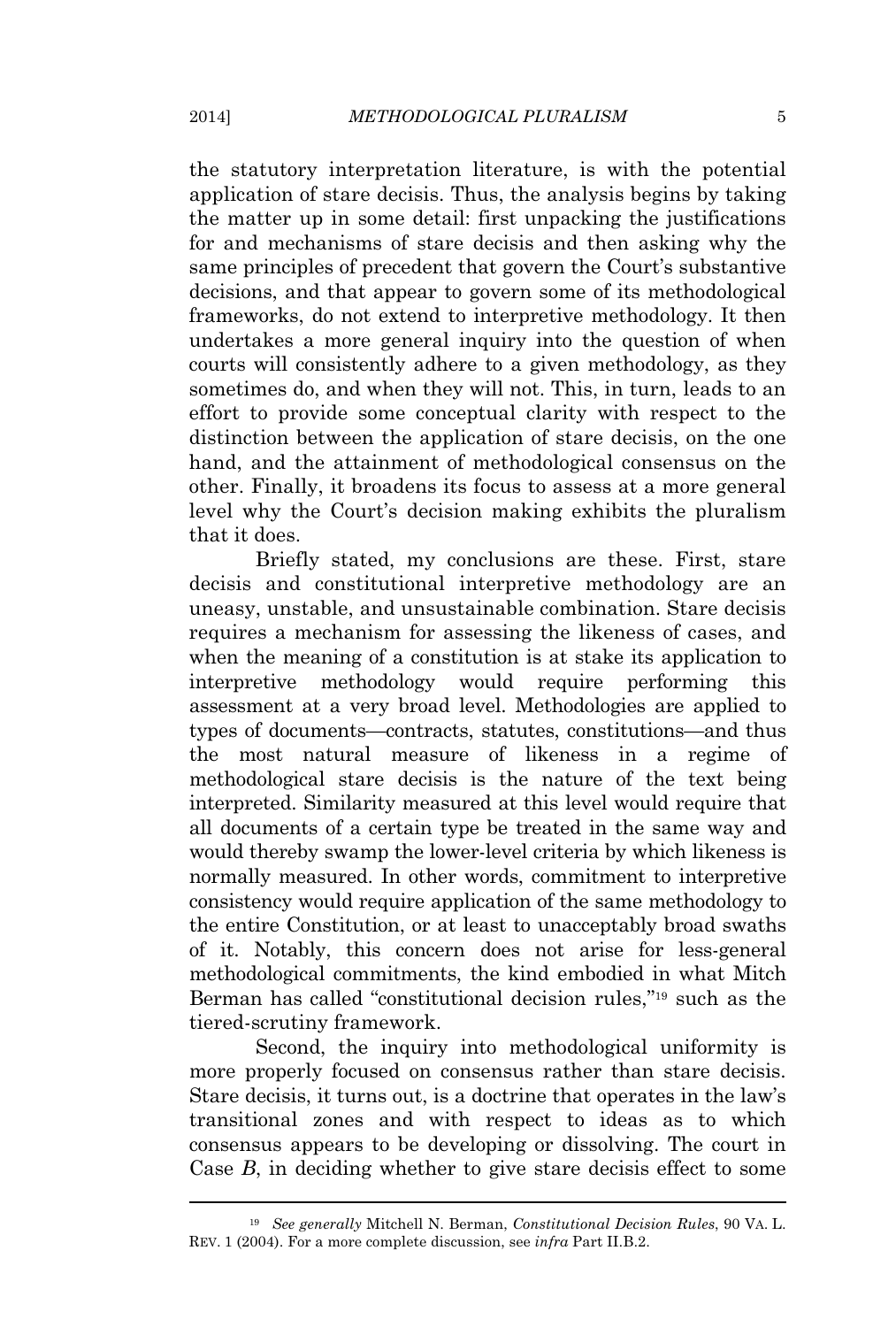#### 6 *BROOKLYN LAW REVIEW* [Vol. 80:1

proposition from Case *A*, will take into account, among other things, its sense of whether that proposition is likely to garner sufficiently broad acceptance. Propositions that have reached the point of wide acceptance or rejection—for instance, deciding cases by taking into account the reasoning of past decisions rather than by a coin flip—do not depend on stare decisis to stay accepted or rejected. By the same token, propositions that are openly contested, such that the court in Case *B* will not feel itself to be bucking an emerging consensus by deciding contrary to Case *A*, are beyond the reach of stare decisis. Interpretive methodology, by and large, remains this sort of battleground.

Third, a broader exploration of the explanations for and potential justifications of methodological pluralism in constitutional interpretation reveals three explanations beyond the sheer impotence of stare decisis. Pluralism might exist because of a conclusion that it is normatively desirable. It may be, in other words, that we have achieved consensus on pluralism as our preferred methodology. Alternatively, pluralism might simply exist as a default position, the natural result of a world in which the Justices and other actors in the system disagree about methodology and have no resort to a mechanism to force their choices on one another. Finally, the external constraints on the Court—its inability to force rulings on a sufficiently recalcitrant public, for example—are also likely to play a role.

The remainder of this article proceeds as follows: Part I takes up in some detail the question of whether stare decisis can or ought to be applied to interpretive methodology in the constitutional context. It begins with a general exploration of the justifications for and mechanisms of stare decisis and moves to consideration of its application in the context of constitutional law. Part II takes up the prospect of methodological stare decisis. It examines the idea in general, and then in the specific contexts of statutory and constitutional interpretive methodology. Part III broadens the inquiry, exploring three categories of explanations for the methodological pluralism that characterizes the Court's interpretive practice.

#### I. STARE DECISIS AND THE CONSTITUTION

Imagine that, a decade from now, the Supreme Court takes a Second Amendment case. Imagine further that the Court has not decided any Second Amendment cases in the intervening time. The Court that confronts this new Second Amendment case is not the same Court, in terms of its personnel, as the one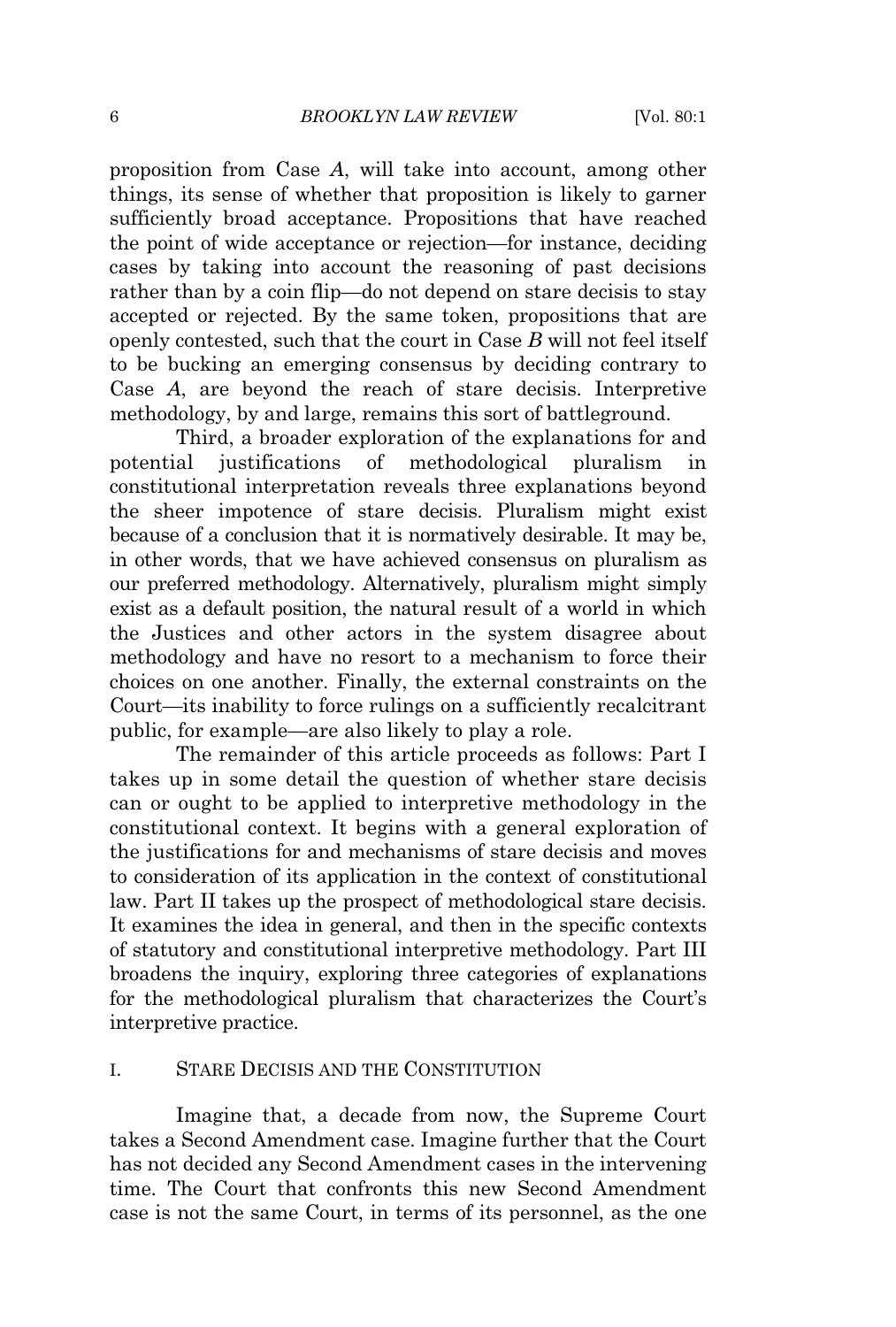that decided *District of Columbia v. Heller*. <sup>20</sup> The Justices who were in *Heller*'s majority, and the new Justices with similar jurisprudential inclinations, now constitute a minority of the Court. The Court's new majority, were it confronted with *Heller* anew, would come out the other way.

But because it would not be confronting *Heller* anew, the majority that I have described would have to grapple with the matter of stare decisis. Its view is that *Heller* was wrongly decided, most likely in the sense that the case incorrectly recognized or characterized an individual right to bear arms. That belief, standing alone, is not enough to justify an overruling. Stare decisis, or precedent (the terms are, for most purposes, synonymous), creates a presumption in favor of adherence to past cases, even if the current court regards them as wrongly decided.<sup>21</sup> At the same time, however, "*stare decisis* is not . . . [an] inexorable command." <sup>22</sup> Instead, its application entails consideration of a cluster of prudential factors including the workability of the rule of law created in the past case(s), the nature and extent of the reliance interests that have grown up around it, and whether understandings of related areas of law or facts in the world have developed in such a way as to undercut the past case's foundations.<sup>23</sup> The Court would accordingly not be required to adhere to *Heller*, but stare decisis operates to tip the balance in favor of adherence rather than departure.<sup>24</sup>

If the Court finds it necessary to address stare decisis in its opinion, a discussion concerning the matters just identified is likely to constitute the entirety of its analysis. Yet we might ask another question. Assuming that the Court concludes that it should adhere to *Heller*'s substantive holding, must it also continue to adhere to its methodology?<sup>25</sup> Justice Scalia's opinion for the Court in *Heller*, you will recall, offered a thoroughly originalist analysis. Is that methodological choice entitled to

<sup>20</sup> 554 U.S. 570 (2008).

<sup>21</sup> Indeed, stare decisis does work only in those cases in which the current court regards a past decision as wrong. If the current court regards the past decision as correct, then it does not need the extra reason to adhere to it provided by stare decisis. *See infra* Part I.B.1.

<sup>22</sup> Burnet v. Coronado Oil & Gas Co., 285 U.S. 393, 405 (1932) (Brandeis, J., dissenting).

<sup>23</sup> *See infra* Part I.C.

<sup>24</sup> This depiction is, of course, artificially binary, for there are all sorts of ways in which the new majority could claim to follow *Heller* while implementing it in a way that is considerably narrower than what the original majority would have done.

<sup>&</sup>lt;sup>25</sup> The discussion in the article assumes a distinction between methodology and substance. The usefulness of the distinction seems self-evident, though the line between the two categories is undoubtedly blurry. *Cf*. Mark Tushnet, *"Meet the New Boss": The New Judicial Center*, 82 N.C. L. REV. 1205, 1207 (2005) (analyzing the Court's treatment of "two not entirely distinct classes: method and substance").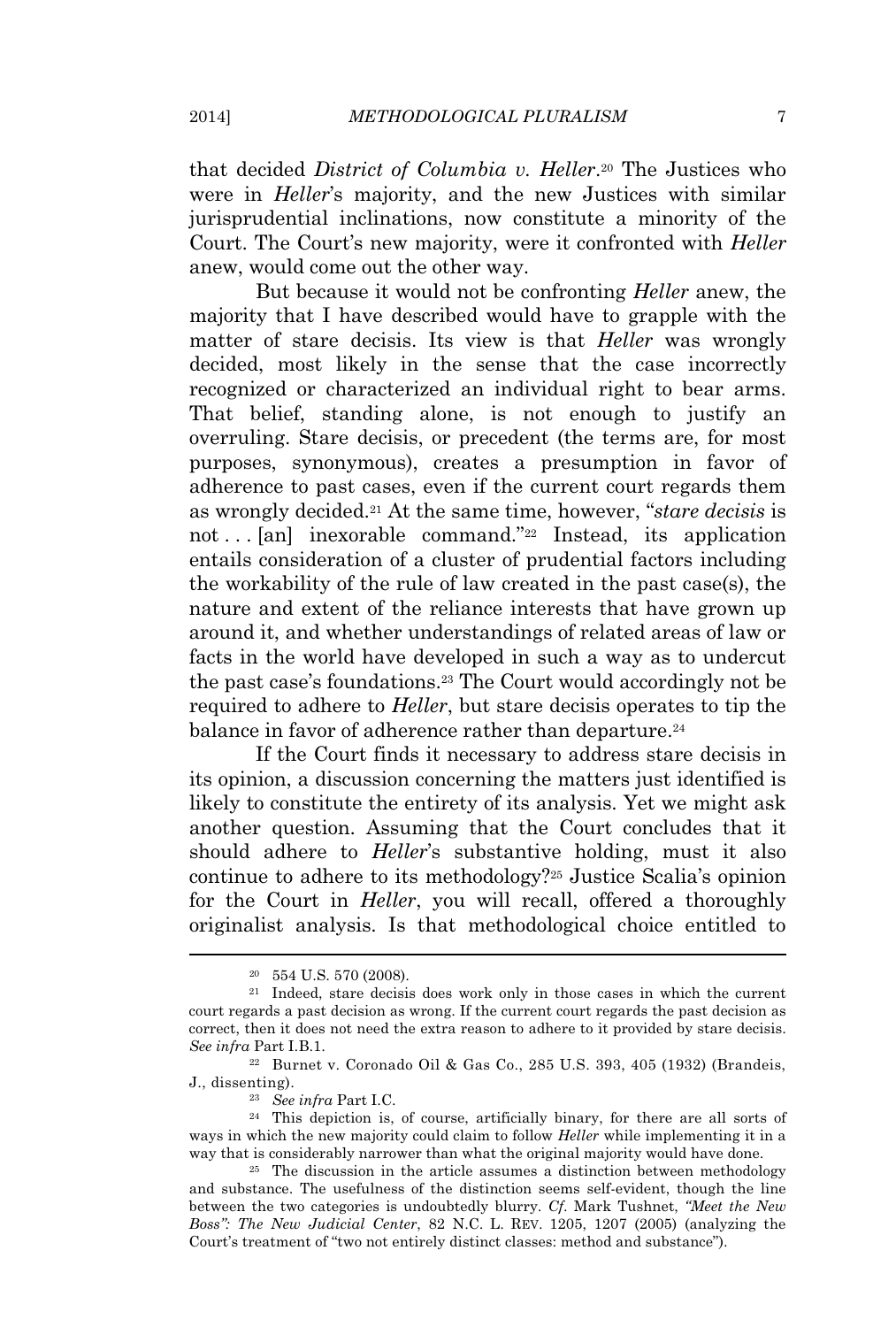precedential effect? Did the *Heller* Court, in other words, decide not merely *what* the Second Amendment means, but also *how* it will analyze questions that arise under the Second Amendment?

Descriptively, of course, the answer to those questions is "no." <sup>26</sup> The Justices have never acted as though they are bound by the methodological choices of the Court's past decisions witness *Griswold v. Connecticut*'s lonely embrace of penumbral reasoning27—and consequently it would not be surprising were the majority in our hypothetical case to claim fealty to *Heller* while engaging in an originalism-free analysis.

The question then becomes, why? The answer requires a return to first principles. Stare decisis is, of course, the characteristic method of the common law. Indeed, the common law can exist only because of an expectation that courts will be bound by their prior decisions. Only in this way can a collection of past decisions coalesce into a body of law. As Gerhardt puts it, "Precedent is the only medium of exchange in the common law." <sup>28</sup> Stare decisis is also a feature of constitutional adjudication, and while it is of course not the sole source of authority in that context, much of constitutional law has a common-law feel.<sup>29</sup> Thus, the case for its application to methodology seems intuitive. Intuition often misleads, however, and our analysis must accordingly begin with consideration of the underpinnings and nature of stare decisis in its traditional, substantive sense. We thus start by considering stare decisis as a general matter, both in terms of its justifications and the mechanisms by which it works, before turning to the workings of the doctrine in constitutional law.

26

Depending on the context, the Court will sometimes favor one form of argument, but at other times favor others. As a consequence, any metaprinciple [that mediates among conflicting arguments] likely will be descriptively inaccurate. Putting the matter somewhat differently, adherence to any *a priori* sensible metaprinciple will require the overruling of a good deal of existing case law.

Michael C. Dorf, *Integrating Normative and Descriptive Constitutional Theory: The Case of Original Meaning*, 85 GEO. L.J. 1765, 1787 (1997).

<sup>27</sup> It may be more appropriate to say that *Griswold* is the only opinion in which the Court has openly embraced penumbral reasoning. As Brannon Denning and Glenn Reynolds have suggested, that style of analysis has appeared elsewhere in the Court's cases. *See generally* Brannon P. Denning & Glenn H. Reynolds, *Comfortably Penumbral*, 77 B.U. L. REV. 1089 (1998).

<sup>28</sup> GERHARDT, *supra* note 5, at 97.

<sup>29</sup> *See infra* Part I.C.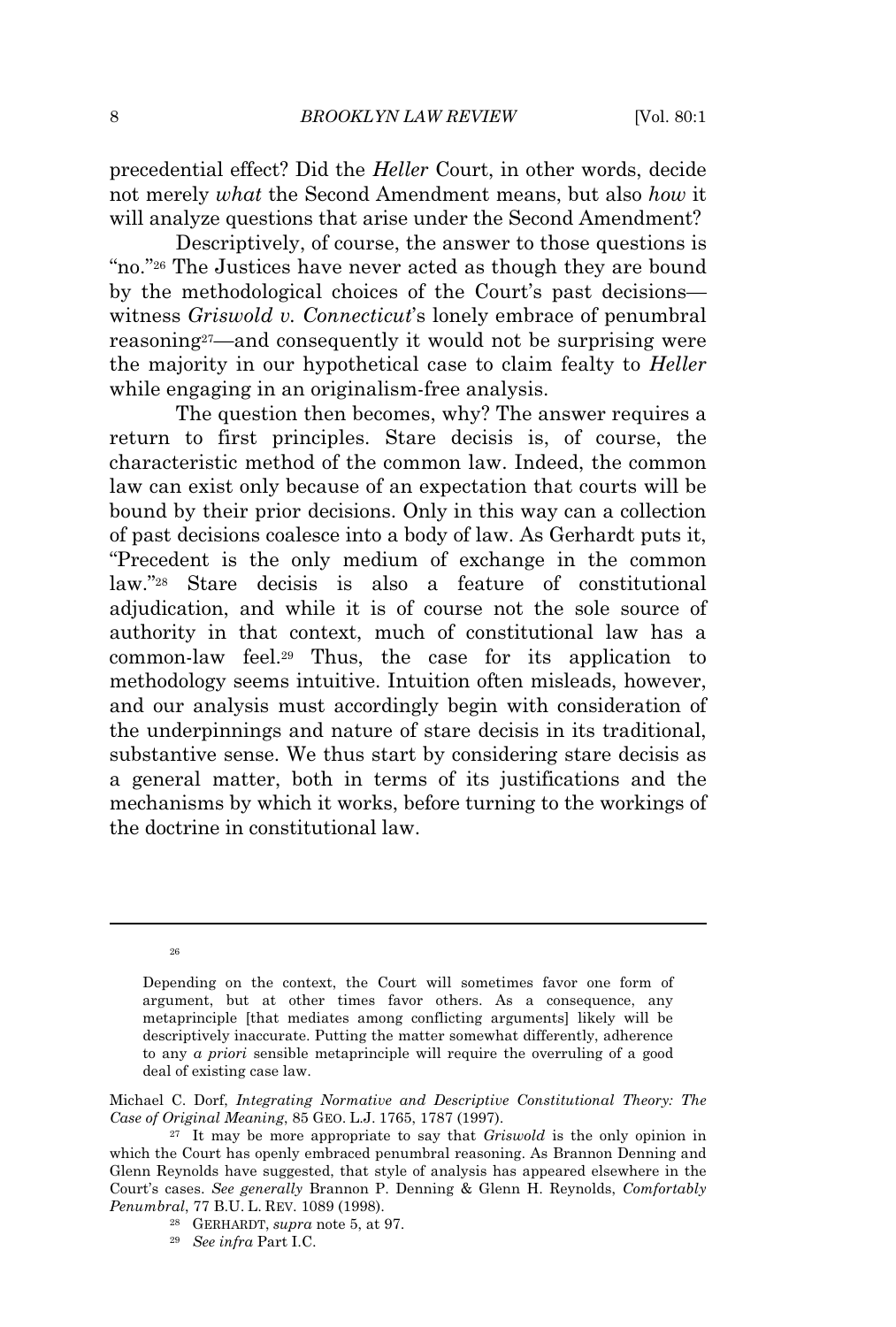### *A. The Justifications for Stare Decisis*

In order to determine whether stare decisis ought to apply to interpretive methodology, we must first pin down the purposes that stare decisis serves. There are four primary justifications for the doctrine: (1) treating like cases alike, (2) enhancing the predictability of law, (3) strengthening judicial decision making, and (4) furthering stability. There is a vast jurisprudential literature exploring the nature and implications of these justifications.<sup>30</sup> For our purposes, a brief overview will suffice.

# 1. Treating Like Cases Alike

It is easy to see how adherence to a regime of precedent facilitates the like treatment of like cases. Indeed, one could argue that stare decisis is necessary to the treatment of like cases. If Case *A*, involving facts *X*, *Y*, and *Z*, is resolved in one manner, then that alone is a reason to resolve Case *B*, also involving facts *X*, *Y*, and *Z*, in the same manner. This may be desirable for deontological reasons, on the ground that such equivalent treatment is "a good in its own right."<sup>31</sup> There are also consequentialist versions of this justification, which draw their strength from values such as impartiality, consistency, and the satisfaction of parties' reliance interests.<sup>32</sup> With respect to the latter, consistent treatment of cases enables those who must comply with the law to structure their affairs to do so with confidence that their situation will be treated the same as similar situations that arose in the past. An important presupposition here is that there is an appropriate metric for assessing likeness. Cases *A* and *B* might share facts *X*, *Y*, and *Z*, but that overlap does not necessarily mean they are alike, depending on the perceived significance of other facts they do not share. As we will see, this becomes an important factor in considering the workability and appropriateness of methodological stare decisis.<sup>33</sup>

<sup>30</sup> In addition to the authorities cited below, see, e.g., BRIAN BIX, JURISPRUDENCE: THEORY AND CONTEXT 156-57 (5th ed. 2009) (providing suggested additional reading).

<sup>&</sup>lt;sup>31</sup> NEIL DUXBURY, THE NATURE AND AUTHORITY OF PRECEDENT 170-71 (2008). For a critique of deontological justifications of precedent, see Christopher J. Peters, *Foolish Consistency: On Equality, Integrity, and Justice in Stare Decisis*, 105 YALE L.J. 2031 (1996).

<sup>32</sup> DUXBURY, *supra* note 31, at 156-67; Peters, *supra* note 31, at 2039-40.

<sup>33</sup> *See infra* Part II.B.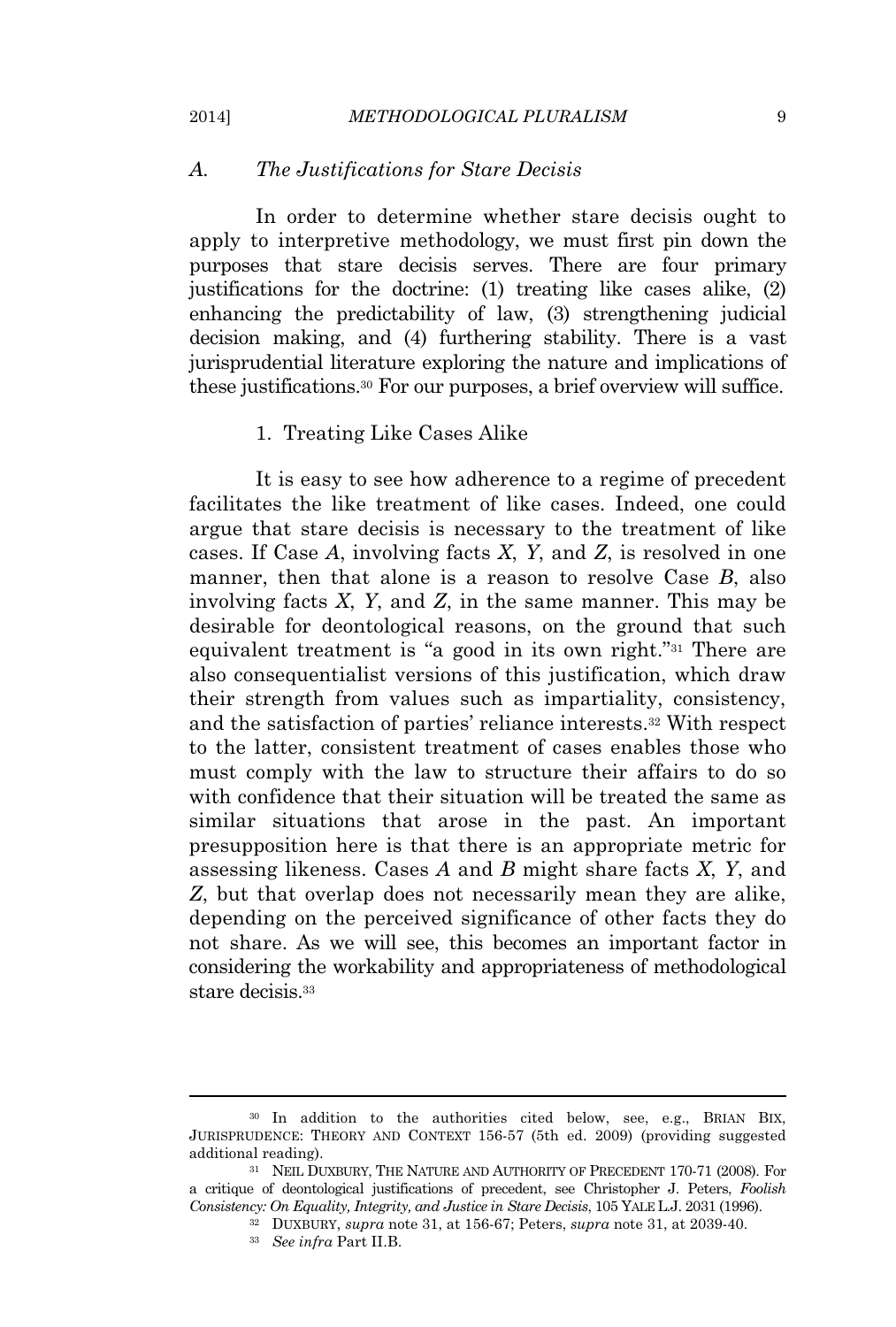#### 2. Predictability

Predictability interests are related to, but distinct from, reliance interests and are similarly focused on the interests of the parties to which the law applies, as well as to other actors within the system with an interest in having confident knowledge of what the courts will do. Parties structuring transactions, lawyers in litigation, lower-court judges deciding cases, and legislatures crafting statutes all have an interest in being able to predict what a future court is likely to do.<sup>34</sup> Stare decisis facilitates this by legitimizing an expectation of continuity between past and future decisions.

#### 3. Strengthened Decision Making

Stare decisis can strengthen the decision-making process in two ways. First, an express mechanism for reliance on past cases makes the process of deciding more efficient. Rather than having to rethink each aspect of its decision from first principles, the deciding court can use the results of past decisions as a starting point and undertake its analysis from there. Not only does this save time but it helps minimize error, in the sense that the collective wisdom of past courts embodied in their decisions is more likely to be right than would be a single, present court's reasoning from scratch.<sup>35</sup> Second, this may in turn affect perceptions of the decision-making institution, creating the appearance of similarity amongst courts over time even where that similarity may be illusory. The effect is to portray judicial institutions as standardized, which furthers the perception that courts decide cases according to external legal standards rather than as a product of personal preference.<sup>36</sup>

#### 4. Stability

A regime of stare decisis necessarily facilitates some amount of stability. An expectation that courts will regard themselves as bound by their, or their predecessors', past decisions is also an expectation that courts will not radically change course. That sort of stability is likely (though not

<sup>34</sup> DUXBURY, *supra* note 31, at 162.

<sup>35</sup> *See* Frederick Schauer, *Precedent*, 39 STAN. L. REV. 571, 599 (1987).

<sup>36</sup> *See id.* at 600.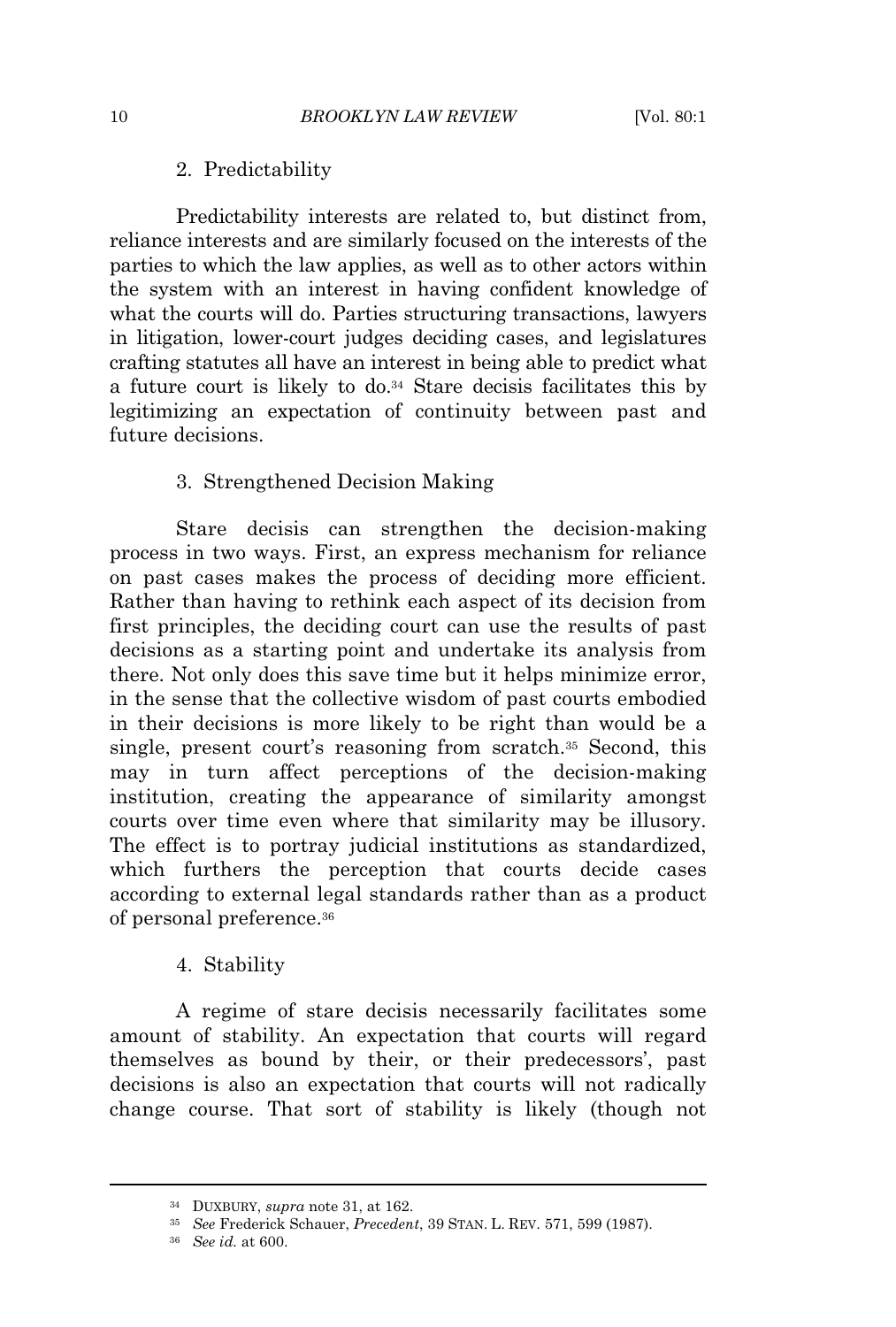necessarily in all contexts) a social good in its own right, and it also contributes to the mechanisms identified above.<sup>37</sup>

#### *B. The Mechanisms of Stare Decisis*

Several features of the operation of stare decisis bear on the consideration of its application to interpretive methodology. As we will see, it matters that stare decisis has its true effect only in cases in which a court believes (or at least suspects) that a prior decision was incorrect. The doctrine requires resort to some mechanism for assessing similarity between cases for its application, and when it does, applies in a scalar rather than an absolute fashion. In combination, these aspects of how stare decisis works reveal another feature of its operation, namely that it applies only in transitional zones. Put differently, much of what we regard as settled law is that way not because of stare decisis, but because of the breadth of our underlying agreement. This will turn out to be significant, for the simple reason that we lack the necessary underlying agreement concerning the appropriateness of various interpretive methods.

#### 1. The Necessary Connection to Wrongly Decided Cases

Common usage of the term "precedent" obscures an important feature of its application, which is that it does most, if not all, of its work in cases where the deciding court believes that the decision on which it is being asked to rely was wrongly decided, or at least entertains some uncertainty concerning whether the prior decision was correct.<sup>38</sup> To be sure, the word is often used to refer to a body of clearly established doctrine, as in "there is ample precedent in support of" some doctrinal proposition. Used in that sense, however, the assertion is that the proposition at issue is not one that can reasonably be questioned. The reference is accordingly not to a situation in

<sup>37</sup> *See id.* at 602; *see also* Henry Paul Monaghan, *Stare Decisis and Constitutional Adjudication*, 88 COLUM. L. REV. 723, 744-46 (1988) (discussing the agenda-limiting function of stare decisis).

<sup>38</sup> *See* BIX, *supra* note 30, at 153 ("precedent is only of crucial importance when the prior case was *wrongly decided* (or at least could have been decided in a different way with equal legitimacy)"); Larry Alexander, *Constrained By Precedent*, 63 S. CAL. L. REV. 1, 4 (1989); Frederick Schauer, *Do Cases Make Bad Law?*, 73 U. CHI. L. REV. 883, 909 n.108 (2006) ("Precedents that exert decisional force only when they are perceived to be correct have no weight *qua* precedents. Only if the essence of precedential constraint is understood to be content independent, and thus only if precedents constrain (even if only presumptively) even when they are perceived as mistaken by the subsequently deciding court, does the force of precedent have genuine bite.").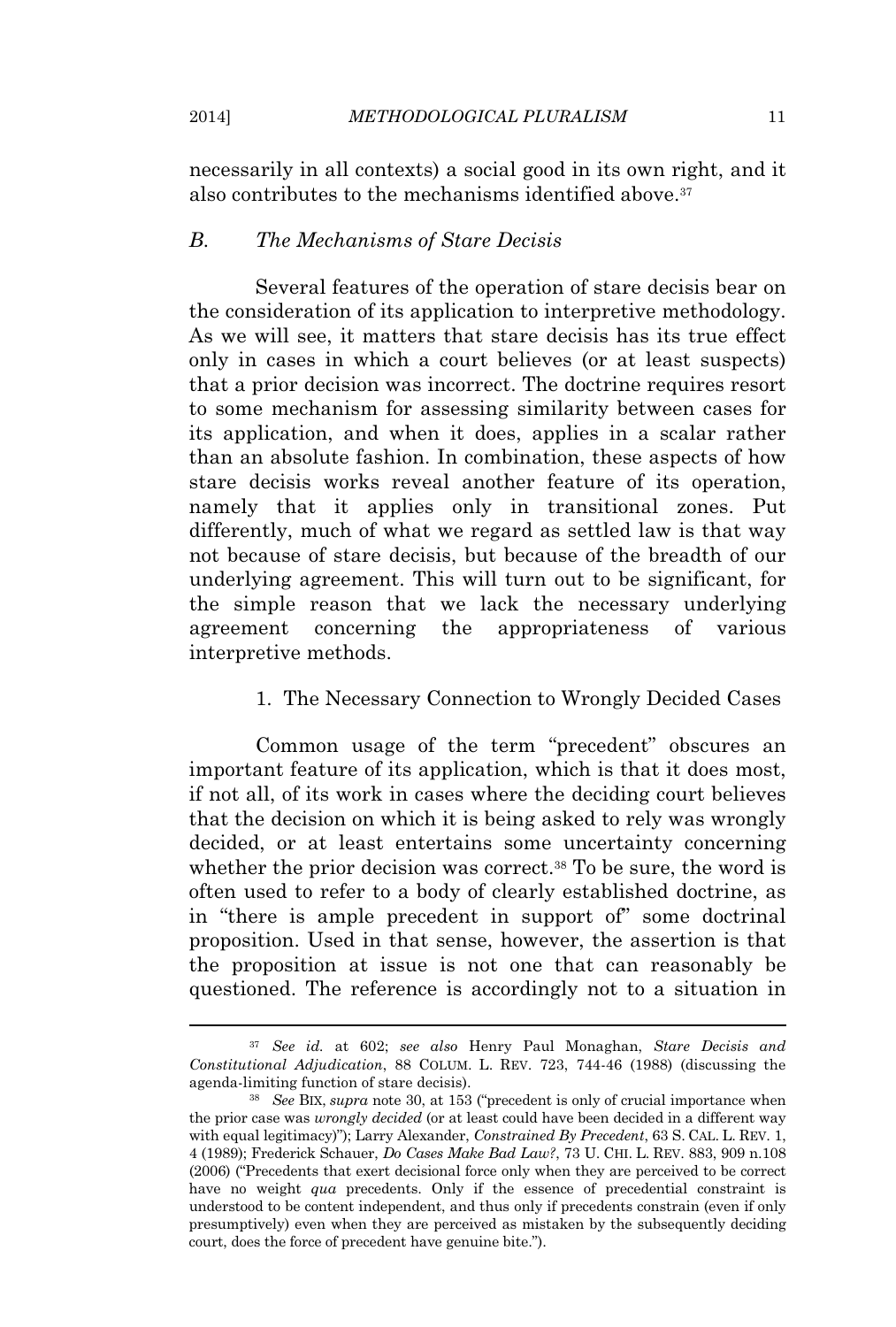which the notion of precedent, as a doctrinal or less tangible jurisprudential matter, has any constraining effect on the court. Consider a court faced with Case *B*, which it regards as falling within the precedential scope of existing Case *A*. If the court believes that Case *A* was correctly decided, such that it would also decide Case *A* in the same way, which is in turn consistent with its belief concerning how Case *B* should be decided, then its decision in Case *B* would be the same regardless of whether Case *A* existed. The court would likely cite Case *A* in support of its decision. But because the existence of Case *A* would not affect the substance of the decision, its citation would, in essence, serve as window dressing.

The same holds true if the existing authority consists not merely of Case *A*, but of a large number of past cases standing for the same proposition. In this scenario it is less likely that the court will give much thought to the question of whether the past cases were correctly decided. In that sense the court could perhaps be described as regarding itself as bound to follow those cases even if they were wrongly decided, while not itself having a considered view of whether they were in fact wrongly decided. As this suggests, there is no sharp break involved, no point past which a proposition goes from fixed in place because of stare decisis to so widely accepted that it is beyond dispute. Nor are the processes completely distinct. The factors that contribute to general acceptance may include the sorts of considerations that drive stare decisis. But at some point a proposition stands on a sufficiently deep consensus understanding of law and the various social and cultural factors on which it rests that it could not be otherwise. At that point a court's adherence to that proposition is not a product of stare decisis.

This in turn means that a necessary consequence of stare decisis is that it will generate some bad decisions. Because the doctrine does work only in cases where the deciding court disagrees with precedent, some of the decisions that result are likely to be "bad" as assessed from a current vantage point. This is because reliance on precedent is a way of invoking a legal rule and therefore presents the same problems of over- and underinclusiveness that inhere in any use of a legal rule.<sup>39</sup> Simply put, because all legal rules depend for their application on the presence or absence of a few specified factors and foreclose consideration of the rest of the universe of pertinent facts, they will sometimes generate results that differ

<sup>39</sup> *See e.g.*, Frederick Schauer, *Rules and the Rule of Law*, 14 HARV. J. L. & PUB. POL'<sup>Y</sup> 645, 646 (1991).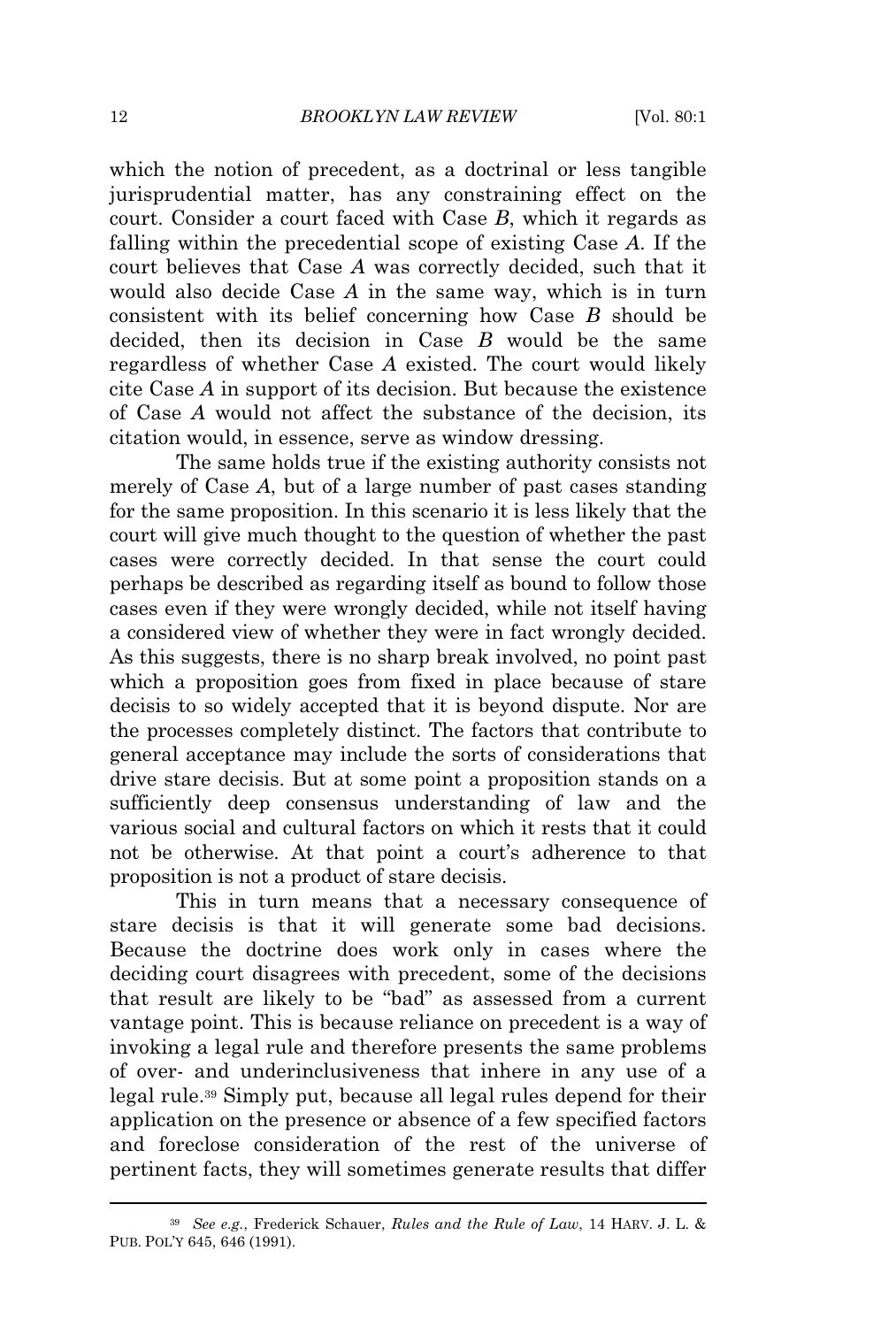from those that would be reached by a fully informed decision maker. Case *B* may come within the precedential scope of Case *A*, but only because the proposition for which Case *A* stands does not take into account the presence or absence of Fact *X*, which in a perfect world might be grounds for a distinction.

# 2. The Need to Assess Similarity

Implementation of stare decisis requires some mechanism for knowing when a given present case falls within the precedential scope of a prior case.<sup>40</sup> Stare decisis is an essentially analogical form of reasoning, requiring courts to determine when a present case is sufficiently similar to a past case to create the presumption that the past case serves as authority governing the present one.<sup>41</sup> Put differently, an obligation to treat like cases alike requires some mechanism by which to determine what "like cases" are.

The problem arises because no two cases are identical. Some of their differences or similarities will be consequential, others will not. Moreover, these differences and similarities can be assessed at varying levels of generality. Karl Llewellyn suggested that there are two doctrines of precedent, a narrow view by which those seeking to limit the reach of a past case will regard it as involving "redheaded Walpoles in pale magenta Buick cars," and a broad view that accepts all statements in a past opinion as authoritative "[n]o matter how broad the statement, no matter how unnecessary on the facts, or the procedural issues." <sup>42</sup> But these are merely points on a spectrum. A court might regard the appropriate scope of the case as encompassing, toward the broad end, "cars" or "unusually colored cars" or "American cars."

The determinations are consequential. Llewllyn meant "redheaded Walpoles . . . " as an example of a court distinguishing a precedent away. The case would continue to have precedential effect in the formal sense that it had not been overruled, but the scope of its applicability would have been so reduced as to render it toothless. The more general the basis on which a past case's precedential effect is grounded, the greater the range of future cases in which it will provide restraint. "Cars" is a larger category than "Buicks," and a court's choice of which of these concepts a past case was about

<sup>40</sup> Schauer, *supra* note 35, at 578.

<sup>41</sup> DUXBURY, *supra* note 31, at 2.

<sup>42</sup> K. N. LLEWELLYN, THE BRAMBLE BUSH 63-65 (1930).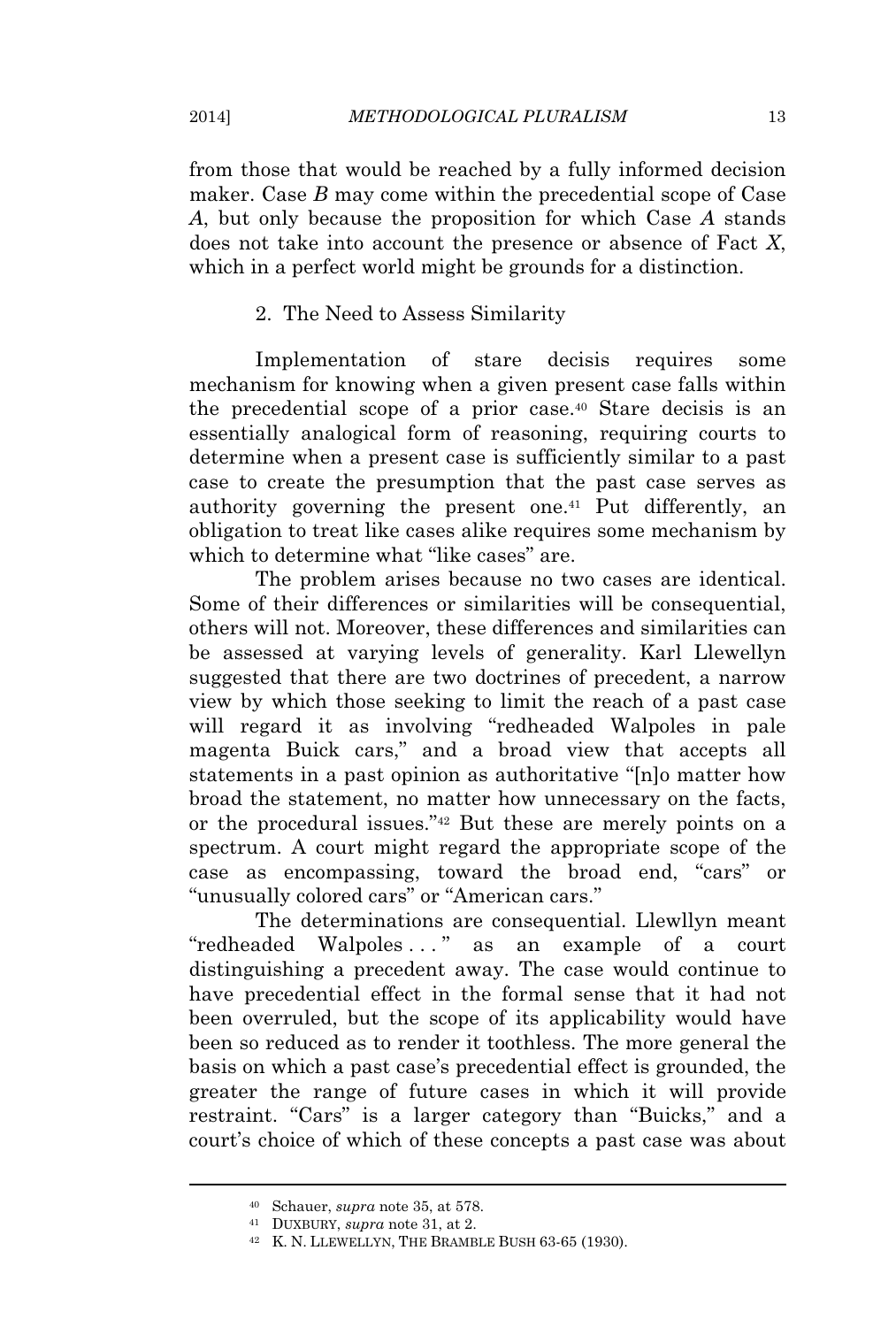will be a choice about how many future cases it wishes to attempt to influence.

The criteria that courts use to assess similarity are not self-generating, nor are they products of reasoning that is internal to law. As Frederick Schauer has demonstrated, these criteria—the "rules of relevance" for assessing similarity and the "categories of assimilation" they produce—are contingent.<sup>43</sup> The fact that both Case *A* and Case *B* involve cars, for example, might matter or it might not and whether it does will depend not only on the contours of the relevant legal standards but also on linguistic and cultural factors that are external to the law. It is a complex process that requires consideration of the nature of the legal right or responsibility at issue and its relation to the various categories into which we divide the world. "Cars" versus "American cars" might matter if the legal rule concerns jurisdiction over a manufacturer, for example, in a way that it probably would not were the case about liability for traffic accidents.

### 3. The Scalar Nature of Stare Decisis

Precedent's authority is not binary, but rather scalar—it exerts an incremental rather than all-or-nothing force.<sup>44</sup> As we have seen, stare decisis does work only in cases where the deciding court regards an applicable past case as having been wrongly decided, or at least harbors suspicions that it was wrongly decided. But the mere fact that the court in Case *B* concludes that it falls within the precedential scope of Case *A* does not mean that the court will feel compelled to follow Case *A* if it believes that Case *A* was wrongly decided. The court has the option, in appropriate cases, to overrule itself. As Neil Duxbury puts the point, "the reality is that precedents, unlike statutes, do not bind judges in an all-or-nothing fashion, that the binding force of a precedent is best explained not in terms of its validity (this being a non-scalar concept) but in terms of its authority (of which there can be degrees)." <sup>45</sup> The doctrine's ability to constrain is therefore both limited and provisional. Courts are restrained, but they are not irrevocably bound, and the restraints exist subject to conditions. So, it is that one often sees references to a court's ability to depart from precedent being conditioned not merely on a determination that a past

<sup>43</sup> Schauer, *supra* note 35, at 578, 582 (emphasis omitted).

<sup>44</sup> DUXBURY, *supra* note 31, at 23-24.

<sup>45</sup> *Id.* at 23.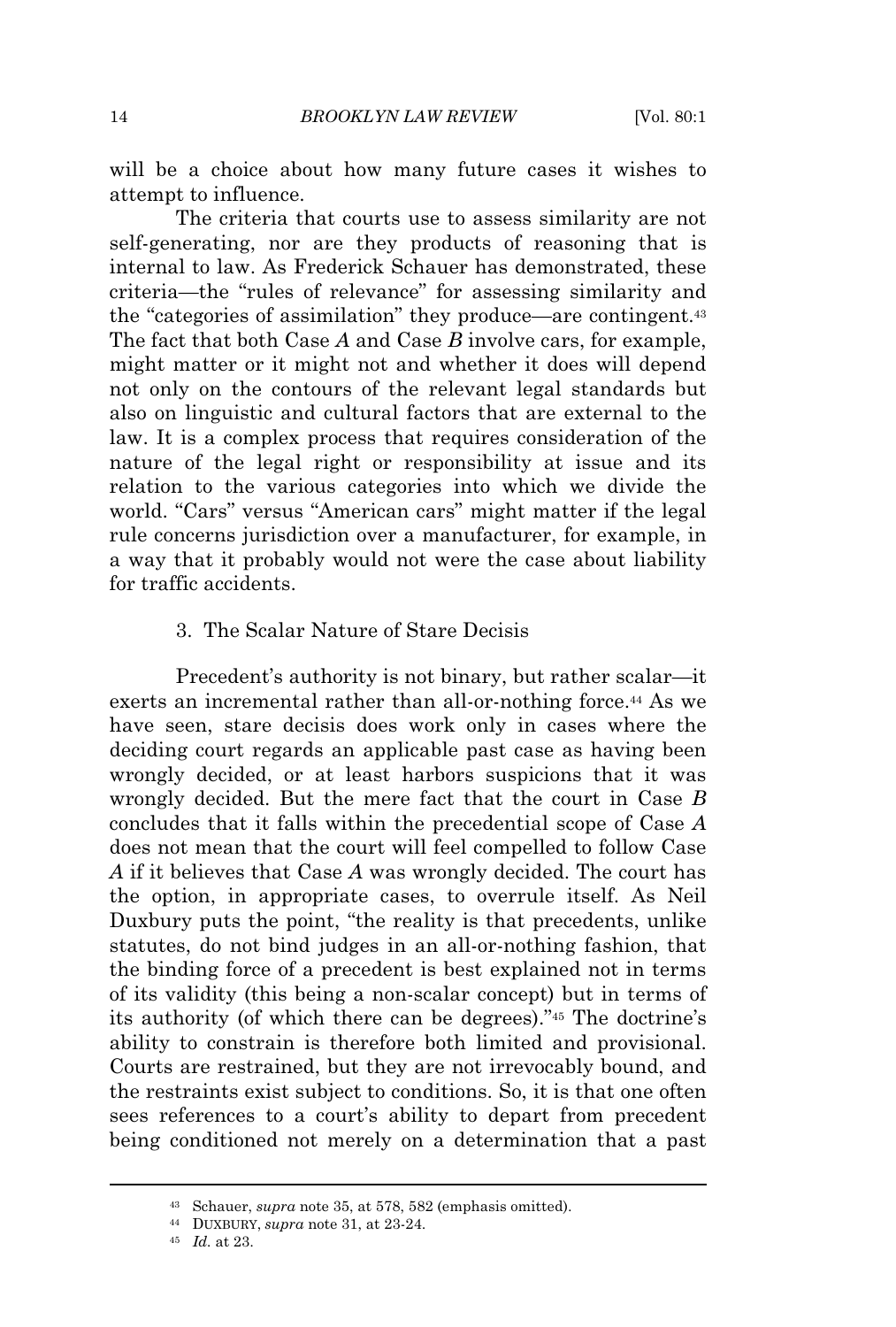case was wrongly decided, but on such a conclusion reached with a reasonable degree of confidence and coupled with the further conclusion that more harm would result from continued adherence to the past decision than from a change.<sup>46</sup>

Significantly, the strength of precedent's force varies by context. The Supreme Court, for example, is quite open about the fact that it gives greater stare decisis effect to its statutory construction decisions than its constitutional decisions.<sup>47</sup> The reason, of course, is the comparative difficulty of amending the Constitution as compared to statutes. Because it is more difficult for an "erroneous" constitutional ruling, the Court must regard itself as more open to reconsidering its decisions.<sup>48</sup>

#### 4. Stare Decisis as a Transitional Doctrine

Taken together, these mechanisms reveal an aspect of stare decisis that is not typically highlighted, namely that it is a doctrine that comes into play only in the law's transitional areas. The interests advanced by stare decisis are considerable and its prescription of consistency in the face of uncertainty about the merits of a doctrine has wide application. But at a certain point the stare decisis-based rules for adherence are outweighed by larger forces of social consensus. This may lead to our regarding the proposition in question as clearly correct and thus something to honor apart from stare decisis, or clearly wrong and thus to be rejected despite stare decisis.<sup>49</sup>

- <sup>47</sup> *See infra* note 59 and accompanying text.
- <sup>48</sup> *See infra* note 59 and accompanying text.
- <sup>49</sup> Justice Cardozo made a similar observation:

<sup>46</sup> *See, e.g.*, Larry Alexander, *Precedent*, *in* A COMPANION TO PHILOSOPHY OF LAW AND LEGAL THEORY 503, 512 (Dennis Patterson ed., 1999) ("Iln order for a constrained court to overrule a horizontal precedent, the precedent must be more than wrong: it must be both wrong and also mischievous to a certain degree of gravity."); HENRY CAMPBELL BLACK, M.A., HANDBOOK ON THE LAW OF JUDICIAL PRECEDENTS 10 (1912) ("It is the duty of a court of last resort to abide by its own former decisions, and not to depart from or vary them unless entirely satisfied, in the first place, that they were wrongly decided, and, in the second place, that less mischief will result from their overthrow than from their perpetuation."); John Hanna, *The Role of Precedent in Judicial Decision*, 2 VILL. L. REV. 367, 368 (1957) ("The general American doctrine as applied to courts of last resort is that a court is not inexorably bound by its own precedents but will follow the rule of law which it has established in earlier cases, unless clearly convinced that the rule was originally erroneous or is no longer sound because of changing conditions and that more good than harm will come by departing from precedent.").

My analysis of the judicial process comes then to this, and little more: logic, and history, and custom, and utility, and the accepted standards of right conduct, are the forces which singly or in combination shape the progress of the law. Which of these forces shall dominate in any case, must depend largely upon the comparative importance or value of the social interests that will be thereby promoted or impaired. One of the most fundamental social interests is that law shall be uniform and impartial. There must be nothing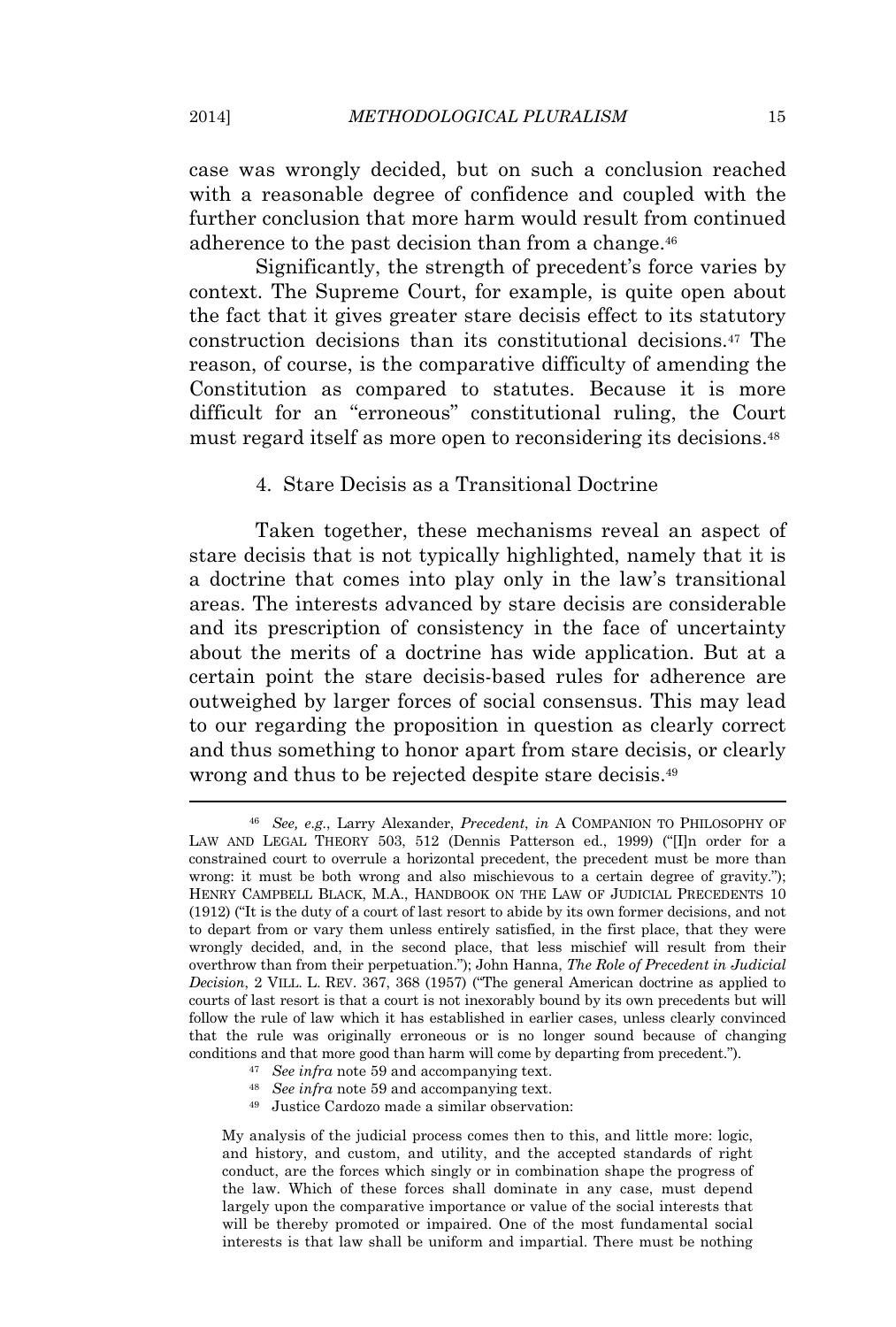To expand on the point, if a proposition of law is so widely accepted that a court would not think to question it, then the court would not regard a past decision based on that proposition as wrong. Thus it is acceptance, rather than stare decisis, that leads courts to consistently apply that proposition. For example, it is not *Marbury v. Madison*<sup>50</sup> that compels our continued acceptance of judicial review, but rather it is our continued acceptance of judicial review as an established feature of our government that enables the continuation of the practice.<sup>51</sup> Were judicial review to fall out of favor, so would *Marbury.* Legal propositions that are so widely rejected that no court would even think to adopt them are likewise beyond the reach of stare decisis.

It is only where there is, or has been, some question as to the appropriateness—and thus acceptance—of a legal rule that precedent comes into play.<sup>52</sup> Propositions that are widely contested will also remain outside the pull of stare decisis. If a majority of a subsequent court disagrees with a proposition of law and feels sufficiently strongly about it, the doctrine is not strong enough to forestall an overruling. Stare decisis will, however, preserve the existence of those propositions where the subsequent court senses that either the breadth or strength of

BENJAMIN N. CARDOZO, THE NATURE OF THE JUDICIAL PROCESS 112-13 (1921).

52

The common law in its ultimate origin was merely the custom of the King's courts; the regular routine which they developed in the administration of justice became settled and known, and therefore served as the basis upon which people could forecast with some certainty the future decisions of the courts.

THEODORE F.T. PLUCKNETT, A CONCISE HISTORY OF THE COMMON LAW 342 (5th ed. 1956).

in its action that savors of prejudice or favor or even arbitrary whim or fitfulness. Therefore in the main there shall be adherence to precedent. There shall be symmetrical development, consistently with history or custom when history or custom has been the motive force, or the chief one, in giving shape to existing rules, and with logic or philosophy when the motive power has been theirs. But symmetrical development may be bought at too high a price. Uniformity ceases to be a good when it becomes uniformity of oppression. The social interest served by symmetry or certainty must then be balanced against the social interest served by equity and fairness or other elements of social welfare. These may enjoin upon the judge the duty of drawing the line at another angle, of staking the path along new courses, of marking a new point of departure from which others who come after him will set out upon their journey.

<sup>50</sup> 5 U.S. (1 Cranch) 137 (1803).

<sup>51</sup> This is merely an example of the broader notion that it is some version of acceptance that legitimates the Constitution in its entirety. *See* Richard H. Fallon, Jr., *Legitimacy and the Constitution*, 118 HARV. L. REV. 1787, 1792, 1803-04 (2005) [hereinafter *Legitimacy*]; Richard H. Fallon, Jr., *Stare Decisis and the Constitution: An Essay on Constitutional Methodology*, 76 N.Y.U. L. REV. 570, 585-87 (2001) [hereinafter *Stare Decisis*]; Richard S. Kay, *The Illegality of the Constitution*, 4 CONST. COMMENT. 57, 57 (1987); Frederick Schauer, *Precedent and the Necessary Externality of Constitutional Norms*, 17 HARV. J. L. & PUB. POL'<sup>Y</sup> 45, 55 (1994).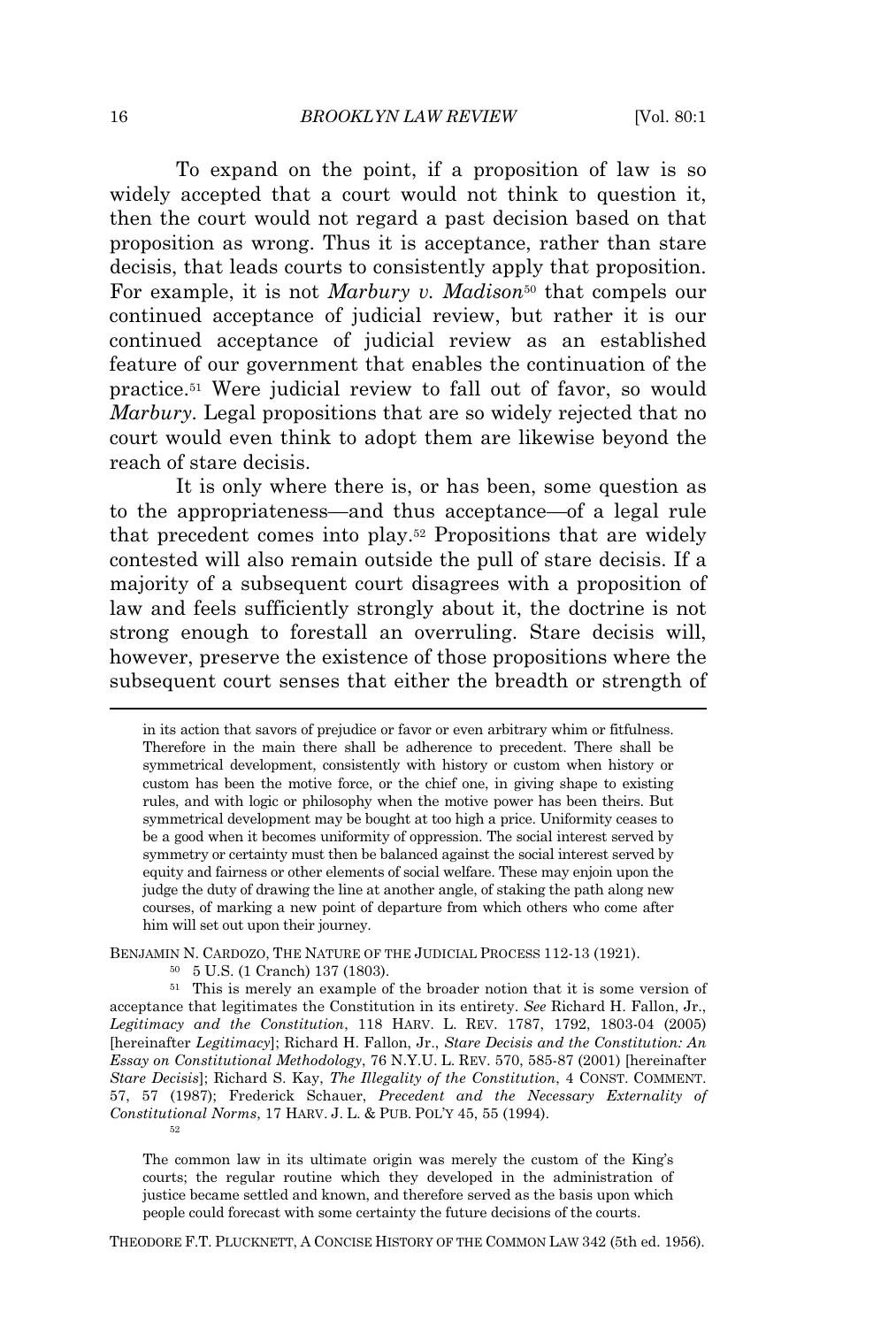disagreement does not reach the threshold for overruling. The endeavor is, for the most part, tentative and incremental in nature.<sup>53</sup> Sometimes the court in Case *A* will simply have gotten it wrong, perhaps through simple miscalculation, perhaps through a failure to appreciate that Case *A* was in some meaningful way not representative of the class of cases of which it is a part, such that the rule appropriate for its resolution is not the right rule for the class as a whole.<sup>54</sup> Sometimes the world will have changed in the interim, such that Case *A* reached the right result for its time, but the wrong result for Case *B*. Stare decisis is designed to allow for changes of course in such situations. A decision might be narrowed, extended, overturned, or ignored, and there is no reliable way to tell ex ante which will be the case. Over time, the process enables a series of courts to test and refine rules and principles over a large number of cases. Individual decisions coalesce into general rules, which over time may coalesce into principles.<sup>55</sup>

The scalar nature of precedent allows it to accommodate these shifts. This is, of course, a necessary feature of commonlaw adjudication, for without it, the law could not evolve. In the common law, there is a connection between the application of a potentially precedential rule and the social consensus that underlies the rule, and doctrinal propositions are only as good as their congruence with broader social propositions.<sup>56</sup> A court confronted with a recent decision that it does not agree with, but that it does not regard as so wrong as to have been generally rejected, is more likely to adhere to it. A court faced with a longstanding—and previously unquestioned—legal rule that it believes is falling (or has fallen) out of favor is more likely to let it stand for a bit longer. Categories of assimilation,

MELVIN ARON EISENBERG, THE NATURE OF THE COMMON LAW 75 (1991); *Cf*. Gerald J. Postema, *Philosophy of the Common Law*, *in* THE OXFORD HANDBOOK OF JURISPRUDENCE AND PHILOSOPHY OF LAW 588, 590 (Jules Coleman & Scott Shapiro eds., 2002) (describing the classical, common-law view, in which "[l]aw was regarded not as a structured set of authoritatively posited, explicit norms, but as rules and ways implicit in a body of practices and patterns of practical thinking all 'handed down by tradition, use, [and] experience.' These rules were the product of a process of a common practice of deliberative reasoning, and constituted the basic raw materials used in it") (citation omitted).

<sup>53</sup> BIX, *supra* note 30, at 154-55.

<sup>54</sup> *See* Chad M. Oldfather, *Universal De Novo Review*, 77 GEO. WASH. L. REV. 308, 339-50 (2009); Schauer, *supra* note 38, at 884.

<sup>55</sup> *See* BIX, *supra* note 30, at 155.

<sup>56</sup>

The announced rule of a precedent should be applied and extended to new cases if the rule substantially satisfies the standard of social congruence and a failure to apply or extend the rule to a new case would not be justified by applicable social propositions, given the social propositions that support the rule.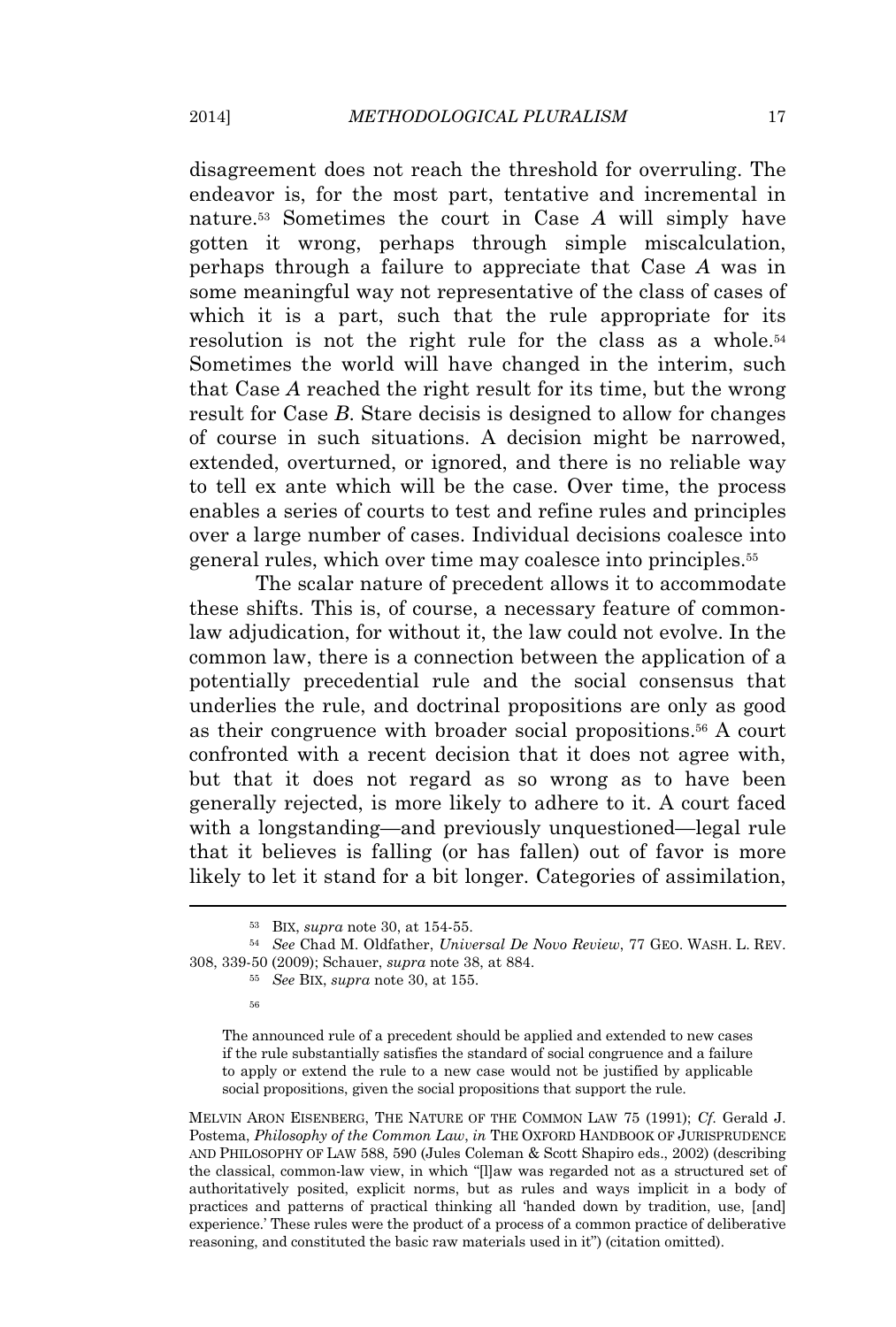too, will change with time and culture, and their evolution will help to move certain ideas into and out of the transitional zone in which stare decisis applies. Thus, the doctrinal terrain covered by stare decisis will shift as the principles and social propositions underlying law shift, such that various legal propositions will go from established-beyond-question to established-but-questionable (and thus subject to the doctrine of precedent) to out-of-favor and vice-versa.<sup>57</sup> At times the effect is mediated somewhat by the existence of a higher source of authority, such as a statute or constitution, but the dynamic can still play out within the narrower range of play allowed in those contexts.

The consequence is that the zones I have described generally accepted, generally rejected, openly contested, and the transitional realm of stare decisis—are not fixed but are in a constant state of flux. Propositions that were once widely rejected, such as claims against discrimination on the basis of sexual orientation, are questioned first in society and then in law. Case-by-case adjudication allows the transition to occur (its role is often less significant than that of legislation, but it is real nonetheless) but in a way that lets the courts take small steps as they grapple with how to fit the change into existing frameworks. And while often referred to as a "ratchet," <sup>58</sup> the noncategorical nature in which it binds allows for movement in the other direction as well. Propositions that were once widely accepted—the inequality of women or African-Americans, for example—fall under question. When the initial questions arise, stare decisis holds the decisions based on the propositions in place until such time as it becomes sufficiently clear that the propositions have been rejected, at which point the decisions embodying those ideas are overturned. The issues are rarely so monumental, of course, but even so, stare decisis provides a vehicle for the orderly evolution of the law by adjudication.

<sup>57</sup> *Cf.* Roscoe Pound, Address, *Survey of the Conference Problems*, 14 U. CIN. L. REV. 324 (1940). Among other relevant observations, Pound referred to a study he performed that revealed:

that the general run of rules of law had a life of simply one generation. Fifty years is a long life for a rule, that is, a legal precept that attaches a definite legal consequence to a definite detailed state of facts. And it is with rules, very largely, that this doctrine of *stare decisis* has it [sic] immediate application.

*Id.* at 329.

<sup>58</sup> For a discussion of the "ratchet" effect of stare decisis, see Lawrence B. Solum, *The Supreme Court in Bondage: Constitutional Stare Decisis, Legal Formalism, and the Future of Unenumerated Rights*, 9 U. PA. J. CONST. L. 155, 193-94 (2006).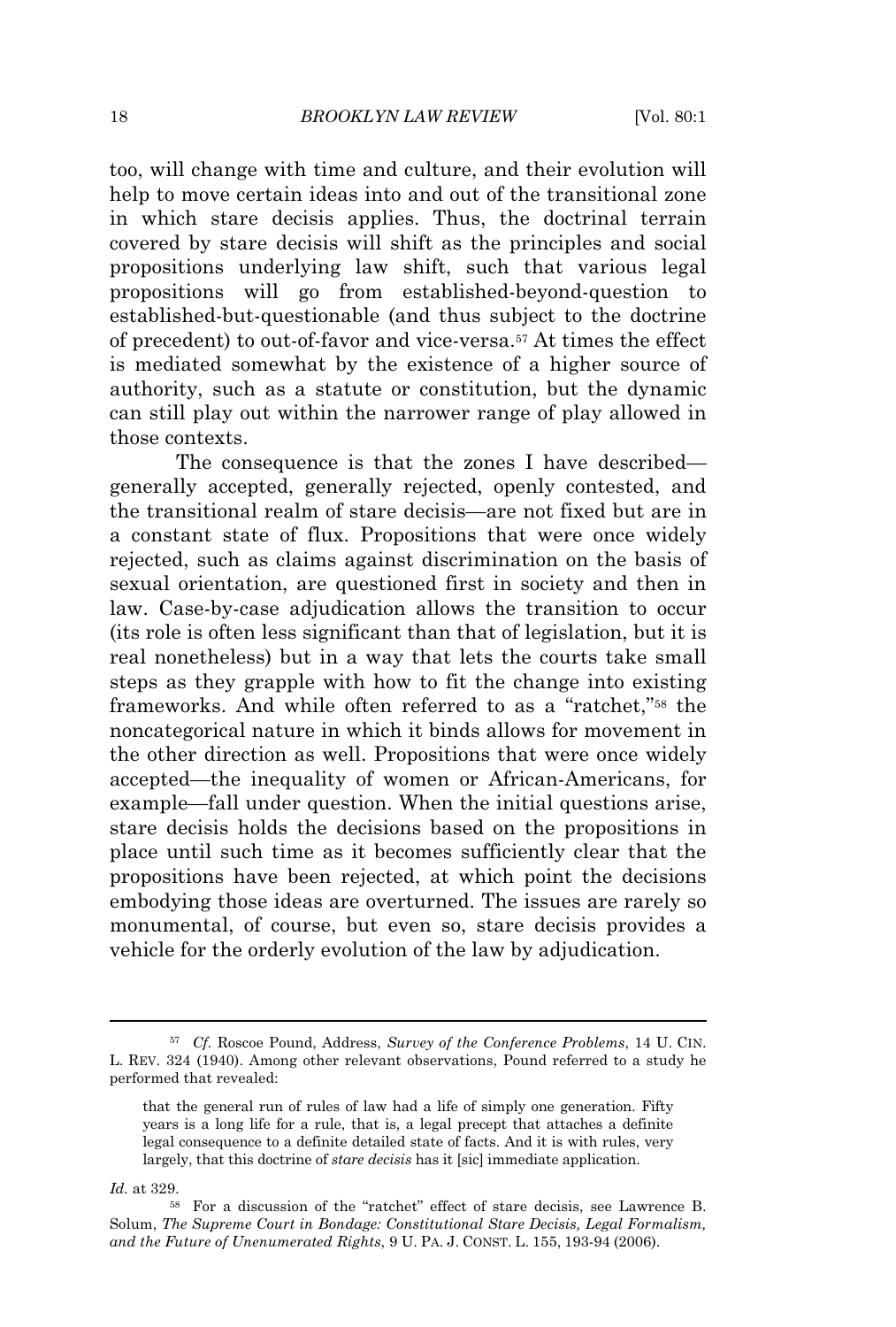#### *C. Stare Decisis and Constitutional Law*

There is one significant sense in which stare decisis in constitutional adjudication differs in its application from other contexts, and that is its force. Because the Constitution is so difficult to amend, the Court has acknowledged that it feels more freedom to overrule its constitutional precedents than their statutory counterparts.<sup>59</sup> Apart from this crucial distinction, operation of stare decisis in constitutional law largely parallels its operation elsewhere. Indeed, despite the theoretical centrality of the text of the Constitution to the endeavor, constitutional law is to a much greater degree about past cases than it is about the document.<sup>60</sup> Justice Scalia has lamented the fact that, for most any question of constitutional law, "[t]he starting point of the analysis will be Supreme Court cases, and the . . . issue will presumptively be decided according to the logic that those cases expressed, with no regard for how far that logic, thus extended, has distanced us from the original text and understanding."<sup>61</sup> This situation was not inevitable. The Constitution was itself a document without

MICHAEL J. GERHARDT ET AL., CONSTITUTIONAL THEORY: ARGUMENTS AND PERSPECTIVES 383 (3d ed. 2007).

<sup>59</sup> *See, e.g.*, Patterson v. McLean Credit Union, 491 U.S. 164, 172-73 (1989) ("We have said also that the burden borne by the party advocating the abandonment of an established precedent is greater where the Court is asked to overrule a point of statutory construction. Considerations of stare decisis have special force in the area of statutory interpretation, for here, unlike in the context of constitutional interpretation, the legislative power is implicated, and Congress remains free to alter what we have done." (emphasis omitted)). As one authority puts it:

It is easy to state some highly general normative propositions about the role of *stare decisis* in constitutional adjudication that would probably draw wide agreement. First, the Court should ordinarily afford its constitutional precedents some weight, not treating them *ab initio* as if the issues they decided were matters of first impression. Second, however, precedents rarely, if ever, foreclose the possibility of their own reconsideration and possible overruling, limitation, or extension. Third, because it is far harder to amend the Constitution than to amend a statute, the Court should be readier to correct what it sees as an erroneous constitutional ruling than to overrule a statutory interpretation.

<sup>60</sup> Three decades ago Harry Jones observed that "American constitutional law is essentially *case law*, a system in which the decisions of the Supreme Court and other courts are guided and structured by precedent." Harry W. Jones, *Dyson Distinguished Lecture: Precedent and Policy in Constitutional Law*, 4 PACE L. REV. 11, 13 (1983). More recently, Andrew Wistrich remarked, "In the realm of constitutional law, common law precedents are more dog than tail." Andrew J. Wistrich, *The Evolving Temporality of Lawmaking*, 44 CONN. L. REV. 737, 760 (2012). David Strauss has, of course, suggested that common-law methodology provides the best methodological alternative to originalism and textualism. *See generally* David A. Strauss, *Common Law Constitutional Interpretation*, 63 U. CHI. L. REV. 877 (1996).

<sup>61</sup> ANTONIN SCALIA, A MATTER OF INTERPRETATION: FEDERAL COURTS AND THE LAW 39 (1997).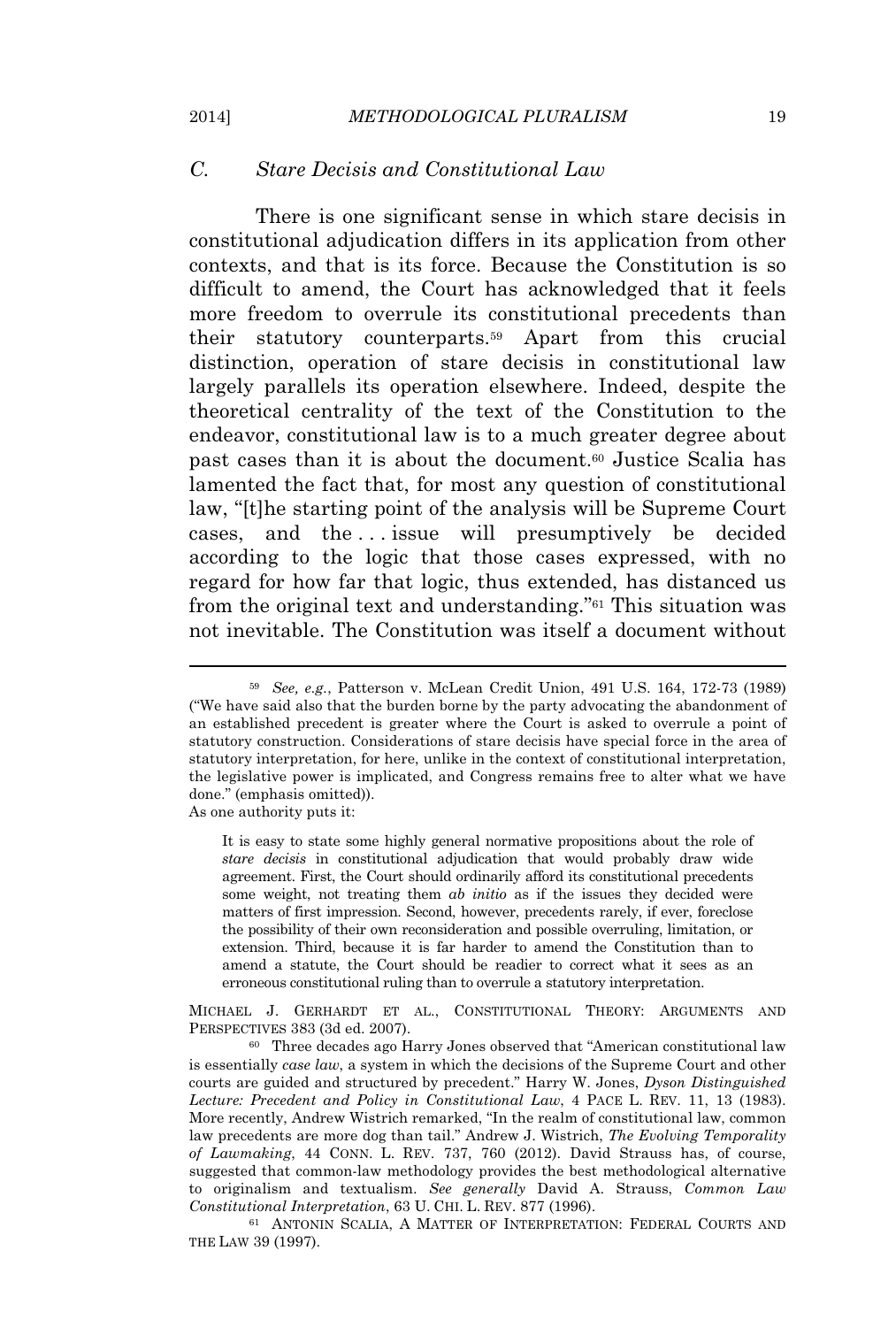precedent, and thus the Framers may not have had a clear sense of whether judicial applications of it would have precedential effect.<sup>62</sup> Consistent with this, the document makes no express mention of the concept of precedent, and its textual hook, if there is one, must be extracted from Article III's references to "the judicial power." <sup>63</sup> Even so, the Supreme Court has engaged in precedential reasoning from the beginning,<sup>64</sup> and citation to and reliance upon past decisions is a feature of nearly all of the Court's opinions.

At this point in the analysis it is useful to recall that the Court is ultimately a collection of individual Justices—a "they" rather than an "it."<sup>65</sup> While it is possible in some instances to speak of "the Court" as having accepted certain doctrines or practices, it is often the case that the positions of the individual Justices have not coalesced around a single point of view. So it is with stare decisis. Invocation of the concept has occurred consistently enough through the Court's history that we can legitimately speak of "the Court" having consistently relied on it. At the same time, as we will see, the Justices have debated particulars amongst themselves, articulating differing views concerning how stare decisis is to be conceived and implemented.

In this sense, the evolution of stare decisis parallels the development of substantive doctrines. Stare decisis, as applied to constitutional decision making, is widely accepted. Even so, although resort to precedent is longstanding, the practice of precedential reasoning has changed. Over the first century-and-aquarter of its existence, the Supreme Court's reliance on stare decisis took the form of abstract references, as contrasted with the relatively developed caselaw that it invokes today.<sup>66</sup> As a matter of doctrine, Colin Starger has traced the Court's modern pronouncements on stare decisis back to Justice Brandeis's

 $62$  "Prior to the drafting and ratification of the Constitution, Americans had little, if any, meaningful experience with constitutional adjudication. The Framers and Ratifiers had firsthand experience with common law precedents, but not with constitutional ones; they had no precedent for handling constitutional precedents." GERHARDT, *supra* note 5, at 48.

<sup>63</sup> U.S. CONST. art. III, §§ 1-2. For articulations of this position, see, e.g., Jennifer M. Bandy, Note, *Interpretive Freedom: A Necessary Component of Article III Judging*, 61 DUKE L.J. 651 (2011); Fallon, *Stare Decisis*, *supra* note 51, at 577 ("Article III's grant of 'the judicial Power' authorizes the Supreme Court to elaborate and rely on a principle of stare decisis and, more generally, to treat precedent as a constituent element of constitutional adjudication."). This was, at base, the argument underlying the Eighth Circuit's short-lived holding that unpublished opinions are unconstitutional. Anastasoff v. United States, 223 F.3d 898 (8th Cir. 2000), *vacated*, 235 F.3d 1054 (2000) (en banc).

<sup>64</sup> *See* Colin Starger, *The Dialectic of Stare Decisis Doctrine*, *in* PRECEDENT IN THE UNITED STATES SUPREME COURT, *supra* note 3.

<sup>65</sup> *See* Vermeule, *supra* note 6 and accompanying text.

<sup>66</sup> *Id.*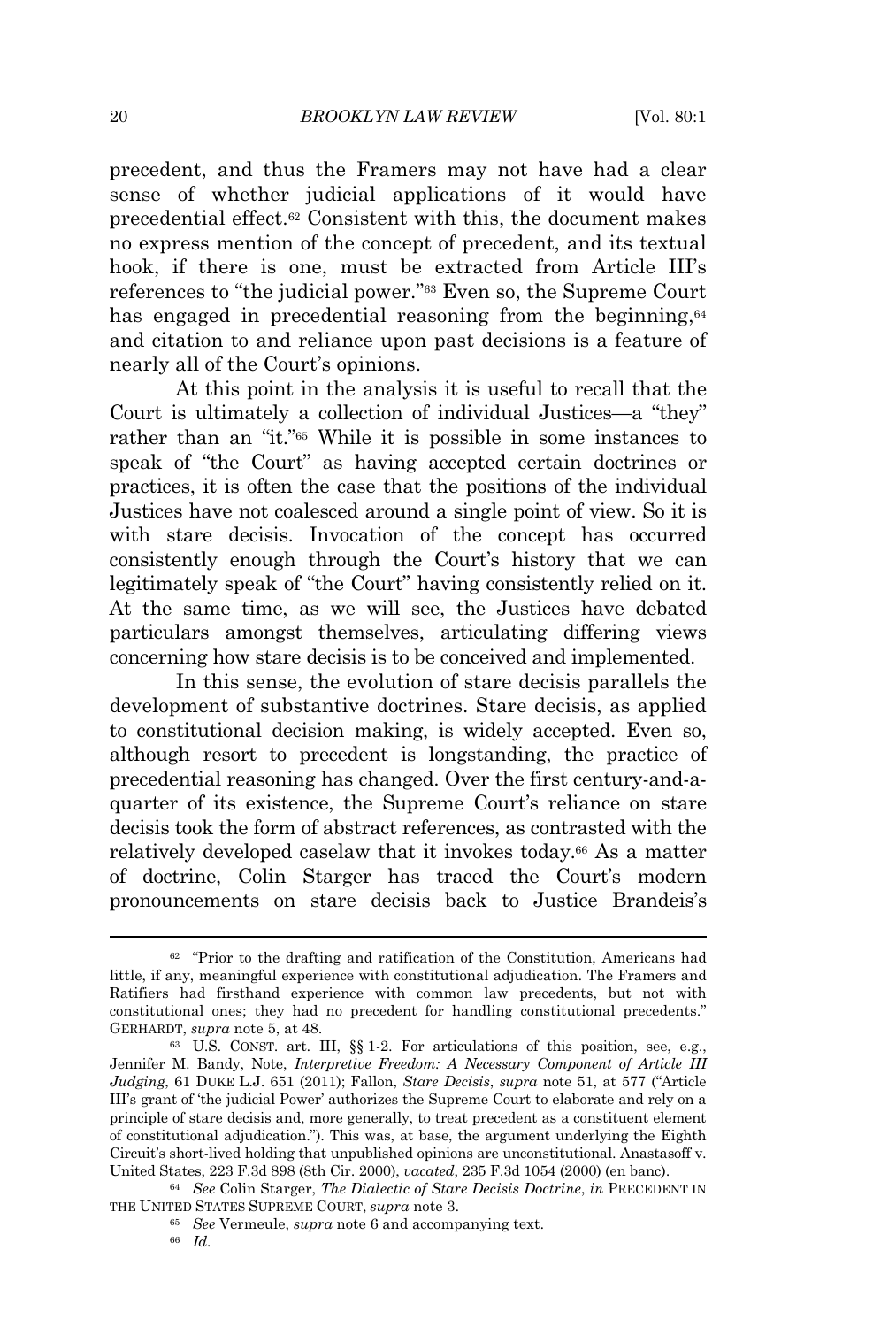dissent in *Burnet v. Coronado Oil & Gas Co.*<sup>67</sup> *Burnet* is best known as the source of Brandeis's famous remark justifying stare decisis on the ground that "in most matters it is more important that the applicable rule of law be settled than that it be settled right." <sup>68</sup> Brandeis also described a doctrine that is not "a universal, inexorable command" and one that ought to apply with less force to constitutional rulings for the simple reason that they are "practically impossible" to correct through amendment.<sup>69</sup>

The Court's most prominent articulation of the role of stare decisis in constitutional decision making came in the joint opinion of Justices Kennedy, O'Connor, and Souter in *Planned Parenthood of Southeastern Pa. v. Casey*. <sup>70</sup> The joint opinion opened its discussion of stare decisis by describing the doctrine as "indispensable" <sup>71</sup> to the rule of law under the Constitution. But it then immediately offered Brandeis's qualification and noted that, in reviewing its past holdings, the Court's "judgment is customarily informed by a series of prudential and pragmatic considerations designed to test the consistency of overruling a prior decision with the ideal of the rule of law, and to gauge the respective costs of reaffirming and overruling a prior case." <sup>72</sup> Consistent with that, the joint opinion analyzed the question of whether to overturn *Roe v. Wade* in terms of *Roe*'s workability, the extent to which reliance interests had developed around it, the existence of inconsistent developments in related areas of the law, and changes in either the underlying factual setting or our understanding of it.<sup>73</sup> Having concluded that this "normal *stare decisis* analysis" supported continued adherence to *Roe*, the joint opinion noted that that would normally end the matter. "But the sustained and widespread debate *Roe* has provoked calls for some comparison between that case and others of comparable dimension that have responded to national controversies and taken on the impress of the controversies addressed." <sup>74</sup> The two cases it had in mind were *West Coast Hotel v. Parrish*, <sup>75</sup> which, in

<sup>67</sup> 285 U.S. 393, 405 (1932) (Brandeis, J., dissenting). For a detailed and insightful history of the development of stare decisis doctrine in the Supreme Court, see Starger, *supra* note 64.

<sup>68</sup> *Burnet*, 285 U.S. at 406.

<sup>69</sup> *Id.* at 405-07.

<sup>70</sup> 505 U.S. 833 (1992).

<sup>71</sup> "Indeed, the very concept of the rule of law underlying our own Constitution requires such continuity over time that a respect for precedent is, by definition, indispensable." *Id.* at 854.

<sup>72</sup> *Id.*

<sup>73</sup> *Id.* at 854-55.

<sup>74</sup> *Id.* at 861.

<sup>75</sup> 300 U.S. 379 (1937).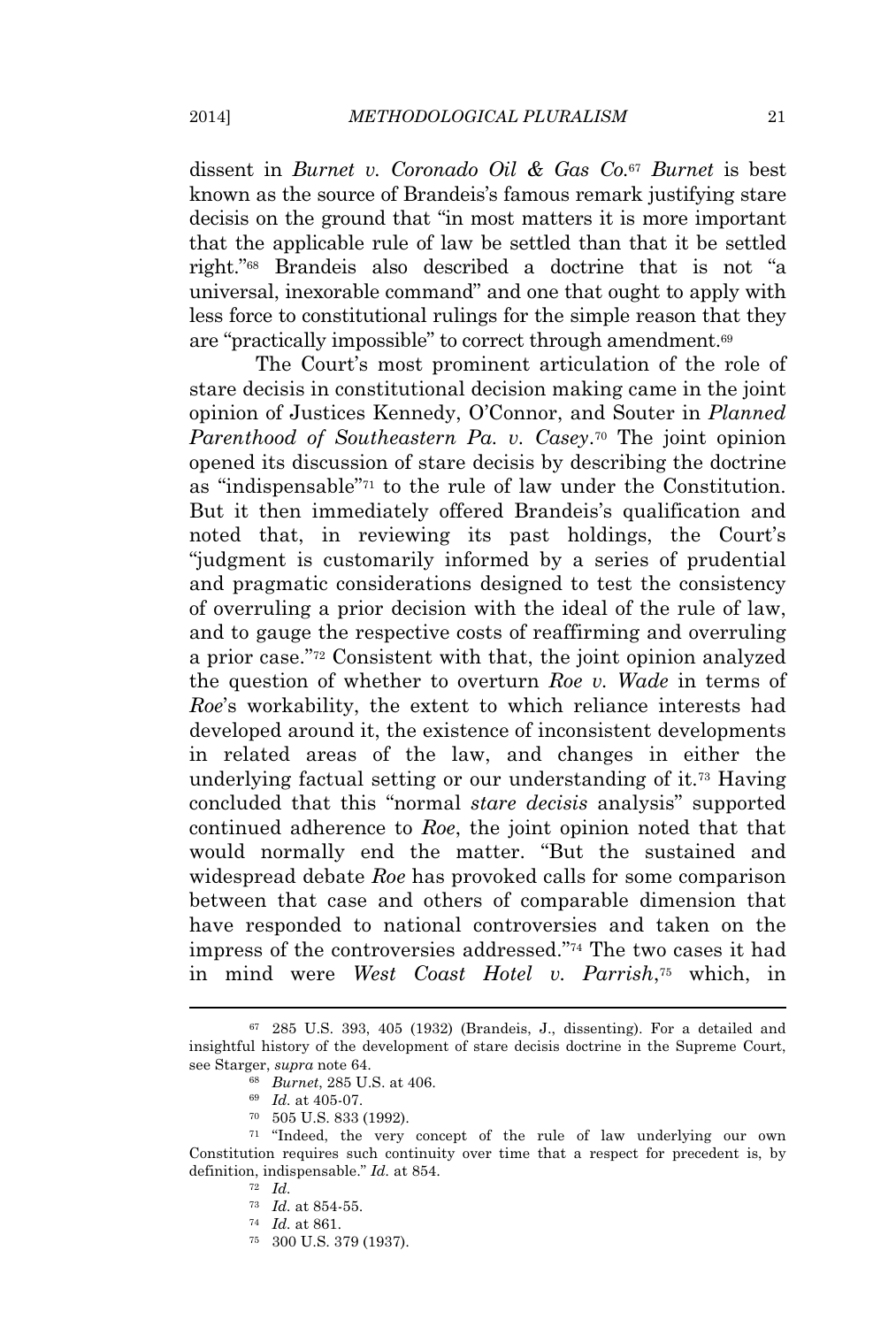overruling *Adkins v. Children's Hospital*, <sup>76</sup> signaled the end of the *Lochner* era, and *Brown v. Board of Education*, <sup>77</sup> which, of course, overruled *Plessy v. Ferguson*. <sup>78</sup> In these two cases, overruling was appropriate:

*West Coast Hotel* and *Brown* each rested on facts, or an understanding of facts, changed from those which furnished the claimed justifications for the earlier constitutional resolutions. Each case was comprehensible as the Court's response to facts that the country could understand, or had come to understand already, but which the Court of an earlier day, as its own declarations disclosed, had not been able to perceive. As the decisions were thus comprehensible they were also defensible, not merely as the victories of one doctrinal school over another by dint of numbers (victories though they were), but as applications of constitutional principle to facts as they had not been seen by the Court before. In constitutional adjudication as elsewhere in life, changed circumstances may impose new obligations, and the thoughtful part of the Nation could accept each decision to overrule a prior case as a response to the Court's constitutional duty.<sup>79</sup>

Such a change was not present, the joint opinion concluded, with respect to *Roe*. Because "a decision to overrule should rest on some special reason over and above the belief that a prior case was wrongly decided," <sup>80</sup> the joint opinion concluded that *Roe* should survive.

More recently, the Court's opinions in *Citizens United v. Federal Election Commission*<sup>81</sup> included a dispute over the proper contours of stare decisis doctrine. Justice Kennedy's majority opinion articulated an approach that overlapped but was not coextensive with *Casey*. In addition to workability, reliance, and the lessons of experience, the opinion's standard required inquiry into "the antiquity of the precedent . . . and of course whether the decision was well reasoned.'" <sup>82</sup> Justice Stevens took issue with this last part of the formulation or at least with its application in *Citizens United*. <sup>83</sup> The two opinions thus reflect differing positions in a doctrinal debate over the nature of stare decisis as applied to constitutional law.<sup>84</sup>

<sup>76</sup> 261 U.S. 525 (1923), *overruled by* West Coast Hotel Co. v. Parrish, 300 U.S. 379 (1937).

<sup>77</sup> 347 U.S. 483 (1954).

<sup>78</sup> 163 U.S. 537 (1896), *abrogated by* Brown v. Bd. of Educ., 347 U.S. 483 (1954).

<sup>79</sup> *Casey*, 505 U.S. at 863-64.

<sup>80</sup> *Id.* at 864.

<sup>81</sup> 558 U.S. 310 (2010).

<sup>82</sup> *Citizens United*, 558 U.S. at 363 (quoting Montejo v. Louisiana, 556 U.S. 778, 792-93 (2009)).

<sup>83</sup> 558 U.S. at 409 (Stevens, J., concurring in part and dissenting in part).

<sup>84</sup> *See* Starger, *supra* note 64, at 19-21, 29.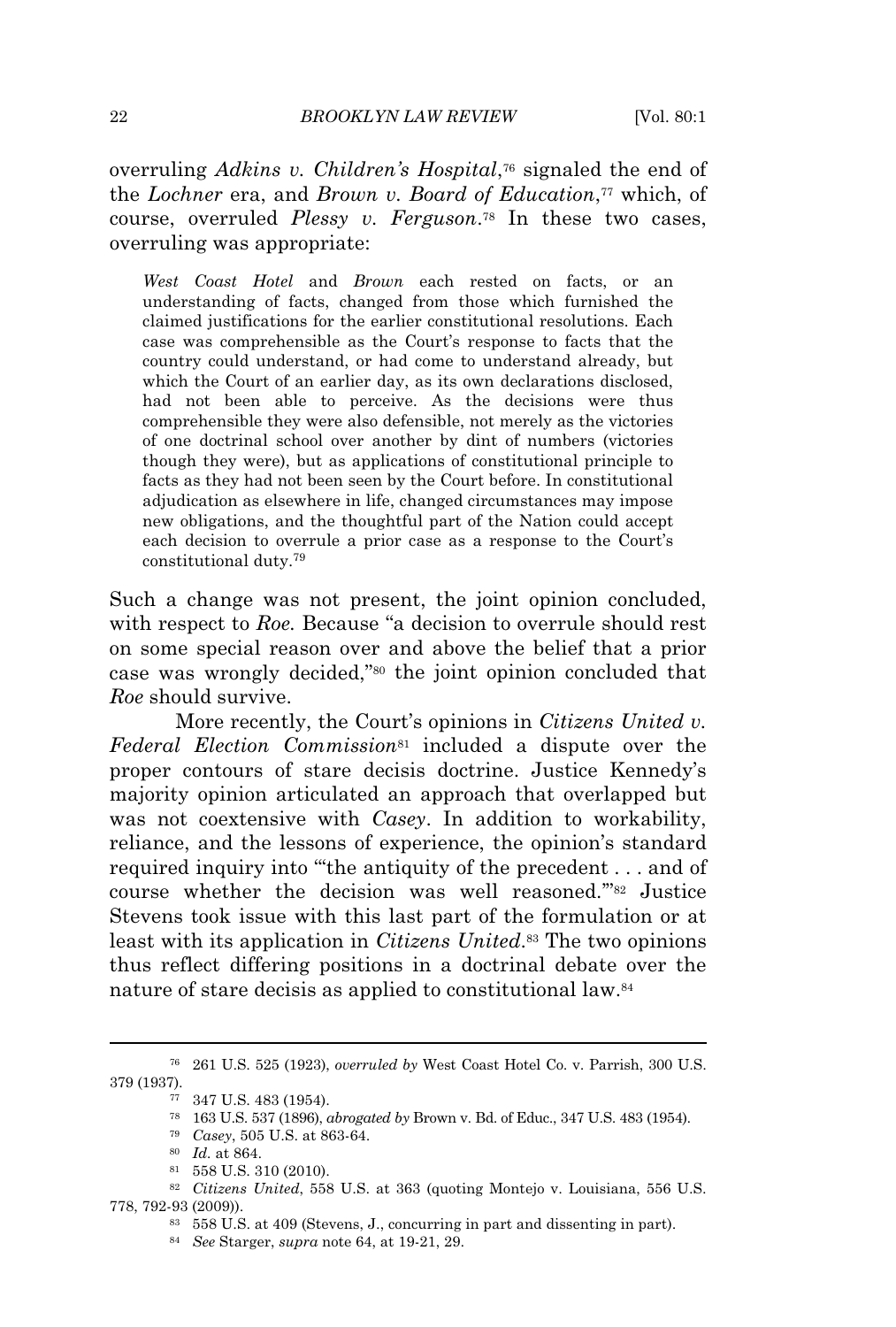Although the Justices quarrel over the particulars of the application of stare decisis—that is, at the margins of the doctrine "they" have different views—it seems fair to say that "the Court," as an "it," accepts the existence of stare decisis as a doctrinal matter, and consequently the common-law character of constitutional law.<sup>85</sup> The only quarrel with the view that the Court ought to regard itself as bound (in the non-absolute, scalar sense noted above) by its past decisions comes from those who espouse a certain strand of originalism. Briefly, and somewhat simplistically stated, that view holds that it is the Constitution as originally enacted and duly amended that is the supreme law of the land, and not judicial interpretations of the Constitution.<sup>86</sup> Because the Constitution can be amended only in accordance with the provisions of Article V, a Court that followed a prior case that departed from original understanding would be elevating a judicial decision over the Constitution and thereby countenancing what is in effect an improper amendment by judicial fiat.<sup>87</sup> On the Court, only Justice Thomas has expressed sympathy with this view.<sup>88</sup>

Underlying these two visions of precedent are differing conceptions of constitutional legitimacy. The view that would deny the legitimacy of stare decisis is rooted in a contractual

<sup>85</sup> The analogy between the common law and the use of precedent in constitutional adjudication can be overdrawn. Michael Gerhardt argues that these two types of adjudication employ precedent in different ways, owing to the fact that precedent constitutes the entire universe of legal authority in a common law case, whereas in constitutional cases "arguments may be based not only on precedent, but also on other conventional modes of constitutional discourse—text, original meaning, structure, moral reasoning, and consequences." GERHARDT, *supra* note 5, at 96-97.

<sup>86</sup> *See* Dorf, *supra* note 26, at 1766 (describing originalism as resting on an underlying social contract theory of the Constitution pursuant to which "unelected judges may displace legislative decisions in the name of the Constitution, but *only* because the Constitution is a social contract to which consent was validly given through ratification").

<sup>87</sup> *See, e.g.*, Gary Lawson, *The Constitutional Case Against Precedent*, 17 HARV. J.L. & PUB. POL'<sup>Y</sup> 23, 25, 27-28 (1994) ("If the Constitution says *X* and a prior judicial decision says *Y*, a court has not merely the power, but the obligation, to prefer the Constitution."); Michael Stokes Paulsen, *The Intrinsically Corrupting Influence of Precedent*, 22 CONST. COMMENT. 289, 289 (2005) ("If one is an originalist—that is, if one believes that the Constitution should be understood and applied in accordance with the objective meaning that the words and phrases would have had to an informed general public at the time of their adoption—then *stare decisis*, understood as a theory of adhering to prior judicial precedents that are contrary to the original public meaning, is completely irreconcilable with originalism." (internal citation omitted)).

<sup>88</sup> For example: "I write separately to observe that our case law has drifted far from the original understanding of the Commerce Clause. In a future case, we ought to temper our Commerce Clause jurisprudence in a manner that both makes sense of our more recent case law and is more faithful to the original understanding of that Clause." United States v. Lopez, 514 U.S. 549, 584 (1995) (Thomas, J., concurring). This has not been Justice Scalia's position. *See* Randy Barnett, *Scalia's Infidelity: A Critique of "Faint-Hearted" Originalism*, 75 U. CIN. L. REV. 7, 13-16 (2006).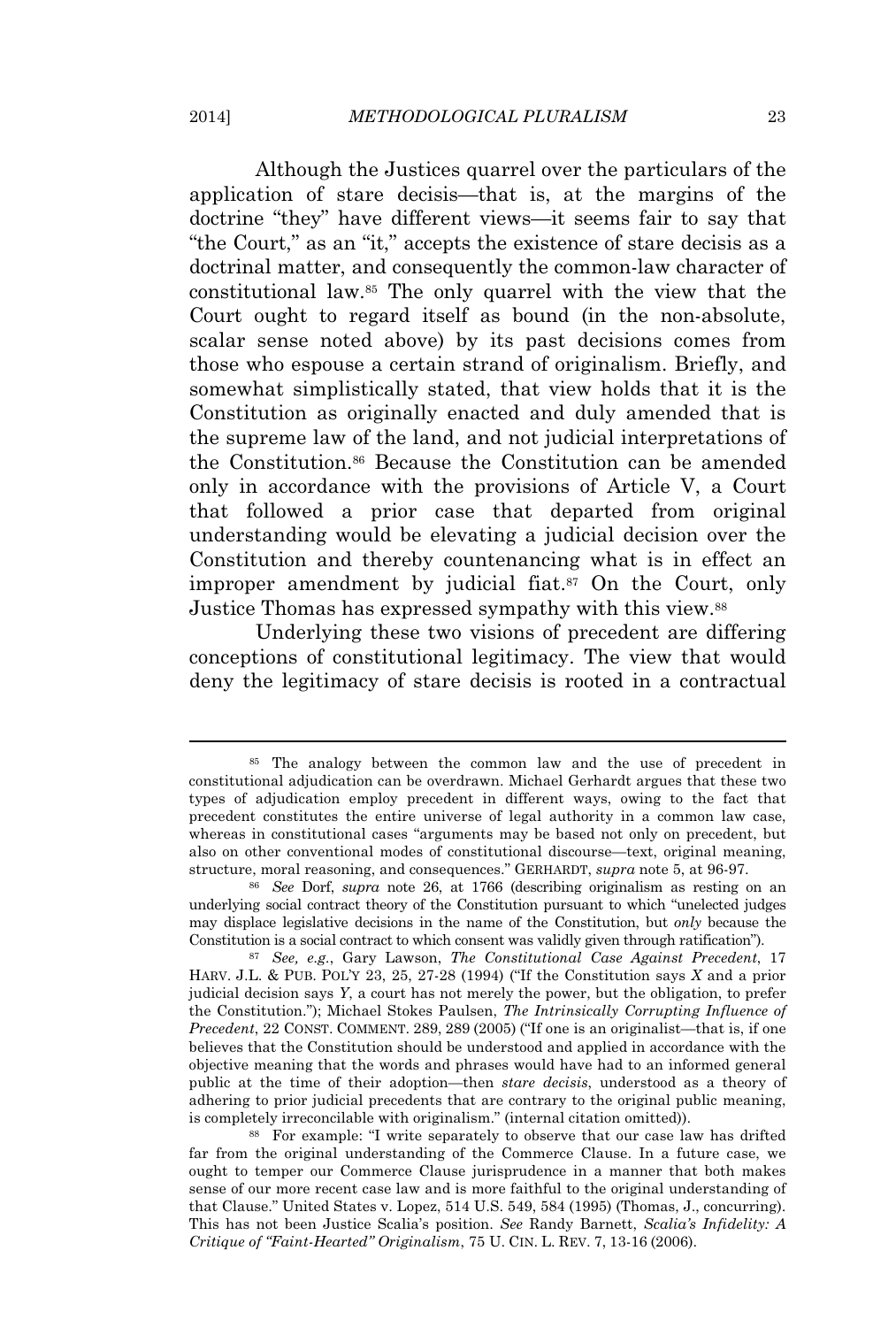conception of the Constitution.<sup>89</sup> On this view the document's status as supreme law stems from the procedures of its ratification.<sup>90</sup> The Constitution is legitimate because it was enacted pursuant to those procedures, and interpretations of the Constitution are legitimate only insofar as they are consistent with the document as it was enacted or modified in accordance with its terms. On one version of this view, it entails not only an originalist approach to judging—any other approach would involve application of something other than the duly enacted Constitution—but also the rejection of stare decisis.<sup>91</sup> Because stare decisis applies only where a court concludes that a past decision was wrong,<sup>92</sup> the Court would not need the doctrine to "follow" those past decisions that are correct. And because adherence to past decisions that are incorrect, as assessed by the originalist yardstick, would require allegiance to something other than the duly enacted Constitution, stare decisis is illegitimate as applied to them (and thus in any context in which it would be doing any work).

The alternative conception of constitutional legitimacy places its bases, not in 1787's social contract, but rather in acceptance. There are various strands and permutations of the underlying ideas,<sup>93</sup> with two being significant for present purposes. One is the assertion that the Constitution does not, and indeed cannot, legitimate itself. Its legitimacy instead requires resort to a pre-constitutional rule. To distill the essence of an example Frederick Schauer uses to make the point, any group of us might draft and ratify according to its

<sup>89</sup> *See* Dorf, *supra* note 26, at 1766-67. As Dorf characterizes originalism, "unelected judges may displace legislative decisions in the name of the Constitution, but *only* because the Constitution is a social contract to which consent was validly given through ratification." *Id.* at 1766. There are, he acknowledges, other bases on which originalism might be grounded. Justice Scalia, for example, justifies his admittedly "fainthearted" originalism on consequentialist grounds, arguing that while it is not perfect, it is the best available alternative for achieving judicial restraint. *See* Antonin Scalia, *Originalism: The Lesser Evil*, 57 U. CIN. L. REV. 849 (1989). But, as Dorf points out, once one rejects a social contract theory, all that remains as a basis for legitimacy is some sort of acceptance. While it is quite possible to make normative arguments in favor of a noncontract-theory based originalism, and to couple them with arguments against adherence to precedent, it is implausible (given the history and general acceptance of precedentbased arguments in constitutional law) to back a descriptive claim that the nature of the acceptance by which our current polity legitimates the Constitution is inconsistent with reliance on precedent.

<sup>90</sup> On this view, "unelected judges may displace legislative decisions in the name of the Constitution, but *only* because the Constitution is a social contract to which consent was validly given through ratification." Dorf, *supra* note 26, at 1766.

<sup>&</sup>lt;sup>91</sup> One could, of course, hold a contractual view of the Constitution in which the terms of the contract legitimate non-originalist interpretive methods, including the use of stare decisis.

<sup>92</sup> *See supra* Part I.B.1.

<sup>93</sup> *See* Dorf, *supra* note 26, at 1772.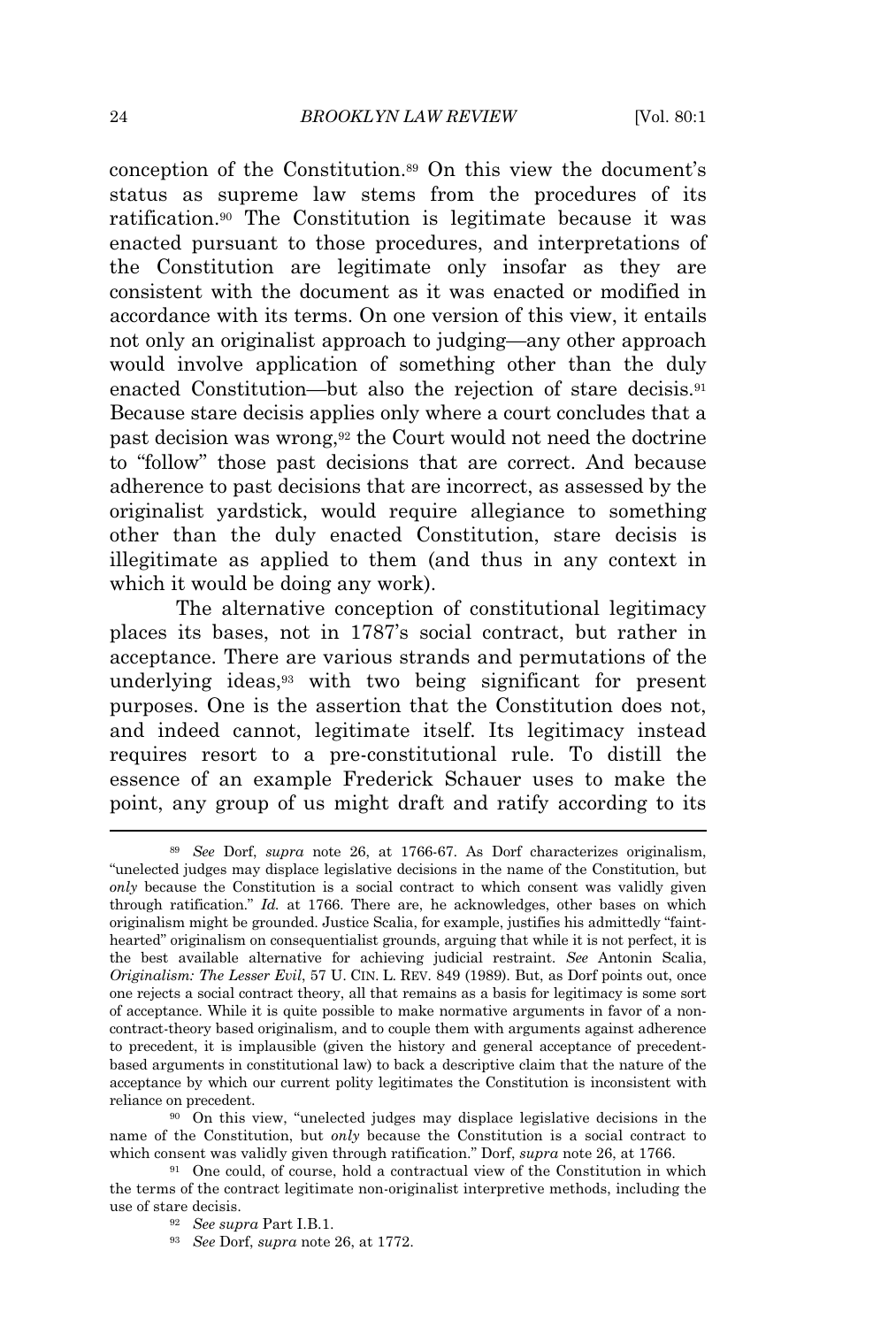own terms a document entitled "The Constitution of the United States" that purports to give to us all the powers presently possessed by the federal government.<sup>94</sup> Such a document would not, of course, vest us with the powers it asserts and the reason has nothing to do with the terms of the document and everything to do with the fact that no one would accept our constitution as *the* Constitution. Another way to illustrate the point is to note that the Constitution itself was adopted in a manner contrary to the Articles of Confederation and was, in that sense, illegal.<sup>95</sup> That we regard the Constitution, and not the Articles, as the authoritative charter of our government is ultimately a product of social consensus rather than the satisfaction of formal, legal criteria.<sup>96</sup>

The second idea stems from "dead hand" critiques of the social contract theory that question whether there is any reason for our current polity to regard itself as bound by consent given over two centuries ago by less than half the population.<sup>97</sup> As Noah Webster put the point in arguing against the Bill of Rights, "The very attempt to make *perpetual* constitutions, is the assumption of the right to control the opinions of future generations; and to legislate for those over whom we have as little authority as we have over a nation in Asia."<sup>98</sup> And as David Strauss memorably updates the point, U.S. citizens would not for a moment regard themselves as bound by decisions made by the current government of Canada, yet we have considerably more in common with the people who make up that government than we do with our founding generation.<sup>99</sup>

Thus our Constitution is legitimated, on either approach, not because of the consent of the Framers'

97

The first question any advocate of constitutionalism must answer is why Americans of today should be bound by the decisions of people some 212 years ago. The Framers and Ratifiers did not represent us, and in many cases did not even represent people *like* us, if we happen to be Catholic or Jewish, or female or black or poor. What is most devastating to any claim of authority on their part is that the Framers and Ratifiers are long dead. Why should their decisions prevent the people of today from governing ourselves as we see fit? This is commonly known as the "dead hand problem."

Michael W. McConnell, *Textualism and the Dead Hand of the Past*, 66 GEO. WASH. L. REV. 1127, 1127 (1998) (quoting JOHN HART ELY, DEMOCRACY AND DISTRUST 11 (1980)).

<sup>98</sup> Giles Hickory [Noah Webster], *On Bills of Rights*, 1 AM. MAG., Dec. 1787, at 13-14.

<sup>99</sup> David A. Strauss, *Common Law Constitutional Interpretation*, 63 U. CHI. L. REV. 877, 880 (1996).

<sup>94</sup> Schauer, *supra* note 51, at 50-55.

<sup>95</sup> *See* Kay, *supra* note 51, at 57, 62-64.

<sup>96</sup> Schauer, *supra* note 51, at 50-55.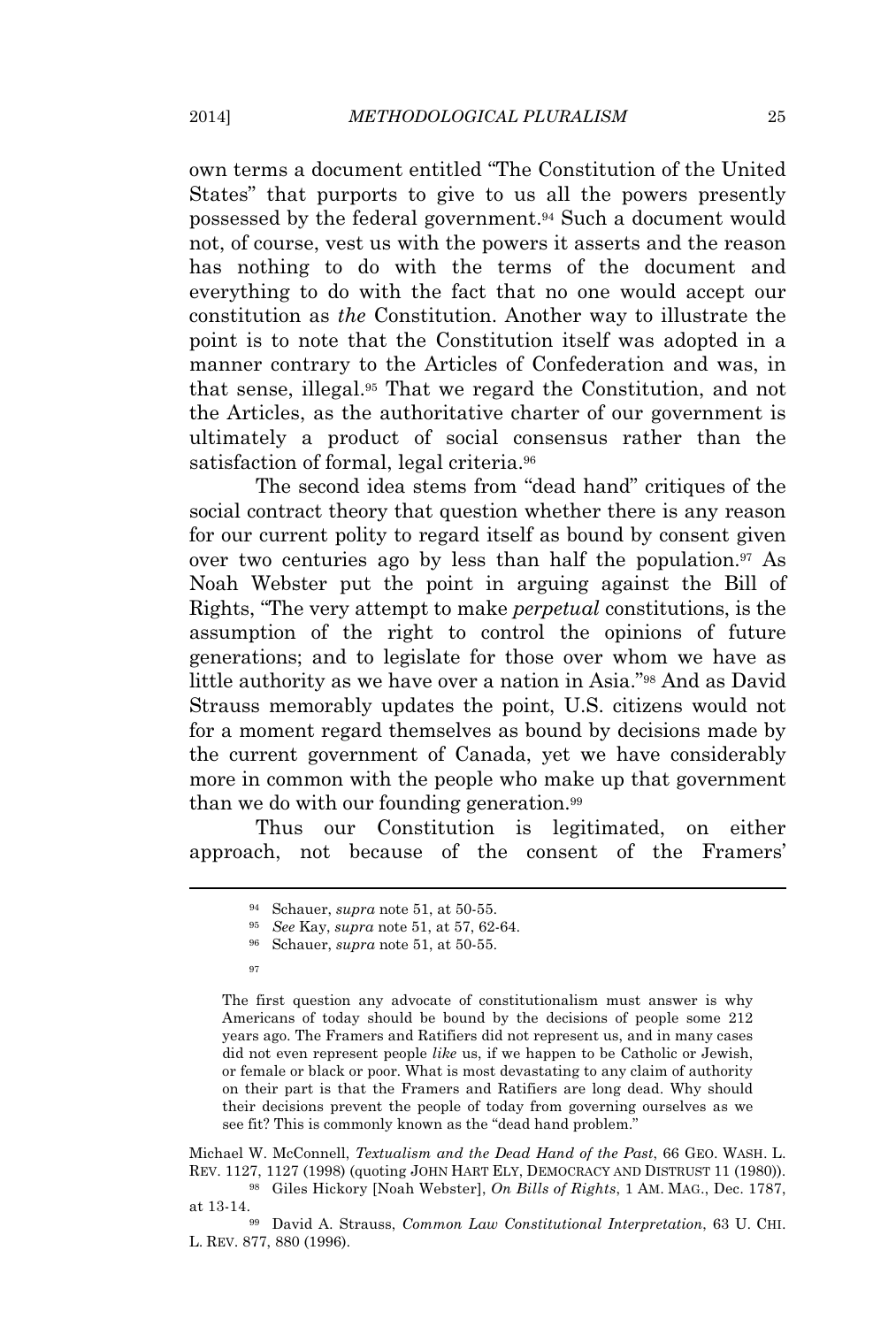generation, but through our contemporary acceptance of, or at least acquiescence in, its binding nature.<sup>100</sup> In contrast to a contractually based theory of legitimacy, however, acceptancebased theories do not lead so directly to specific interpretive methods. The nature of our legitimating acceptance might be such as to privilege or perhaps even require originalist interpretation, but it certainly extends farther than that to embrace, at least potentially, nearly any methodology. Moreover, as Dorf observes, legitimacy, much like stare decisis, is a scalar rather than a binary concept:

Many different approaches to interpretation are legitimate in the sense that decisions rendered according to these approaches ought to and will be accepted as binding law . . . . [L]egitimacy should be viewed as a matter of degree: That one interpretive technique is, in some cases, *more* legitimate than another does not render the less legitimate approach *illegitimate*. 101

We will return to these ideas below. For now, the significant point is that among the interpretive techniques that have garnered widespread acceptance is reliance on stare decisis.<sup>102</sup>

Significantly, acceptance as the ground for constitutional legitimacy extends to substantive doctrine as well as to methodology. As the block quote from *Casey* suggests, "changed circumstances may impose new obligations." <sup>103</sup> Though theorists debate the mechanisms,<sup>104</sup> most commentators accept the idea that the meaning of the Constitution changes as our polity

<sup>103</sup> Planned Parenthood of Se. Pa. v. Casey, 505 U.S. 833, 863-64 (1992).

<sup>100</sup> *See supra* note 51.

<sup>101</sup> Dorf, *supra* note 26, at 1772.

<sup>102</sup> Richard Fallon argues that the legitimacy of stare decisis in the constitutional context is rooted, as is the case with constitutional legitimacy more generally, in acceptance rather than the written Constitution. "[T]he practice of judges in embracing precedent as deserving of enforcement and sometimes extension, when conjoined with the public's acceptance of precedent-based decisions as legally authoritative, suffices to confer legal legitimacy on adherence to and reasonable extension of non-originalist precedent." *Legitimacy*, *supra* note 51, at 1824; *see also Stare Decisis*, *supra* note 51, at 572 (arguing that stare decisis "is a doctrine of constitutional magnitude, but one that is rooted as much in unwritten norms of constitutional practice as in the written Constitution itself" and one that involves "unwritten norms that are validated by a mixture of acceptance and reasonable justice").

<sup>104</sup> Perhaps the most prominent example is Bruce Ackerman's notion of "constitutional moments." *See generally* BRUCE ACKERMAN, WE THE PEOPLE: TRANSFORMATIONS (1998). Jack Balkin and Sanford Levinson offer up the less dramatic notion of "partisan entrenchment:" "When enough members of a particular party are appointed to the federal judiciary, they start to change the understandings of the Constitution that appear in positive law. If more people are appointed in a relatively short period of time, the changes will occur more quickly. Constitutional revolutions are the cumulative result of successful partisan entrenchment when the entrenching party has a relatively coherent political ideology or can pick up sufficient ideological allies from the appointees of other parties." Jack M. Balkin & Sanford Levinson, *Understanding the Constitutional Revolution*, 87 VA. L. REV. 1045, 1067-68 (2001).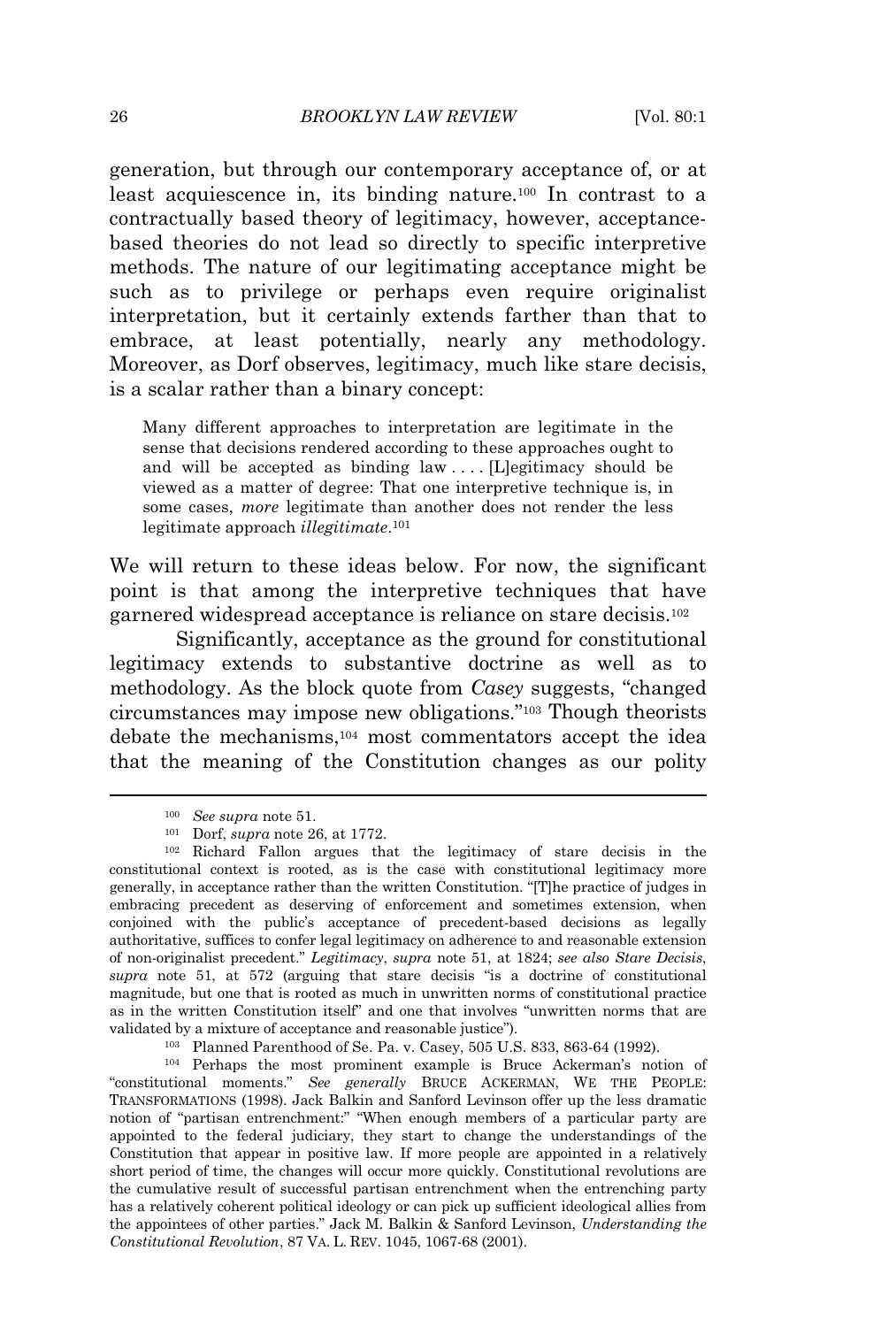changes. The Court's decision striking down the Defense of Marriage Act (DOMA) in *United States v. Windsor*<sup>105</sup> provides the most high profile recent example. The notion that legislation such as DOMA is unconstitutional would have been unthinkable a decade ago, and the Court's conclusion seems necessarily to be the product of general attitudinal shifts regarding same-sex marriage.<sup>106</sup> Larry Solum has recently developed the notion of the "constitutional gestalt" to describe this phenomenon.<sup>107</sup> Just as the common law features zones of acceptance, rejection, and flux, constitutional law features a canon and an anticanon, as well as a transitional zone in which some norms may linger while others pass through on their way to acceptance or rejection.<sup>108</sup> "The norms that govern the complex practice of constitutional argument are dynamic, changing over time in response to both politics and developments within the practice itself." 109

Stare decisis is critical to this evolution. Because precedent's authority in constitutional cases is scalar, just as it is in the common law, and weaker than in the common law,<sup>110</sup> it serves as a moderating force, a device for provisionally fixing in place the law that applies in certain contexts.<sup>111</sup> It is a doctrine that comes into play only in the gray area between propositions

<sup>107</sup> *See* Lawrence B. Solum, *How* NFIB v. Sebelius *Affects the Constitutional Gestalt*, 91 WASH. U. L. REV. 1, 1 (2013).

<sup>108</sup> *Id.* at 41.

[T]he constitutional gestalt does not settle all constitutional questions. Given the dominant constitutional gestalt, some territory may be mapped as disputed—subject to contestation in constitutional litigation and in interactions between the various branches of government. Given the same dominant constitutional gestalt, other territory may be mapped as beyond dispute—outside the bounds of constitutional contestation because of settled constitutional norms.

*Id.*

<sup>110</sup> *See supra* note 59.

<sup>111</sup> *Cf*. Michael J. Gerhardt, *The Role of Precedent in Constitutional Decisionmaking and Theory*, 60 GEO. WASH. L. REV. 68, 132 (1991) ("Precedents perform various roles in the Court's decisionmaking and for society, virtually all of which are ignored by a unitary theory. Perhaps most important, the Court's review of its decisions comprises a dialogue among the Justices on the need to decide cases narrowly and move incrementally to avoid constitutional error *and* on whether to perpetuate certain values the Court previously has approved for guiding the operation of government.").

<sup>105</sup> 133 S. Ct. 2675 (2013).

<sup>106</sup> Even Justice (then Judge) Scalia has recognized the connection between popular acceptance and the Court's ability to reach certain constitutional conclusions. Antonin Scalia, *Economic Affairs as Human Affairs*, *in* ECONOMIC LIBERTIES AND THE JUDICIARY 31-37 (James A. Dorn & Henry G. Manne eds., 1987) ("Unless I have been on the bench so long that I no longer have any feel for popular sentiment, I do not detect the sort of national commitment to most of the economic liberties generally discussed that would enable even an activist court to constitutionalize them.").

<sup>109</sup> *Id.* at 38.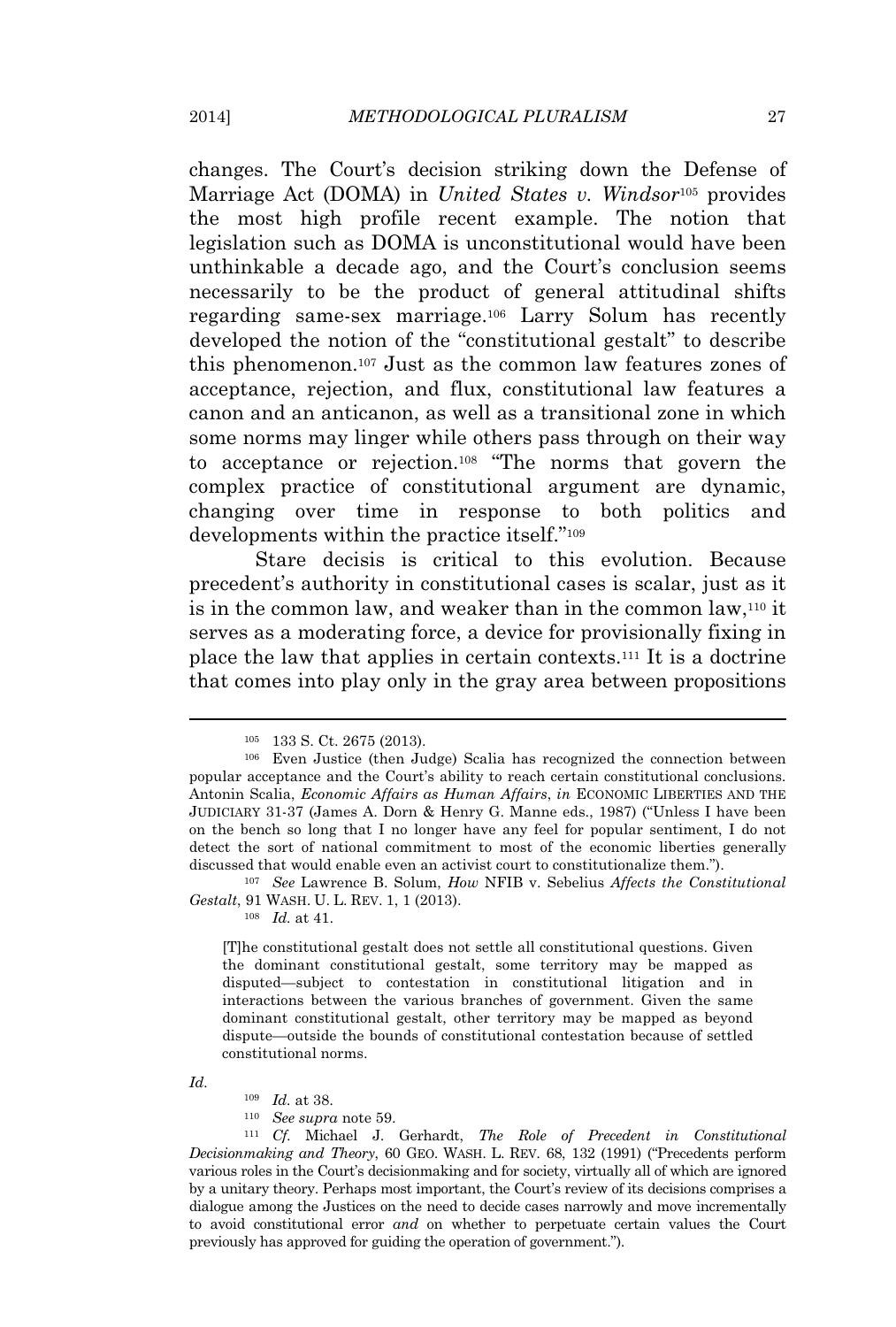that are clearly established as law and those that are clearly not law. A decision may reach a controversial holding—regarding, say, the nature of the right protected by an amendment, the scope of executive power, or a question of federalism. At first, stare decisis will hold the decision in place, whether in the context of a subsequent case raising the same issue or, more likely, via the reluctance of parties to seek review of the issue or the refusal of the Court to grant certiorari.<sup>112</sup> After some amount of time, the case's holding will likely either become so widely accepted that it is clearly part of the legal fabric, in which case it is no longer reliant on stare decisis for its perpetuation,<sup>113</sup> or it will be revealed as mistaken, in which case it will be overturned. The boundaries of all of these categories shift over time. The once unthinkable—women as the equals of men, constitutional protection of same-sex marriage, and so on—are now accepted, and the same will hold with respect to many of our generally accepted views. But these sorts of transformations do not occur instantaneously, and there is always the possibility that the Court will guess wrong.<sup>114</sup> Stare decisis acts as an agent of acceptance, ushering propositions into and out of the Constitution. It also acts as an agent of stability, though not in the way it is typically understood to do so. Most accounts of the contribution of stare decisis to stability envision it as preserving the core of the law.<sup>115</sup> Unless one is a strict originalist, however, one at least implicitly accepts the idea that core legal propositions—constitutional or otherwise derive their stability from generalized acceptance of them as correct. Stare decisis serves as a buffer against radical change, to be sure, but only with respect to those propositions outside the range of general acceptance, which is where radical change is most likely to occur.

<sup>112</sup> Monaghan, *supra* note 37, at 744-46 (discussing the agenda-limiting function of stare decisis).

<sup>113</sup> This is contrary to the role some commentators assert for precedent. Monaghan, for example, suggests that stare decisis leads to some issues being so well settled that they are off the table. *Id.* I contend that they are off the table for reasons apart from stare decisis. *See supra* Part I.B.4.

<sup>114</sup> *See, e.g.*, MICHAEL J. KLARMAN, FROM THE CLOSET TO THE ALTAR: COURTS, BACKLASH, AND THE STRUGGLE FOR SAME-SEX MARRIAGE, at x (2013) ("When the Court intervenes to defend a minority position or even to resolve an issue that divides the country down the middle, its decisions can generate political backlash, especially when the losers are intensely committed, politically organized, and geographically concentrated.").

<sup>115</sup> *E.g.*, Monaghan, *supra* note 37.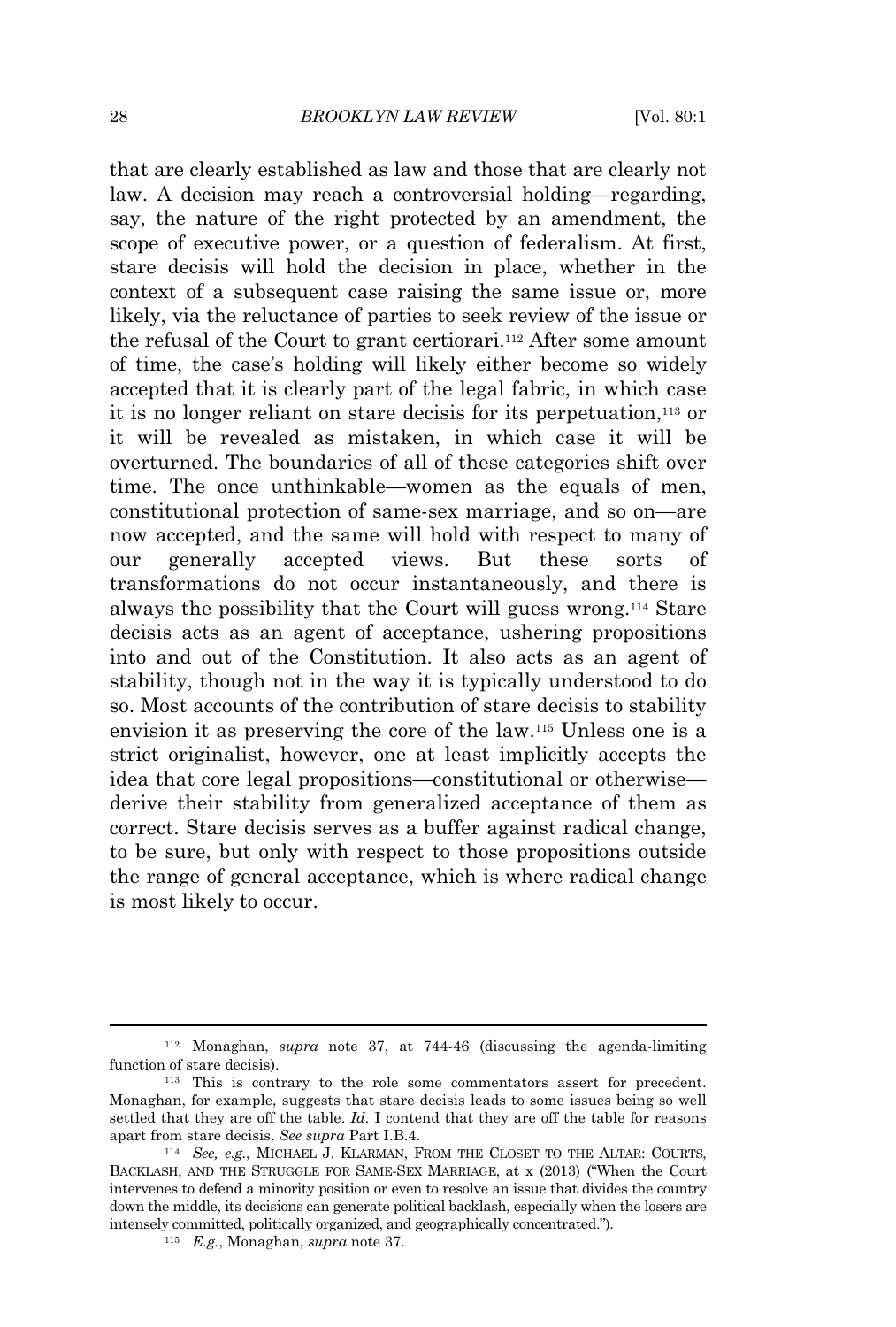2014] *METHODOLOGICAL PLURALISM* 29

### II. THE PROSPECT OF METHODOLOGICAL STARE DECISIS

Let us put all of this together. The basic case for methodological stare decisis in constitutional interpretation is straightforward and it has considerable superficial appeal. In capsule form, it is that preservation of the values furthered by stare decisis—equal treatment, predictability, stability, and enhanced decision making—would be furthered as much, if not more, by adherence to a consistent methodology, as they are by adherence to the results of past decisions.

Consider the matter first from the perspective of the parties affected by a decision. To them, a change in methodology could feel illegitimate—even where the result the new methodology generates can be squared with past cases. Take a non-legal example. Imagine siblings whose favorite food is pizza and who ask to have the preceding night's leftovers for lunch. In Case *1* parent says to Child *A*, "you can have half of whatever is left," which turns out to be two slices. The following week, in Case *2* parent says to Child *B*, "you can have two slices," where there are six slices left. Child *B* could plausibly claim to be aggrieved in this situation. The decisional methodology seems to have changed from one based on the amount of pizza remaining to one based on some sort of assessment of how much pizza is appropriate to have for lunch. Indeed, the children might find this change in approach upsetting even if it generated the same result in both situations (i.e., if there were only four slices left in Case *2*). Under the first methodology the children had an ability to influence outcomes—by eating less pizza for dinner—that they lose under the second.

As this simple example suggests, knowing how a decision will be made can be significant and its effects will extend beyond the parties to a decision. Indeed, in at least some situations, it would appear to be that knowledge of a court's methodology, and not merely knowledge of its past results, is necessary to produce the beneficial predictability and stability associated with stare decisis. Only if one has a basis on which to extrapolate from past results can one predict what a future court will do and knowing something about methodology seems necessary for effective extrapolation. My sense of the scope of my Second Amendment rights, for example, depends on my sense of whether those rights will continue to be assessed via an originalist methodology. The pizza example also highlights the indistinct nature of the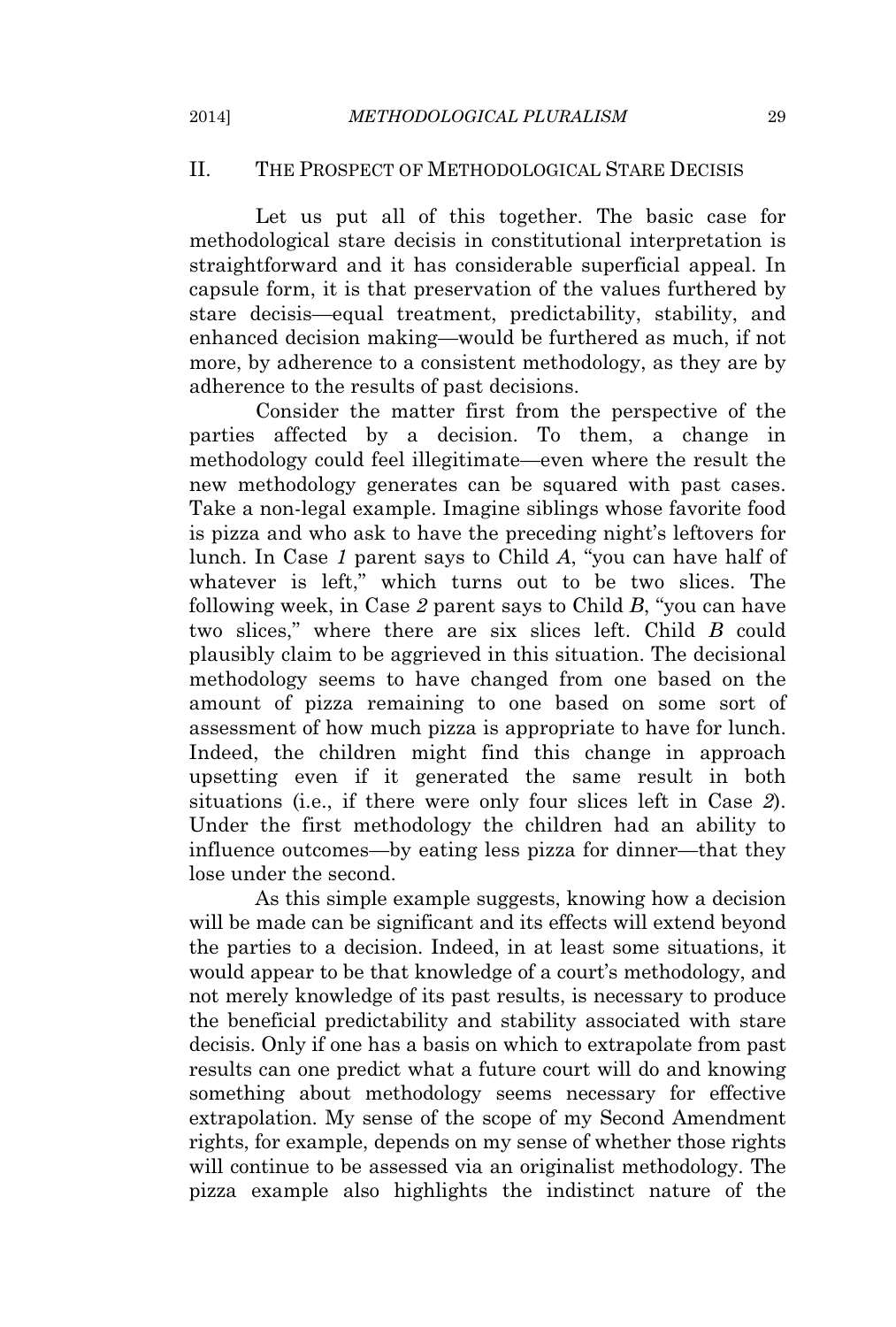boundary between method and substance,<sup>116</sup> which further underscores the seeming appropriateness of giving stare decisis effect to both sorts of decisions.

Yet there are features of stare decisis that ought to give us pause as we consider whether to apply it to methodology. As we have seen, the doctrine of stare decisis operates both incrementally and in a limited domain. It works to hold rules in place until such time as they either become generally accepted (to the point that no court need rely on stare decisis in support of or justification for its decision, because all courts and observers accept the proposition in question as true) or are determined to have been wrong. At the same time, stare decisis as implemented within a substantive domain necessarily has a limited scope. There are many approaches to determining the boundaries of that scope, but all assume that the precedential holding of an opinion will be limited to a particular swath of substantive law.<sup>117</sup> A given case will be, at its broadest level, a tort, contract, or constitutional law precedent and more precisely a precedent within some doctrinal subset of those areas. To the extent that it has applicability beyond that, it will be only in the sense of being persuasive authority, for the substantive law framework that the precedent implements will be part of what defines the parameters of its applicability.

It is also useful to recall the connection between stare decisis and social consensus in the common law.<sup>118</sup> There we saw that the scope and validity of stare decisis is tied to the social consensus underlying the doctrinal proposition embodied in a given precedent. Judicial methodology is likewise developed in common-law fashion. Put differently, since there is no valid and authoritative external source (i.e., legislation or the Constitution) imposing interpretive methods on courts, at least with respect to the questions we are considering, the development of these methods is left to the courts themselves.<sup>119</sup>

<sup>116</sup> *See supra* note 25.

<sup>117</sup> For example, Melvin Eisenberg provides three approaches to the task of determining what a past precedent stands for: (1) "Under a *minimalist* approach, the rule of a precedent consists of that part of the rule announced by the precedent court's opinion that was necessary for the decision." EISENBERG, *supra* note 56, at 52; (2) "Under a *result-centered* approach, the rule of a precedent consists of the proposition that on the facts of the precedent (or some of them) the result of the precedent should be reached." *Id.*; (3) "Under [the *announcement*] approach, the rule of a precedent consists of the rule it states, provided that rule is relevant to the issues raised by the dispute before the court." *Id.* at 55.

<sup>118</sup> *See supra* Part I.B.4.

<sup>119</sup> *Cf.* Nicholas Quinn Rosenkranz, *Federal Rules of Statutory Interpretation*, 115 HARV. L. REV. 2085 (2002) (arguing that Congress has and should exercise the power to impose rules of statutory construction on the federal courts).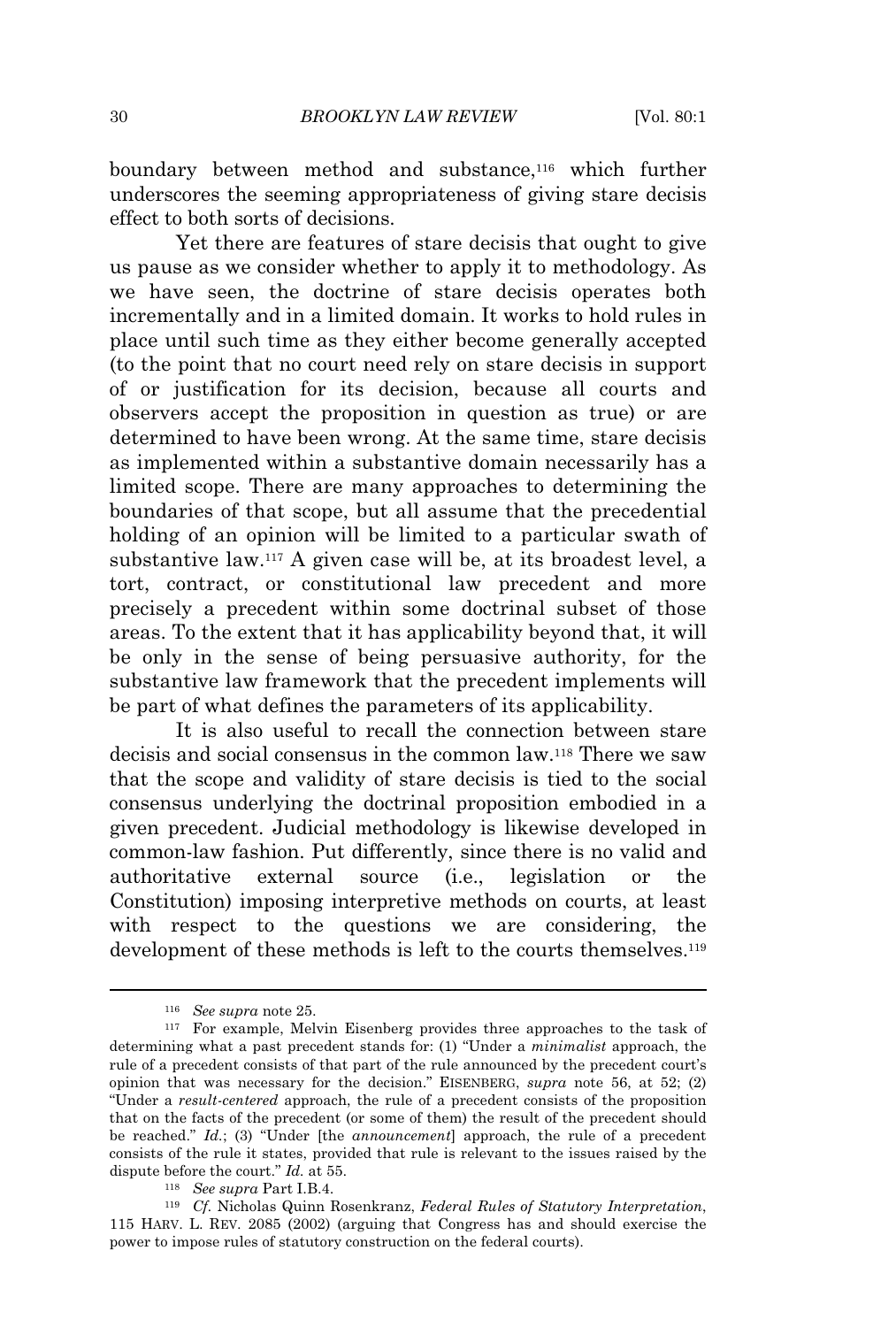Resort to stare decisis is anchored in the same social consensus underlying the doctrinal propositions themselves. The same holds for other methodological tools. Stare decisis is a product of, rather than external to, the consensus that legitimates the rest of law in its substantive and procedural dimensions. To say that stare decisis confers legitimacy on or privileges a particular interpretive method, then, is to say not only that consensus supports the use of stare decisis to force methodological choices as a general matter, but also that it countenances the privileging of this specific method.

To put the point differently, what counts as proper legal argument is what we accept as legal argument, and what we accept is, by virtue of that acceptance, what is proper. Fred Schauer has argued that "the recognition and non-recognition of law and legal sources is better understood as a *practice* in the Wittgensteinian sense: a practice in which lawyers, judges, commentators, and other legal actors gradually and in diffuse fashion determine what will count as a legitimate source—and thus what will count as law." <sup>120</sup> In Philip Bobbitt's phrasing, "arguments are conventions . . . they could be different, but...then we would be different."<sup>121</sup> Legal reasoning thus takes place within a framework established by the acceptance of certain conventions. Judges can reason *from* those conventions, but they cannot reliably reason *to* them.<sup>122</sup>

The choice to follow a consistent methodology, then, is necessarily the product of the same sort of analysis as that which produced the general commitment to stare decisis. It is an analysis that is prior to, rather than a product of, precedential reasoning. What is required instead is firmly established social consensus underlying the methodological choice of the sort that makes the resort to stare decisis unnecessary. This sort of consensus underlies some methodological choices—that courts should not resort to coin flips to decide cases, that they should start with the text when presented with a question of statutory

Frederick Schauer, *Amending the Presuppositions of a Constitution*, *in* RESPONDING TO IMPERFECTION 145, 147-48 (Sanford Levinson ed., 1995).

<sup>120</sup> Frederick Schauer, *Authority and Authorities*, 94 VA. L. REV. 1931, 1957 (2008).

<sup>121</sup> PHILIP BOBBITT, CONSTITUTIONAL FATE: THEORY OF THE CONSTITUTION 6 (1984). <sup>122</sup> Schauer argues

that constitutions rest on logically antecedent presuppositions that give them their constitutional status. As a result, constitutions can and do change not only when they are amended according to their own provisions or their own history, however broadly those provisions or that history may be understood, but whenever there is a change in these underlying presuppositions political and social, but decidedly not constitutional or legal.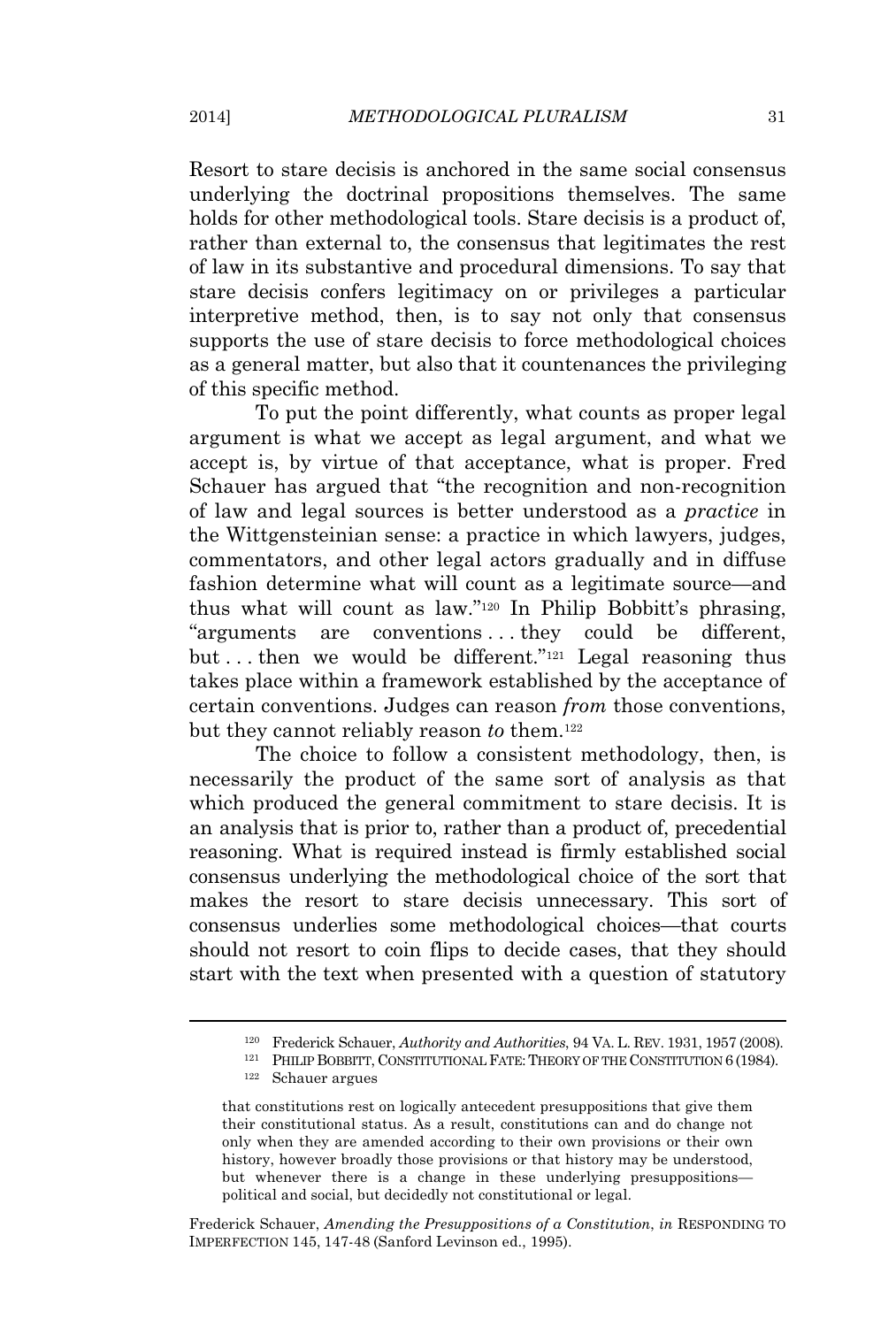interpretation, etc.—but is not widely enough shared to support all of them. It also explains why we are able to see methodological consistency, and perhaps even something that can properly be called methodological stare decisis, in certain narrower domains.

The following two subsections explore these ideas in greater detail. First by exploring the merits of the recently advanced case for stare decisis as to statutory interpretation methodology and second by taking up the prospect of methodological stare decisis in constitutional interpretation.

# *A. Methodological Stare Decisis and Statutory Interpretation*

Constitutional law is not the only area in which there is a clear lack of methodological consensus. Statutory interpretation, at least in the federal courts, is another. Here, too, the Supreme Court's opinions often include broad methodological statements, made in a manner that suggests their uncontroversial nature and consistent application. Yet such statements are often in conflict with those appearing in both preceding and subsequent opinions.<sup>123</sup> As is true in the context of constitutional methodologies, these changes in approach occur without any discussion of whether the Court ought to consider itself bound by past pronouncements, and with no Justices suggesting that they might have voted differently but for an allegiance to the settled methodologies of past cases.<sup>124</sup> As Abbe Gluck summarizes, "the U.S. Supreme Court is simply not in the practice of picking a single interpretive methodology for statutes. Indeed, the Court does not give stare decisis effect to any statements of statutory interpretation methodology."<sup>125</sup>

There is, of course, no shortage of scholarship advocating in favor of particular methods of statutory interpretation, and

<sup>123</sup> *See* Jonathan R. Siegel, *The Polymorphic Principle and the Judicial Role in Statutory Interpretation*, 84 TEX. L. REV. 339, 385-86 (2005).

<sup>124</sup> *See* Foster, *supra* note 18, at 1875-76.

<sup>125</sup> *Laboratories*, *supra* note 13, at 1765 (citing Rosenkranz and Siegel). As Gluck's own analysis demonstrates, she overstates the point, but only slightly. As she acknowledges, the *Chevron* doctrine is an exception. *Id.* at 1817 ("The Court *does* apply methodological stare decisis in this unique context: *Chevron* is precedential for much more than its mere substantive (environmental law) holding; far more significant has been the *methodology* it sets forth for all future potential deference cases."). The Court's opinions also suggest that it consistently adheres to certain textual canons of interpretation. Jordan Wilder Connors, Note, *Treating Like Subdecisions Alike: The Scope of Stare Decisis as Applied to Judicial Methodology*, 108 COLUM. L. REV. 681, 701 (2008). These islands of consistency appear to be ad hoc, at least in that the Court has not openly discussed why it is that these areas are settled and not others.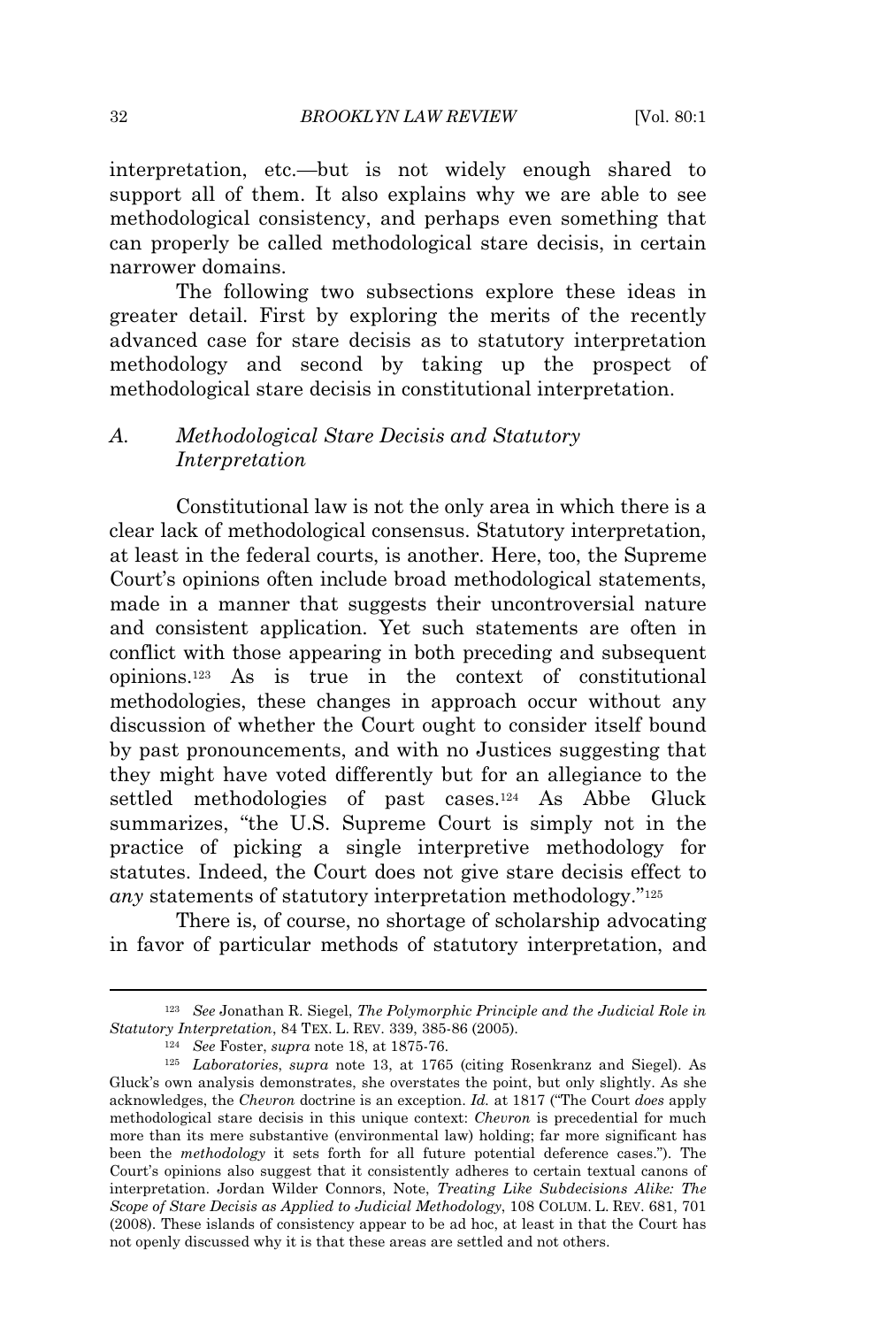those arguments, at least implicitly, also call for the uniform adoption of the method they advocate.<sup>126</sup> There are also judges who consistently follow certain interpretive approaches.<sup>127</sup> In these senses, the landscape of statutory interpretation resembles that of constitutional interpretation. It also does so in the sense that none of the participants in the debates advocate that courts should give stare decisis effect to the methodological components of decisions.

Or so it was. A recent strain of scholarship has made the case for the adoption of a single method of statutory interpretation, and done so in a way that expressly emphasizes the values of uniformity and that is (largely) agnostic with respect to the particular method chosen. One such approach would involve the legislative imposition of an interpretive methodology.<sup>128</sup> Another approach urges the Court to draw on stare decisis to impose a uniform methodology on itself and the federal judiciary.<sup>129</sup>

The basics of the argument are as follows. It begins with the fact that the Court gives greater stare decisis effect to the substantive components of its statutory interpretation decisions than it does to its constitutional decisions.<sup>130</sup> This is justified based on the relative ease with which statutory decisions can be corrected. It is far easier for Congress to amend a statute in reaction to the Court's interpretation than it is for the Constitution to be amended.<sup>131</sup> The argument for methodological stare decisis, as applied to methods of statutory interpretation, begins in a similar place. Its proponents contend that the establishment of a consistent interpretive methodology would enable legislatures to better anticipate how the courts will read proposed statutes and thereby avoid the use of language that would be misinterpreted by the courts.<sup>132</sup> A legislature that understands that the courts will never consult legislative history or will always apply a certain canon of construction, the reasoning goes, can be more careful in its choice of language and thereby better effectuate its intent. Much like substantive stare

<sup>&</sup>lt;sup>126</sup> See generally WILLIAM N. ESKRIDGE ET AL., LEGISLATION AND STATUTORY INTERPRETATION (2d ed. 2006).

<sup>127</sup> The most prominent judicial advocate of adherence to a single interpretive approach is undoubtedly Justice Scalia. *See* Siegel, *supra* note 123, at 370 ("Justice Scalia is the Supreme Court's most persistent and doctrinaire thinker with regard to matters of statutory interpretation.").

<sup>128</sup> *E.g.*, Rosenkranz, *supra* note 119, at 2086.

<sup>129</sup> Foster, *supra* note 18, at 1884.

<sup>130</sup> *E.g.*, Patterson v. McLean Credit Union, 491 U.S. 164, 175 n.1 (1989).

<sup>131</sup> *Id.*

<sup>132</sup> *E.g.*, Connors, *supra* note 125, at 683-84; Foster, *supra* note 18, at 1887.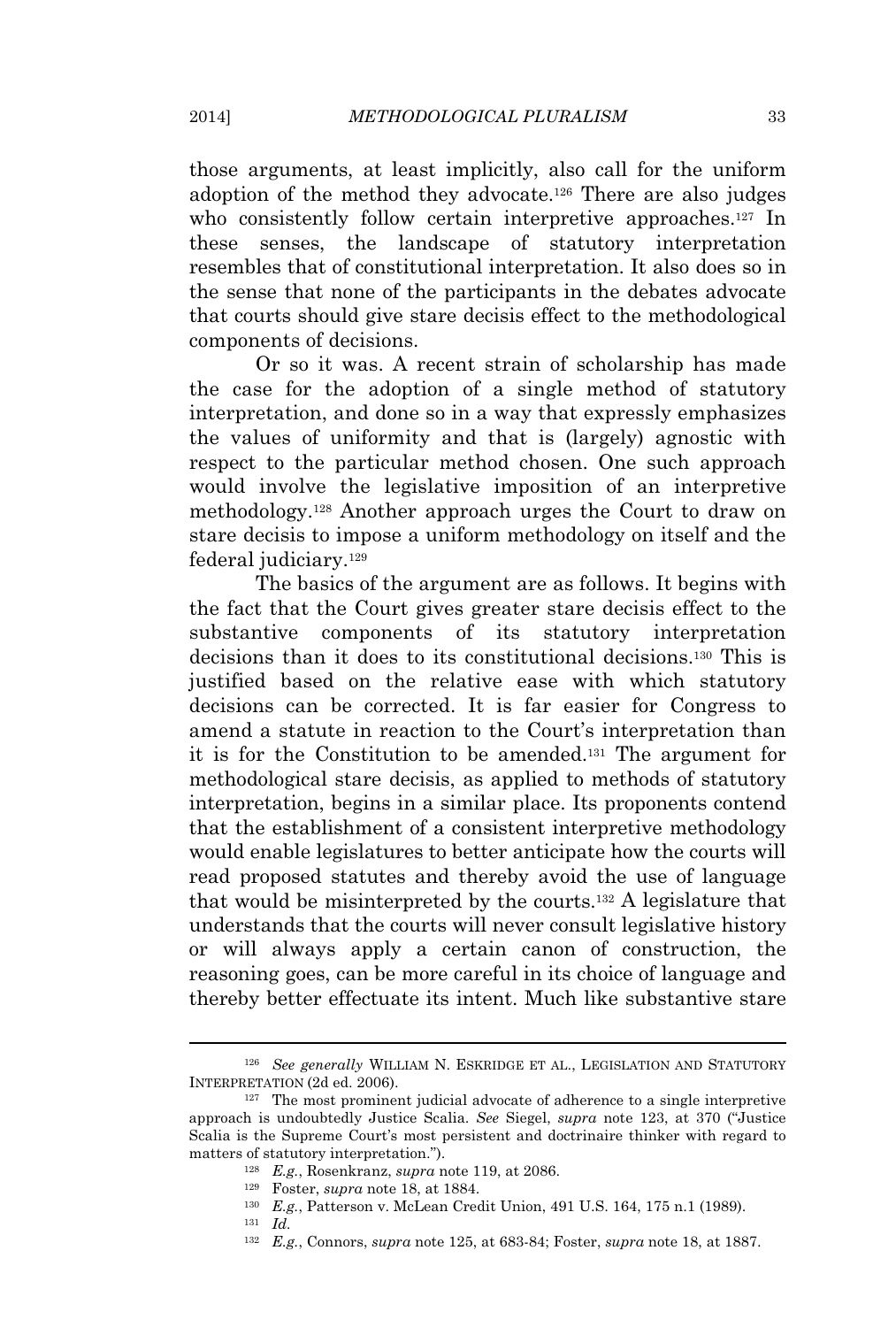decisis, this would not be cost-free.<sup>133</sup> Litigants under such a regime would be better able to pitch their arguments to courts, and overall the adoption of a consistent approach would further rule-of-law values by enhancing predictability and thereby making life easier and less expensive for the other actors in the system, be they legislatures, lower courts, or litigants.<sup>134</sup>

This turns out to be more than academic theorizing. As Abbe Gluck has demonstrated, the methodological disagreement that characterizes the federal courts does not necessarily hold in state courts. Not only do state legislatures routinely enact rules of interpretation,<sup>135</sup> many state courts have imposed interpretive methodologies on themselves. Gluck studied the statutory interpretation case law in five states and found conclusive evidence of the adoption of a consistent methodology in four of them.<sup>136</sup> The courts in two of these states—Michigan and Wisconsin—have adopted and adhered to a methodology despite bitter ideological divisions.<sup>137</sup> The courts in these states have adopted versions of what she calls "modified textualism." <sup>138</sup> The approach "ranks interpretive tools in a clear order: textual analysis, then legislative history, then default judicial presumptions." <sup>139</sup> And while she concedes that it is a methodology that may be agreeable because it is malleable strict textualists can be persuaded to march under its banner because it gives primacy to the text, while purposivists see it as

<sup>133</sup> For example, Foster concedes that "some interpretive principles have distributive consequences" in that they will systematically tend to favor certain types of parties, and that the application of these principles "require[s] normative justification independent of the rule-of-law and coordination justifications." Foster, *supra* note 18, at 1890. She rejects the suggestion that this is fatal to the project of methodological stare decisis, on the grounds that judges will have to make the required normative judgments anyway, with the only difference being that in a world of methodological stare decisis these judgments will be binding. This is not problematic, she continues, because the precedent will be set by judges with different preferences. "There are a multitude of statutory interpretation doctrines and thus, over the long run, the normative desirability of statutory interpretation doctrine from the perspective of any given individual is likely to be similar under a regime of stare decisis and a regime of no stare decisis." *Id.* at 1891- 92. This analysis, it seems to me, overlooks some key points. One is that different interpretive doctrines will have different scopes of both application and normative effect, such that there is a greater potential for uneven distribution than the analysis suggests. Moreover, implementing a regime of methodological stare decisis privileges those who are able to make the initial decisions, and there is no reason to believe that that group will be representative of all relevant perspectives. Yet that initial group is likely to face the questions that arise most frequently and have the broadest applicability.

<sup>134</sup> *Laboratories*, *supra* note 13, at 1767.

<sup>135</sup> *Id.* at 1754.

<sup>136</sup> Her study focused only on these five states, rather than being a comprehensive survey. As a result, it is likely that these five are not the only ones to have achieved some level of methodological consistency.

<sup>137</sup> *Id.* at 1801-02, 1823.

<sup>138</sup> *Id.* at 1829-45.

<sup>139</sup> *Id.* at 1758.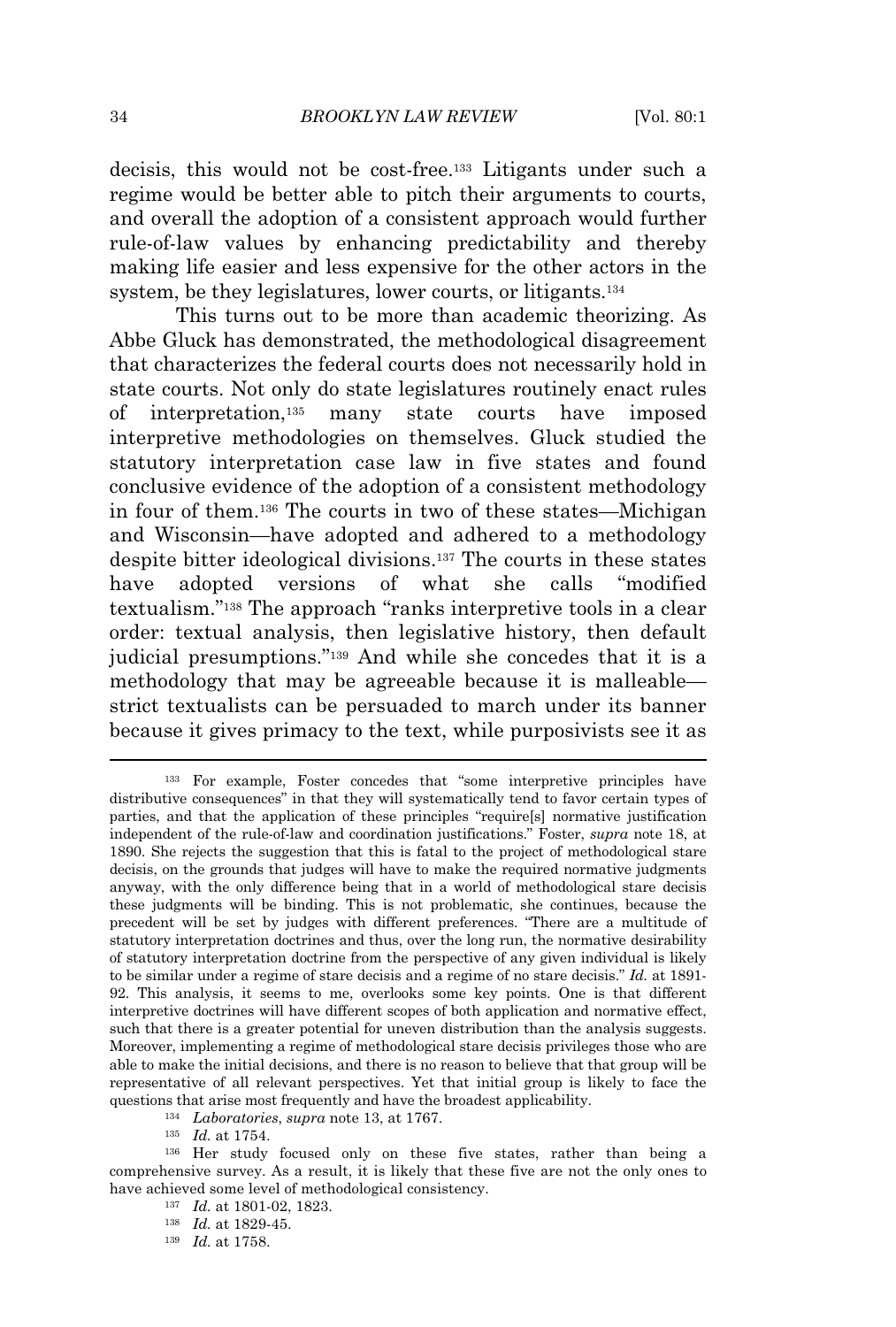offering sufficient room to escape the limitations of text-only approach140—she nonetheless finds evidence that it provides actual constraint. "Judges concur to say they would decide cases differently were they not constrained by the interpretive framework; lower court cases are being vacated and remanded solely on the ground that they were decided using the wrong methodology." <sup>141</sup> Her analysis of the Oregon Supreme Court's application of its methodological framework revealed that the court managed to create:

[A] small and predictable universe of interpretive tools, producing very few intracourt fights about whether cases are to be decided at step one, two, or three, and giving rise to apparently not a single dissenting or concurring opinion claiming the court was manipulating its methodological framework to reach preferred results.<sup>142</sup>

Of course, the fact that adoption of a uniform approach seems to have worked at the state level does not mean that its logic necessarily transfers to the federal courts. The state courts Gluck found to have reached methodological consensus have done so while drawing on the literature relating to interpretation at the federal level but without having examined or acknowledged the potential institutional and other differences that might hold in the two contexts.<sup>143</sup> She identifies a number of differences between the states and the federal government that might influence their respective willingness or practical ability to adopt a uniform interpretive framework. These include the greater history of and familiarity with common-law adjudication in the states, the fact that many state court judges must be elected, the greater administrative responsibilities of many state supreme courts, and the likely ability of a state legislature to monitor judicial outputs.<sup>144</sup> There are atmospheric differences as well. The Supreme Court is subject to scrutiny in a way that state's highest courts are not, and the Justices are individually of much higher profile than

*Id.* at 1856.

<sup>141</sup> *Id.* at 1823 (internal citation omitted).

<sup>142</sup> *Id.* at 1785.

- <sup>143</sup> *Id.* at 1789 (Texas); 1793 (Connecticut); 1804 (Michigan).
- <sup>144</sup> *Id.* at 1813, 1815-16.

<sup>140</sup> Gluck notes that the case for modified textualism is not so much that it provides the best approach, but rather that it is valuable as a "second best":

This is important because it shifts the inquiry away from the idea that there is a single "ideal" way to ascertain the meaning of a statute—a question more likely to divide judges and scholars—to, instead, the question of whether there is a sufficiently satisfying theoretical compromise that will also enhance coordination and stability in a complex and (for lower courts) overworked legal system.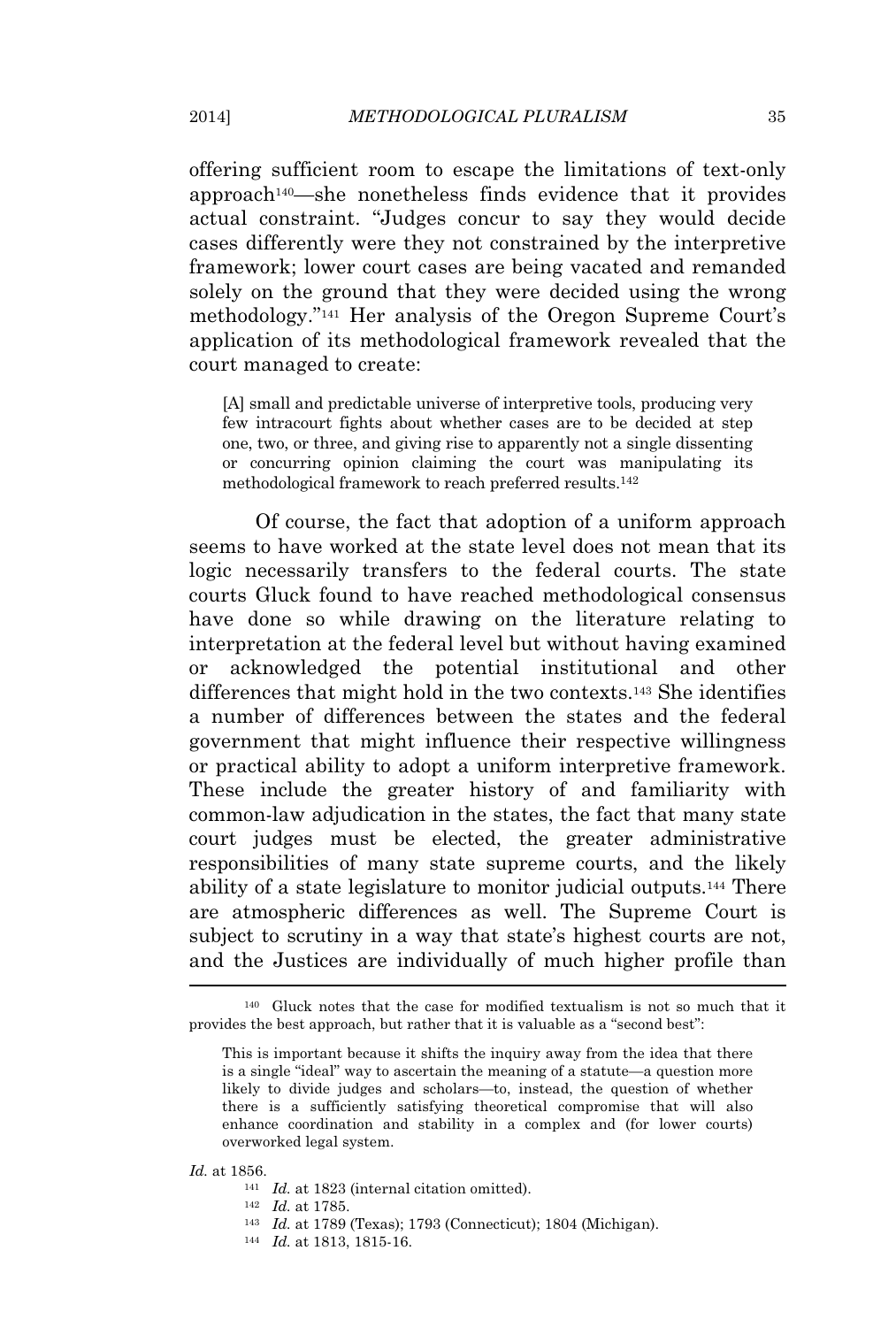their counterparts in the states. These factors, combined with the fact that the cases that make it before the Supreme Court tend to be the most difficult, may exaggerate the differences between the various interpretive camps and make agreement less likely.<sup>145</sup>

We might also question the extent to which the benefits are as advertised. A skeptic might question the underlying notion that legislatures are sufficiently sensitive to methodology,<sup>146</sup> or that an interpretive methodology—even one that judges purport to feel constrained by—can be determinate enough to enable legislatures to predict its application with enough certainty for it to make a difference. The statutory interpretation issues that end up before the courts, after all, are likely to relate to provisions that the legislature did not foresee applying to the situation at hand, or else they would have made the statute clear on the point. There may be something to the idea that a legislature that knows the interpretive rules ahead of time will be able to draft a statute in such a way as to skew the resolution of unanticipated cases in one direction or another. But if the core problem is that courts are often asked to apply statutes to situations that the legislature did not anticipate, then it is not clear that enabling the legislature to know what interpretive rules will apply in these cases purchases much in terms of interpretive clarity. A fallback argument might be that clear rules would at least enable the drafting of language with confidence concerning what courts will not do with it; in other words, that it better positions legislatures to head off certain interpretations. The questions are ultimately empirical, of course, and so my point is not to be conclusive but instead to question the asserted magnitude of the benefits.<sup>147</sup>

Reflection on this literature concerning statutory interpretation uncovers another point. Though the authors often use the phrase "stare decisis" to describe what they are advocating, the basic cluster of reasons supporting the methodological uniformity they advocate differs from the bases of stare decisis as traditionally understood. What we see instead, in both the normative arguments for the adoption of a

<sup>145</sup> *Id.* at 1821.

<sup>146</sup> *E.g.*, Richard A. Posner, *Statutory Interpretation—in the Classroom and in the Courtroom*, 50 U. CHI. L. REV. 800, 806 (1983).

<sup>147</sup> Abbe Gluck and Lisa Bressman have surveyed congressional staffers concerning their knowledge and use of the canons of statutory interpretation, finding that only some are consistently known and relied on. *See* Abbe R. Gluck & Lisa Schultz Bressman, *Statutory Interpretation from the Inside—An Empirical Study of Congressional Drafting, Delegation, and the Canons: Part I*, 65 STAN. L. REV. 901, 902 (2013).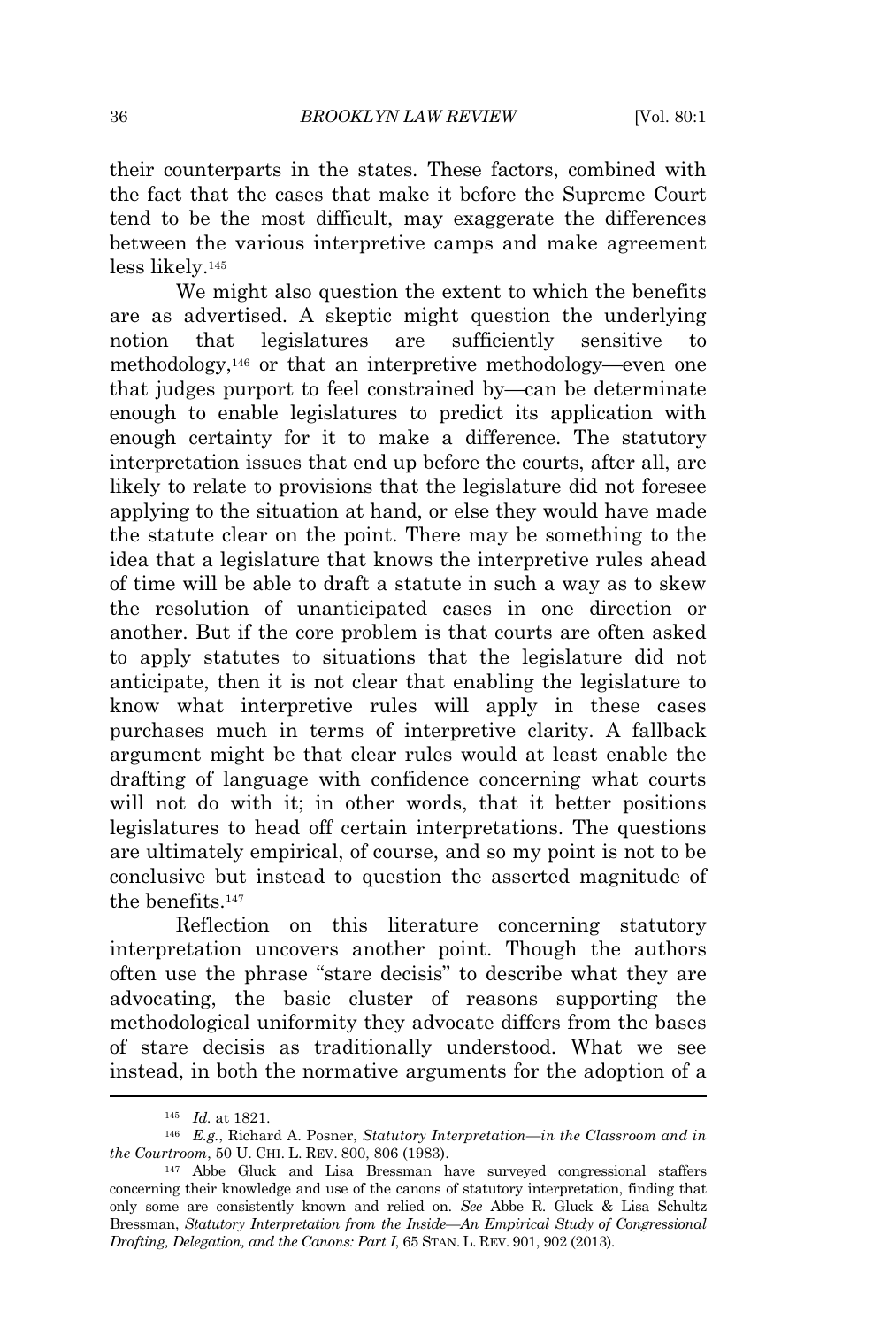uniform methodology and Gluck's descriptive account, is the case for consensus.<sup>148</sup> The arguments certainly overlap with those rooted in stare decisis, and many of the underlying goals are the same. But these are ultimately more general ruleconsequentialist arguments for methodological uniformity rather than stare decisis arguments. The primary difference is in terms of the doctrine's bite. As we have already seen, precedent as traditionally conceived exerts scalar rather than absolute force<sup>149</sup> and is thereby a device for incrementalism, one that enables courts to place provisional markers along the path, and that allows them to pick up those markers and move in a different direction if the path turns out to be unworkable. Yet what Foster, at least, advocates, is that "courts should give doctrines of statutory interpretation what I call 'extra-strong' stare decisis effect." <sup>150</sup> It is, in effect, an implied acknowledgment that the coordination and rule-of-law benefits, which she suggests would follow from methodological stare decisis, will come into being only if the regime is ironclad.<sup>151</sup> Put differently,

- <sup>149</sup> *See supra* Part I.B.3.
- <sup>150</sup> Foster, *supra* note 18, at 1868.

<sup>151</sup> She identifies two primary benefits associated with methodological stare decisis. First, that it would further the rule of law by enhancing the predictability of law and reducing judicial discretion. *Id.* at 1887. Second, that it would enhance interbranch coordination by making it easier for Congress to know how its statutes will be handled by the judiciary. *Id.* at 1887-89. These benefits, she contends, are unique to the statutory interpretation context, whereas the costs associated with stare decisis here are equivalent to those present in substantive stare decisis. *Id.* at 1892. But this may be to undersell the costs, even if it is not to oversell the benefits. With respect to the benefits, her argument assumes a certain version of legislative supremacy and a certain conception of the judicial

<sup>148</sup> Foster acknowledges, but does not really grapple with, the categories of assimilation/rules of relevance issues. She raises the example of a holding that it is impermissible to consult a floor statement in connection with the interpretation of a particular statute, which in turn prompts the question of how broadly such a holding would apply. Her answer: "Like questions of substantive law, such questions would have to be decided on a case-by-case basis and would turn on considerations such as the degree to which the rationale for the rule of statutory interpretation at issue is broadly applicable." Foster, *supra* note 18, at 1869. Consideration of the whole of her analysis, however, suggests that the logic of methodological stare decisis in the statutory context pushes toward a broad precedential scope. Recall that a significant part of the case for methodological stare decisis in this context is that it would provide a fixed background for the legislature to act against. The use of narrow categories of precedent would run contrary to that justification, both in that it would make it more difficult for the legislature to determine what the applicable interpretive approach is, and in that it would make it easier for a court to distinguish away a past methodological precedent. Moreover, because the justifications for statutory methodological stare decisis are global in nature, achievement of the concomitant ends likewise requires their application at a broad level. This is not to suggest that differentiation amongst types of statutes would be categorically inappropriate. There is, for example, a strong case to be made for the application of a different approach to criminal statutes. But, in light of the justifications for statutory methodological stare decisis, it seems difficult to suggest that the rule of relevance governing a prohibition on consulting floor statements would have to be "statutes," or something nearly as broad. So conceived, the case for methodological stare decisis in the statutory context may be less compelling than its advocates suggest.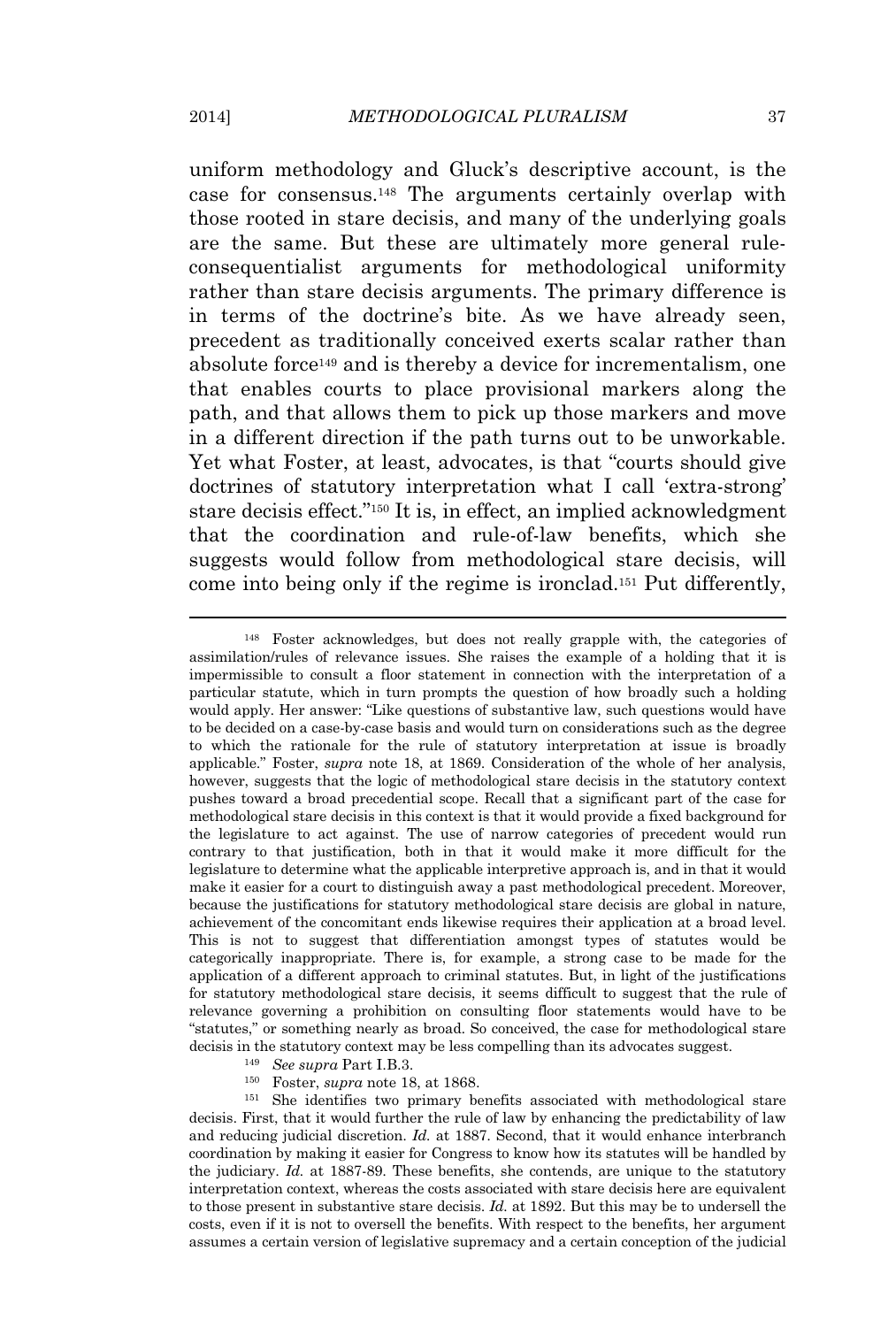it is a suggestion that stare decisis take on a binary, rather than scalar, character in this context.

Whatever the ultimate merits of the case for methodological stare decisis as applied to statutory interpretation,<sup>152</sup> the idea has gained considerable traction in both academia and the courts. What is more, many of its academic proponents have suggested that the idea would transfer to constitutional interpretation.<sup>153</sup> The next subpart takes up that possibility.

# *B. Methodological Stare Decisis and Constitutional Interpretation*

Let us, then, finally turn our attention specifically to the application of stare decisis to constitutional interpretive methodology. Why does the Supreme Court not give precedential effect to the methodological choices in its past decisions? Considered in the language of the *Casey* joint opinion, it is easy to appreciate the potential allure of methodological stare decisis as applied to constitutional interpretation. Much of the joint opinion's justification for continued adherence to the basic holding of *Roe v. Wade* turns on the relationship between principled decision making and the Court's legitimacy.

The Court must take care to speak and act in ways that allow people to accept its decisions on the terms the Court claims for them, as grounded truly in principle, not as compromises with social and political pressures having, as such, no bearing on the principled choices that the Court is obliged to make.<sup>154</sup>

role that, as she acknowledges, limits judicial discretion. She is careful to note that she does not equate methodological stare decisis as applied to statutory interpretation with rigid formalism, *id.* at 1869, yet it seems inescapable that the benefits she associates with methodological stare decisis are correlated with the level of formality present in the regime. One that allowed for flexibility and discretion, after all, would seemingly generate less predictability for both the legislature and private actors. The remainder of her assessment of costs and benefits is rooted in the stare decisis literature, *id.* at 1892-97, but what she overlooks is the scalar nature of stare decisis as doctrine. This is not to suggest that her analysis or the factors that she considers are inapposite, but rather that the arguments that underlie stare decisis will also serve as valid arguments for methodological consensus (or settlement).

<sup>152</sup> For a powerful critique, see Evan J. Criddle & Glen Staszewski, *Against Methodological Stare Decisis*, 102 GEO. L.J. 1573 (2014).

<sup>153</sup> *E.g.*, Foster, *supra* note 18, at 1871-72 (suggesting that the reasoning behind the argument for methodological stare decisis in the statutory context might also apply to constitutional interpretation, but noting clear differences between the two contexts).

<sup>154</sup> Planned Parenthood of Se. Pa. v. Casey, 505 U.S. 833, 865-66 (1992).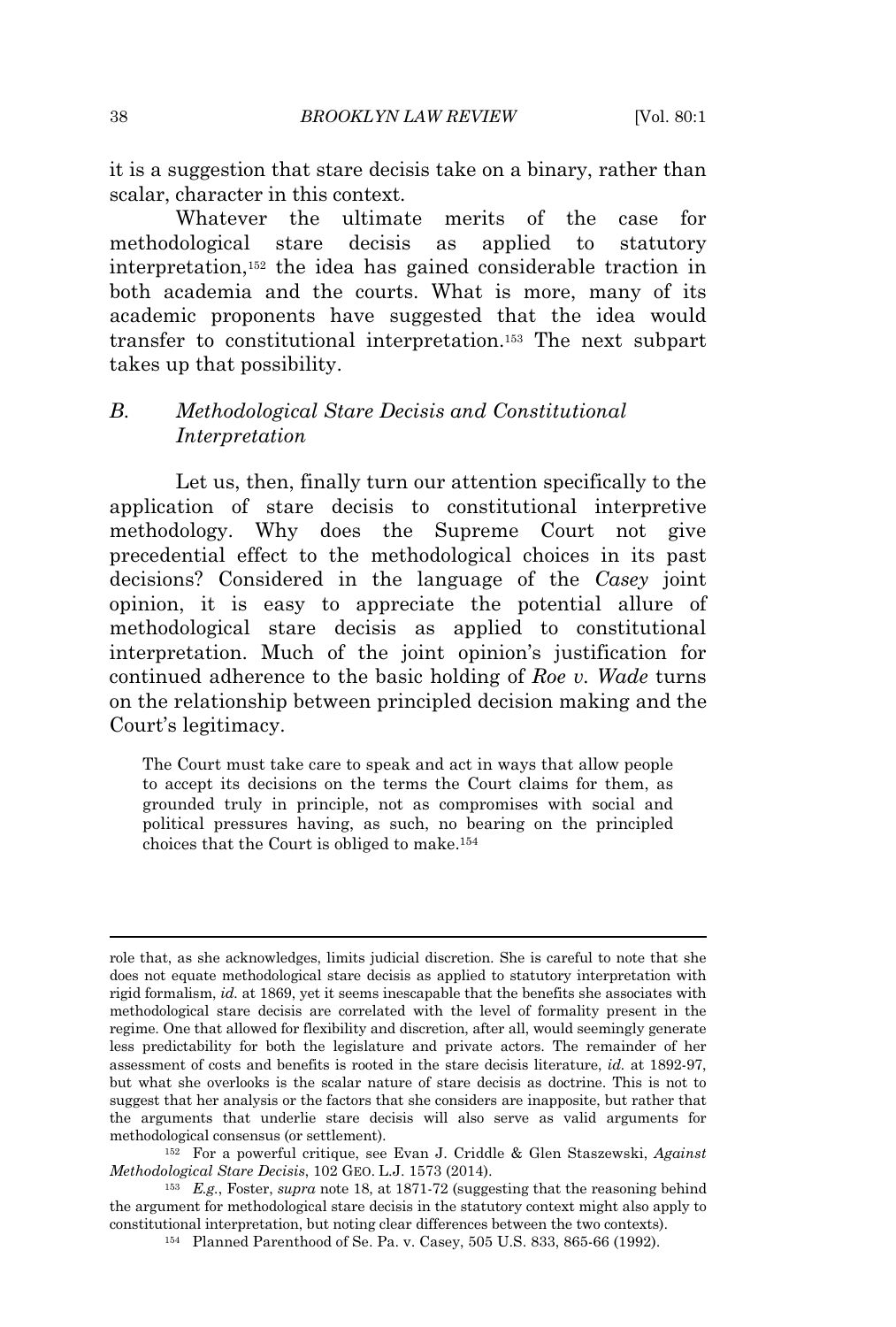Frequent overruling, it continues, "would overtax the country's belief in the Court's good faith."<sup>155</sup>

Those claims seem to apply with equal, if not greater, force to methodological choices. A Court free from methodological disputes and free from casual gliding back and forth between different methodological approaches without remark is arguably a Court better able to convince the people to accept its decisions on the terms it offers, and one that is truly grounding them in principle rather than political expediency. Indeed, the notion of treating like cases alike seems to fit more comfortably with methodology than with substance, since methodology would seem to present a more generalizable criterion for assessing likeness. It is likewise easy to imagine methodological consistency as congenial to predictability in that it would allow one to anticipate the sorts of arguments and authorities that would factor into the decisional process. There are perhaps aspects in which decision making would be strengthened as well, at least in the sense that a court would not have to reconsider interpretive methodology in each new case, and would instead be free to devote its resources to the increasing refinement of its single, favored approach.

As suggested above, there are multiple respects in which the Court consistently adheres to what can plausibly be described as methodologies, some of which are more akin to the sort of interpretive methodologies with which this article is primarily concerned. Consider, for example, the familiar tieredscrutiny framework that applies to claims under the Equal Protection Clause.<sup>156</sup> That framework sets up a process by which courts faced with equal protection claims will analyze them—a specific (which is not to say precise) methodology by which a court is to apply a given level of scrutiny depending on the nature of the alleged violation. And it is but a single example of a more general phenomenon. Indeed, much of the work of constitutional doctrine can be conceived of in terms of methodology, insofar as it entails the development, refinement, and application of tests designed to assess whether the Constitution has been complied with. There is also a great deal of consensus with respect to what does not count as an appropriate method. The excluded processes include not only somewhat plausible mechanisms (decisions announced via seriatim or advisory opinions) but also a wide array of

<sup>155</sup> *Id.* at 866.

<sup>156</sup> U.S. CONST. amend. XIV.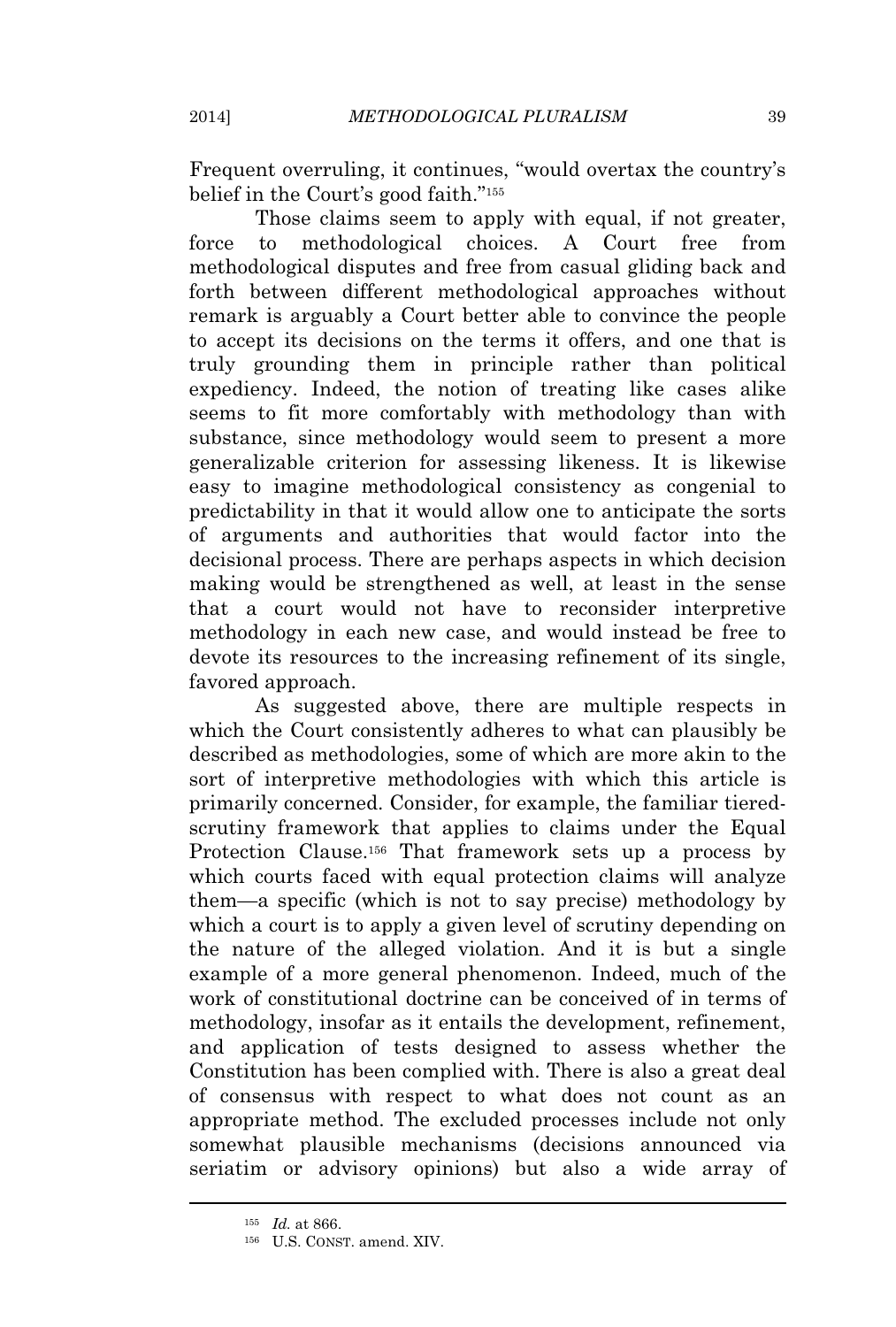implausible approaches (decisions reached by coin flip or by reference to the writings of L. Ron Hubbard).

An initial task, then, is to consider whether it is possible to draw a meaningful line between the situations in which there appears to be methodological consistency and those as to which there is not. A promising distinction turns on the difference between, on the one hand, determining constitutional meaning, and on the other, implementing the Constitution once its meaning is settled. Mitch Berman has captured the idea in his differentiation of operative propositions and decision rules. Operative propositions are "constitutional doctrines that represent the judiciary's understanding of the proper meaning of a constitutional power, right, duty, or other sort of provision." <sup>157</sup> Decision rules, in contrast, are "doctrines that direct courts how to decide whether a constitutional operative proposition is satisfied." 158

An example will help. The Fourteenth Amendment provides that "[n]o state shall . . . deny to any person within its jurisdiction the equal protection of the laws." The courts are called upon, in the process of adjudication, to determine what this provision means. In performing that task, the courts may rely on any number of interpretive considerations, including such "modalities" as text, history, precedent, structure, moral judgment, and the like. Suppose the federal judiciary interprets the provision to mean that government may not classify individuals in ways not reasonably designed to promote a legitimate state interest. Such, then, is the constitutional operative provision. But that is not the whole of judgemade constitutional doctrine. A court cannot implement this operative proposition without some sort of procedure (perhaps implicit) for determining whether *to adjudge* the operative proposition satisfied when, as will always be the case, the court lacks unmediated access to the true fact of the matter. It needs, that is to say, a constitutional decision rule.<sup>159</sup>

As Berman's discussion reveals, decision rules do not exist independently of operative propositions, but rather are premised on a particular understanding of an operative proposition. They are subsequent to and arise out of the effort to understand the meaning of a constitutional provision and are designed to facilitate the implementation of that provision given some prior understanding of what the provision means. For example, tiered scrutiny exists as a product of a certain understanding of the Equal Protection Clause, and a different understanding of that clause—a different formulation of the

<sup>157</sup> Berman, *supra* note 19, at 9.

<sup>158</sup> *Id.*

<sup>159</sup> *Id.* at 9-10 (internal citations omitted).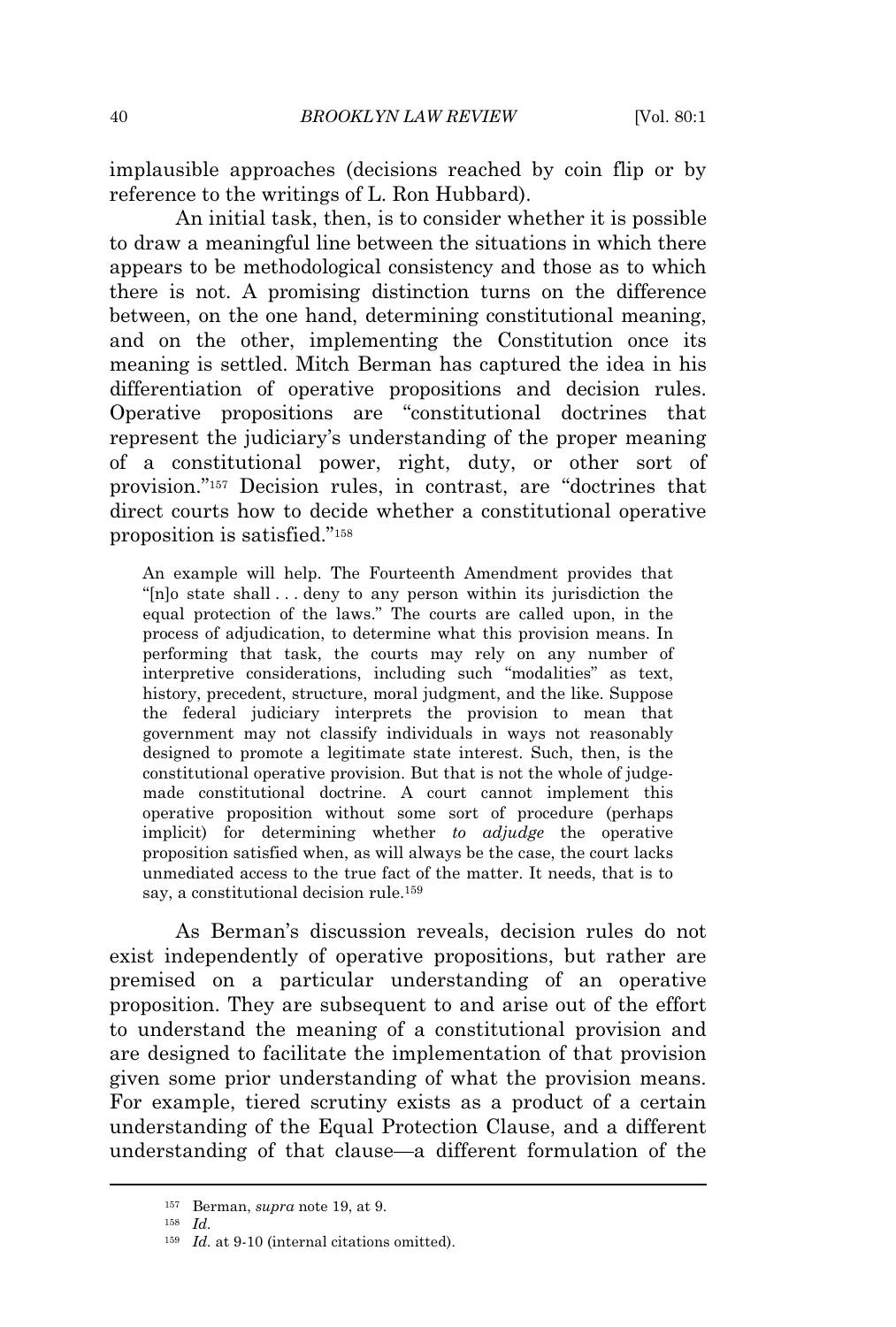operative proposition—would most likely lead to a different framework of decision rules. Thus decision rules are designed in large part to account for the various constraints, primarily limited time and a lack of complete information, that prevent judges from confidently being able to accurately apply operative propositions on an ad hoc basis. Tiered scrutiny provides a roughly calibrated mechanism for ensuring the protection of certain types of interests that we might fear would be underprotected under an alternate scheme. We subject racial classifications to strict scrutiny, for example, because of the nature of the harm at stake and the difficulty of determining the true motives behind such a classification.

The distinction between decision rules and operative propositions may be, as Berman acknowledges, easier to grasp in theory than to apply with precision.<sup>160</sup> The line is, at best, blurred. But the distinction is useful and illuminates our consideration of the possibility of methodological stare decisis. The bulk of constitutional theory, and of what we might call interpretive methodology, concerns the processes of divining constitutional meaning—that is, of formulating operative propositions. This involves familiar theoretical debates that turn on the resolution of big questions such as the nature of constitutional legitimacy, the proper role of judicial review in a democracy, and the nature and authority of proper sources for consultation in such an inquiry. The formulation of decision rules involves a qualitatively different debate and one that is largely instrumentalist in nature. Berman identifies "six analytically distinct factors or families of factors that might appeal to a judge considering whether, and how, to form a constitutional decision rule—considerations [that he calls] *adjudicatory, deterrent, protective, fiscal, institutional,* and *substantive*." <sup>161</sup> Especially when contrasted with a textualist or originalist approach to identifying the content of operative propositions, these stand as a distinct set of considerations.

Much, if not all, of the methodological agreement in the Court occurs in the context of decision rules. *Chevron* deference,<sup>162</sup> tiered scrutiny,<sup>163</sup> and *Pike* balancing,<sup>164</sup> to take just

<sup>&</sup>lt;sup>160</sup> "[W]hether a given piece of doctrine is an operative proposition depends on one's account of constitutional meaning, which in part depends upon one's theory of constitutional interpretation. Because there exist different plausible conceptions of constitutional meaning." *Id.* at 80.

<sup>161</sup> *Id.* at 93.

<sup>162</sup> Chevron U.S.A. Inc. v. Natural Res. Def. Council, Inc., 467 U.S. 837 (1984).

<sup>163</sup> For an overview, see Calvin R. Massey, *The New Formalism: Requiem for Tiered Scrutiny?*, 6 U. PA. J. CONST. L. 945 (2004).

<sup>164</sup> Pike v. Bruce Church, Inc., 397 U.S. 137, 142 (1970).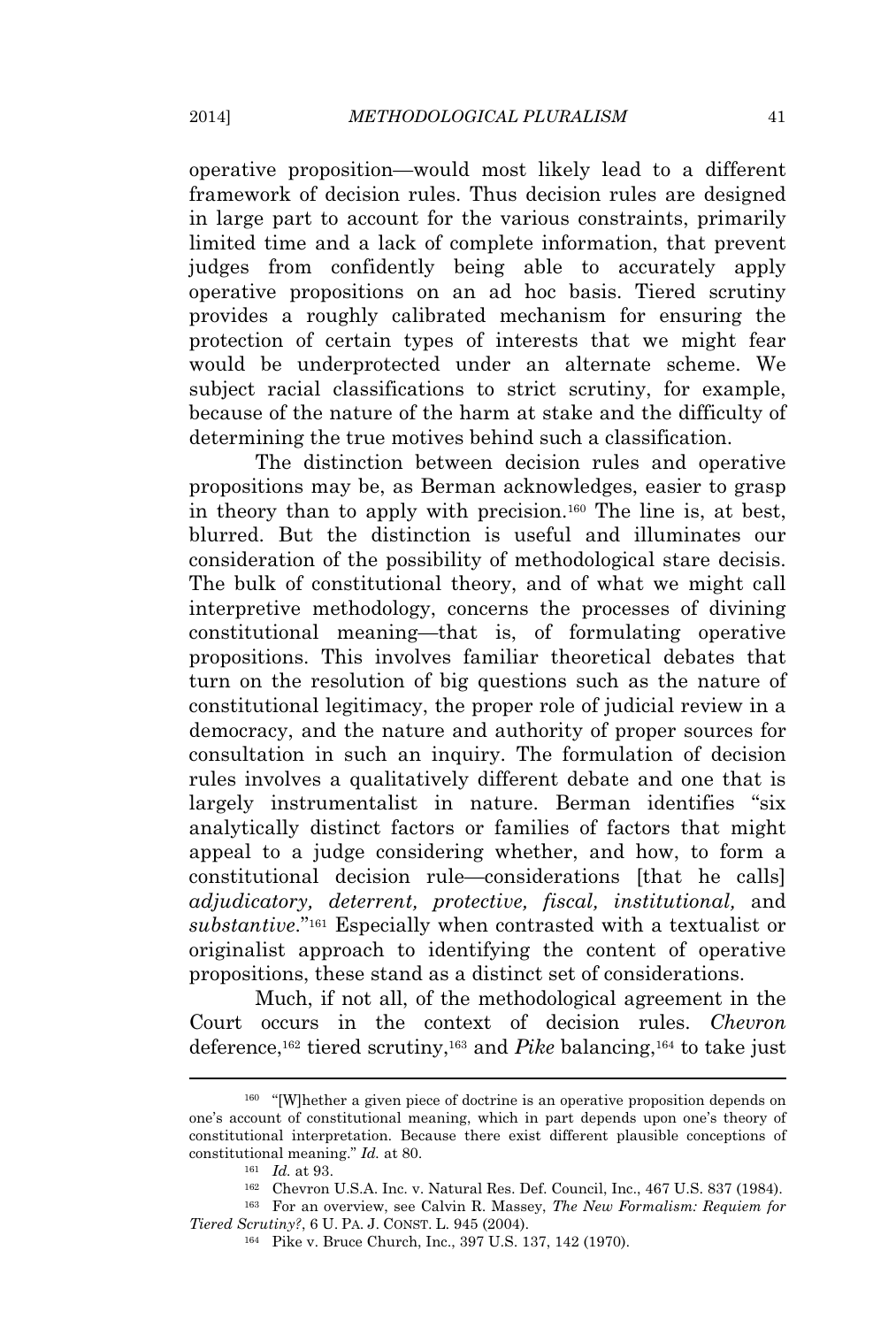a few examples, are mechanisms by which the Court consistently implements a relatively fixed understanding of the meaning of an operative proposition. The methodological disagreement that characterizes constitutional law relates to decision making at a higher level and concerns questions ranging from how to interpret specific provisions of the Constitution to whether the enterprise of judicial review is legitimate. This disagreement exists not only in academic theory, but also in the practices of the Supreme Court, and the Justices have shown no interest in attempting to bring it to a halt.

As the following discussion reveals, this is no coincidence. Stare decisis is ill-suited for methodology as applied to operative propositions, but well-suited to decision rules.

#### 1. Stare Decisis and Operative Propositions

It is easy to construct an argument in favor of giving stare decisis effect to the methods by which the court establishes operative propositions. Boiled down, it is Judge Bork's argument: the consistent application of a methodology is just another name for the rule of law.<sup>165</sup>

On reflection, however, that argument's plausibility is only superficial. Here it is important to recall that the choice of a methodology for interpreting the Constitution cannot be made based entirely on the document but must instead be at least partly a product of extra-textual grounds.<sup>166</sup> The question, as Richard Fallon phrases it, becomes one of "fit," which in turn applies a second question, namely "fit to what?"<sup>167</sup> The choice of a method of interpreting the document is further tied to the source of the Constitution's legitimacy. If we accept some varieties of the social-contract theory of the Constitution, then we are likely to be led to choose some variety of originalism as the interpretive approach that best fits.<sup>168</sup> If, in contrast, constitutional legitimacy stems from acceptance, then the range of criteria to be taken into account is much broader and will ultimately be tied to that same legitimating acceptance. The factors that might bear on our choice of methodology then include not only some privileging of the text and original understanding, but also things like the proper place of the judiciary within our governmental structure, the relative

<sup>165</sup> *See* BORK, *supra* note 8.

<sup>166</sup> *See supra* Part I.C.

<sup>167</sup> *See* Richard H. Fallon, Jr., *How to Choose a Constitutional Theory*, 87 CALIF. L. REV. 535, 549-50 (1999).

<sup>168</sup> *See supra* note 89 and accompanying text.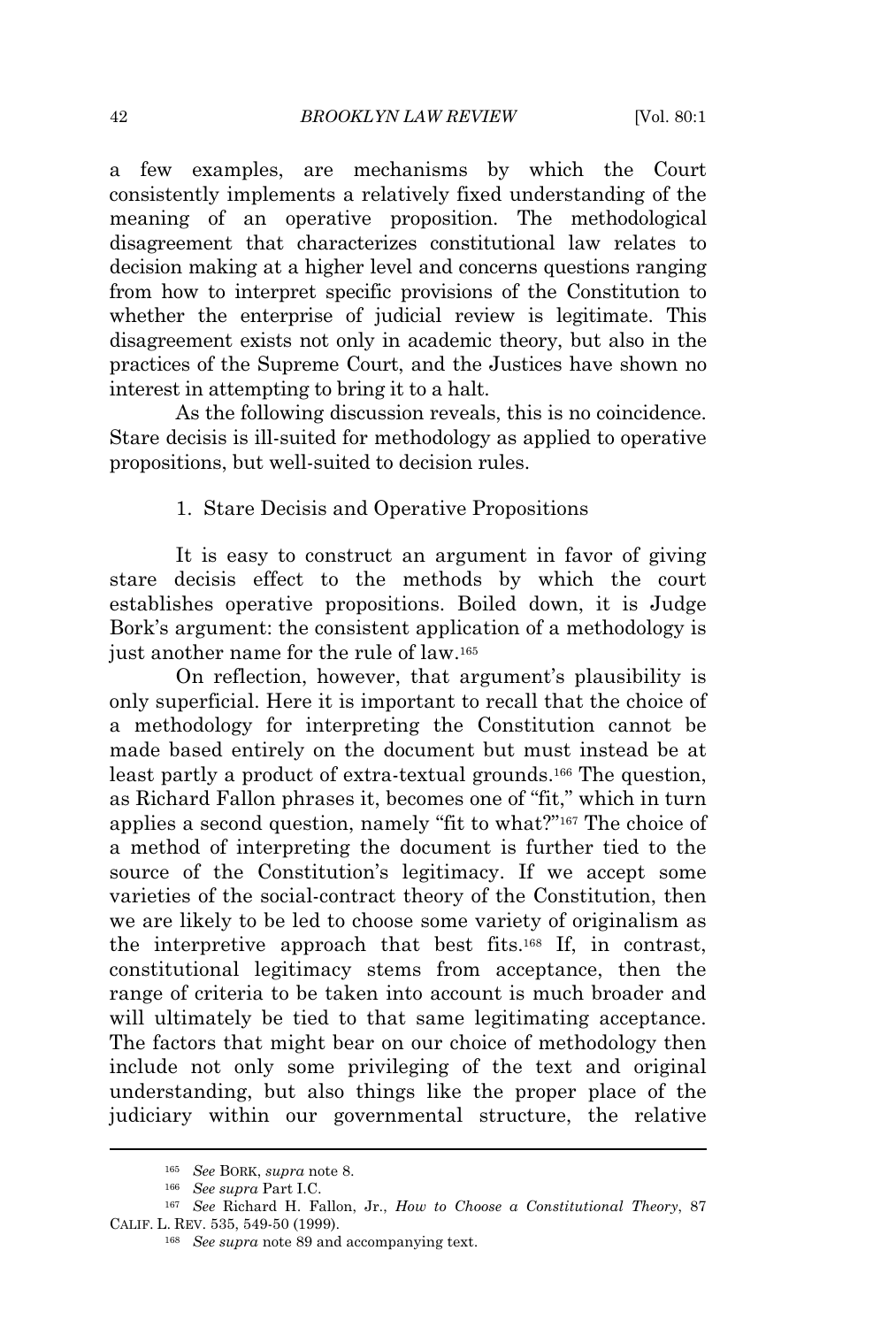competence of the judiciary to determine constitutional meaning, and the sorts of external constraints that the judiciary might face in attempting to impose its view of the Constitution on those who would be subject to its rulings. This is surely an incomplete list. It is sufficient, however, to establish at least one important point, which is that the universe of factors involved in methodological choice (at the broad level) is much greater than that involved in the application of stare decisis doctrine. It is not that the factors that drive the application of stare decisis are not relevant to methodological choice, it is that they are only a portion of a larger range of considerations underlying the decision. Indeed, that larger range of considerations includes many if not all those that drive our decision to accept the validity of stare decisis.

Consider the consequences of adherence to a single methodology. That approach would certainly bring about like treatment of like cases, but only insofar as we accept that methodology's conception of what makes one case like another as the appropriate metric. And if the methodology in question is one that purports to apply to the interpretation of the entire Constitution, then it may be that what makes one case like another for purposes of that methodology is that its resolution turns on the interpretation of the Constitution. Let us return to *Heller* and consider the application of an originalist analysis. For substantive purposes, *Heller* is a Second Amendment case, and its holding would not likely have a broad impact beyond that context. Originalism, however, is not merely a Second Amendment theory, but rather a theory that applies to the whole Constitution. Under the most natural conceptions of originalism, the fact that would trigger an originalist analysis is that a case concerns the application of the Constitution.<sup>169</sup> For purposes of assessing whether a subsequent case was "like"

<sup>169</sup> Randy Kozel has recently illustrated this dynamic in his examination of the interrelationship between the application of precedent and interpretive theory. He demonstrates "that whatever one's interpretive theory of choice, it will be inextricably linked to the proper treatment of constitutional precedents and questions of stare decisis." Randy J. Kozel, *Settled Versus Right: Constitutional Method and the Path of Precedent*, 91 TEX. L. REV. 1843, 1864 (2013). In other words, one's conclusions about whether a prior case is one that should be given precedential effect will depend, in part, on one's interpretive theory. His analysis is focused on precedential weight, in the sense that methodology influences whether a past case was wrongly decided and if so whether it is intolerably wrong. A strict originalist, for example, will accept no past case that is contrary to a proper originalist understanding, while a living constitutionalist will be more tolerant of error. Although weight is the focus, there are aspects of scope present here as well. Moreover, he recognizes the point I assert above, namely that the analysis necessarily generalizes across the entire Constitution (although the specific mix of the living constitutionalist's analysis will vary from one context to another). *Id.* at 1869.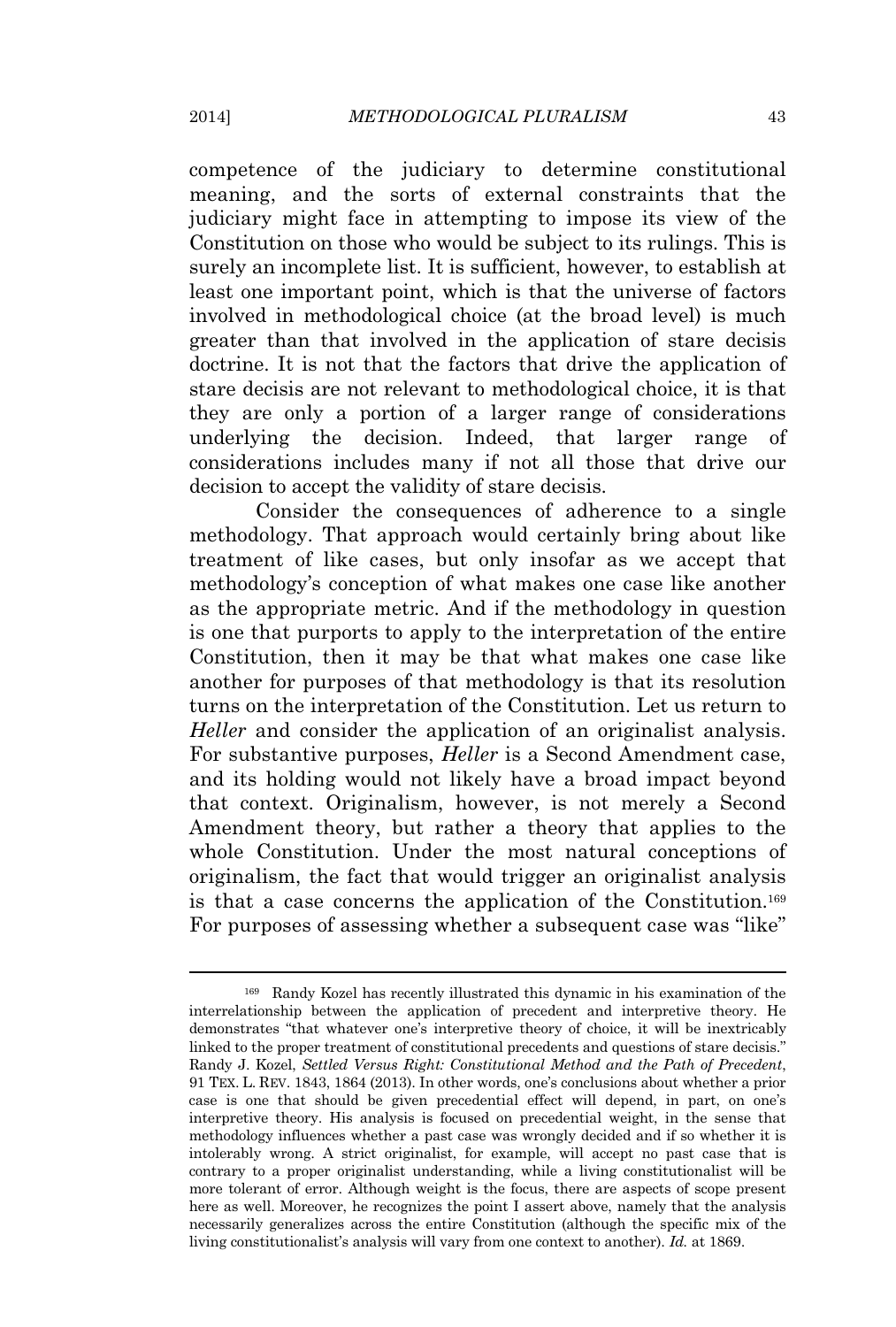the first one, then, the relevant question would simply be whether it, too, concerned the application of the Constitution.

This aspect of the "likeness" assessment has at least two significant implications. First, it suggests that methodological stare decisis could not be contained.<sup>170</sup> That is, its application would tend immediately to require the extension of the same methodology to all corners of the Constitution.<sup>171</sup> To be sure, that would not be problematic in the eyes of everyone. For a strict originalist, who views substantive stare decisis as unpalatable because it condones the maintenance of doctrine inconsistent with original understanding, this is precisely how the world should work. But there are very few strict originalists. And many Justices (or commentators, or citizens) who are willing to go along with an originalist analysis of the Second Amendment will not be willing to thereby commit to originalist analysis across the Constitution.<sup>172</sup> One response to this observation is to suggest that a theory need not apply across the entire Constitution. Perhaps there could be one approach for the rights-related provisions and another for the structural provisions. We might imagine slicing things up even more finely than that. This might reduce, but it would not eliminate, the effect. The risk of spillover would remain within whatever domains we arrive at. What is more, settlement on the appropriate set of methodological subareas would itself require resort to some broader theory of the Constitution, which would of course have to be applied across the Constitution in order to support the coherence of the resulting distinctions and thereby return us to our starting place.

The second implication is that we might not be comfortable with the narrow, rigid conception of likeness that would result from using methodology as our measuring stick. Consider again the example of originalism. The Framers viewed the world very differently than we do, and consistent application of their understanding would result in classes of cases in which their assessment of likeness would control even though it is radically different from our own. The Framers were, for example, much more inclined toward the differential treatment of men and women. To them, cases involving males

<sup>170</sup> *See* GERHARDT, *supra* note 5, at 48-49.

<sup>171</sup> Not all theories, of course, claim to have application to the entire Constitution, and one can certainly imagine a principled line calling for the application of different methodologies to, say, the "rights" provisions of the Constitution versus the "powers" provisions. There would nonetheless remain a substantial risk that giving precedential effect to methodological choices would impose a too-rigid measure of likeness.

<sup>172</sup> *See* Scalia, *supra* note 89, at 861 (noting that originalism, "[i]n its undiluted form, at least, . . . is medicine that seems too strong to swallow").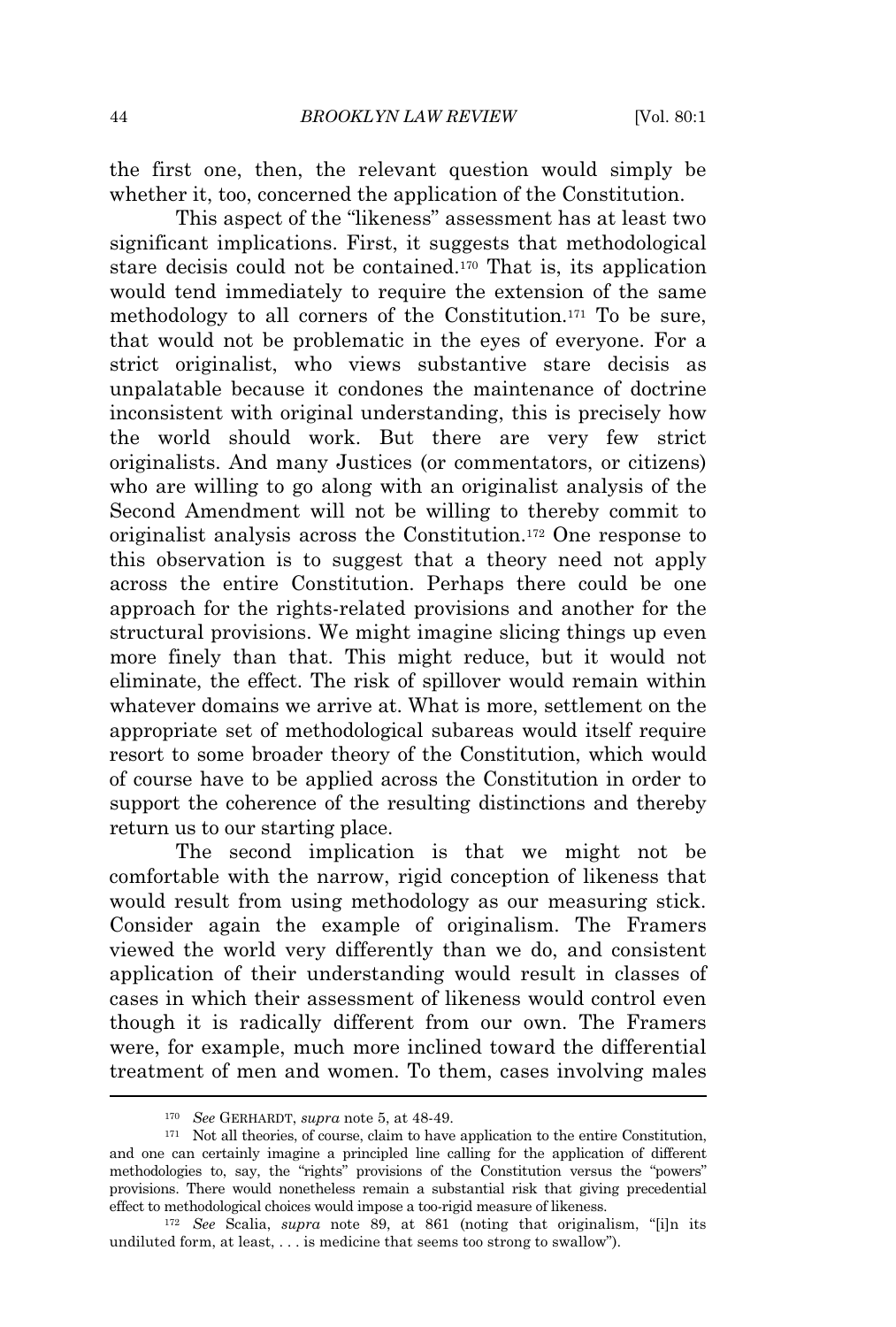and females would not be "like" cases in the way that they would be for us. The generalized application of a single methodology, then, would enable a single metric for assessing likeness—whatever it is that triggers application of the methodology—to swamp all the other facts and circumstances of the case, even though as a society we might be inclined to regard some of these latter factors as more significant to the determination of likeness. In broad form the argument I have just outlined tracks one of the more powerful critiques of originalism, with the analysis simply generalized to other methodologies. Any form of originalist analysis with bite, it seems, would generate unpalatable results when viewed from a contemporary perspective. There are too many established nonoriginalist doctrines and practices for it to be otherwise. It is this reality that leads Justice Scalia to acknowledge that he is a "faint-hearted" originalist.<sup>173</sup> It is a reality that afflicts every theory of interpretation.

It is also worth revisiting the non-binary nature of stare decisis as doctrine. It creates a presumption—not a requirement—that courts will adhere to past cases. Especially in the context of constitutional law,<sup>174</sup> the very nature of the doctrine contemplates overruling and change. This is manageable when tied to substance. When precedent is applied within a substantive domain its binding effects are limited, as are the consequences of its overruling. This is because the categories of assimilation that come into play with the application of stare decisis to substantive law have natural limits. A Fourth Amendment case, for example, will almost certainly not cast its precedential shadow over any other portions of the Constitution, and its scope is likely to be limited to some specific subset of cases, such as those involving a particular context or type of search. The effects of its overruling would likewise be contained.

When the categories of assimilation are as broad as they almost invariably are in the case of methodology, however, the dynamic changes. Because of the wide range of application, one possibility is that we would end up in a position in which stare decisis necessarily operated as a binary doctrine, given the large costs that would be associated with any reversal.<sup>175</sup> Another is that we would experience wild shifts across constitutional law as shifting majorities of the Court decided to

<sup>173</sup> *Id.* at 864.

<sup>174</sup> *See supra* note 59 and accompanying text.

<sup>175</sup> As noted above, this seems to be an implication of methodological stare decisis as applied to statutory interpretation. *See supra* notes 150-51 and accompanying text.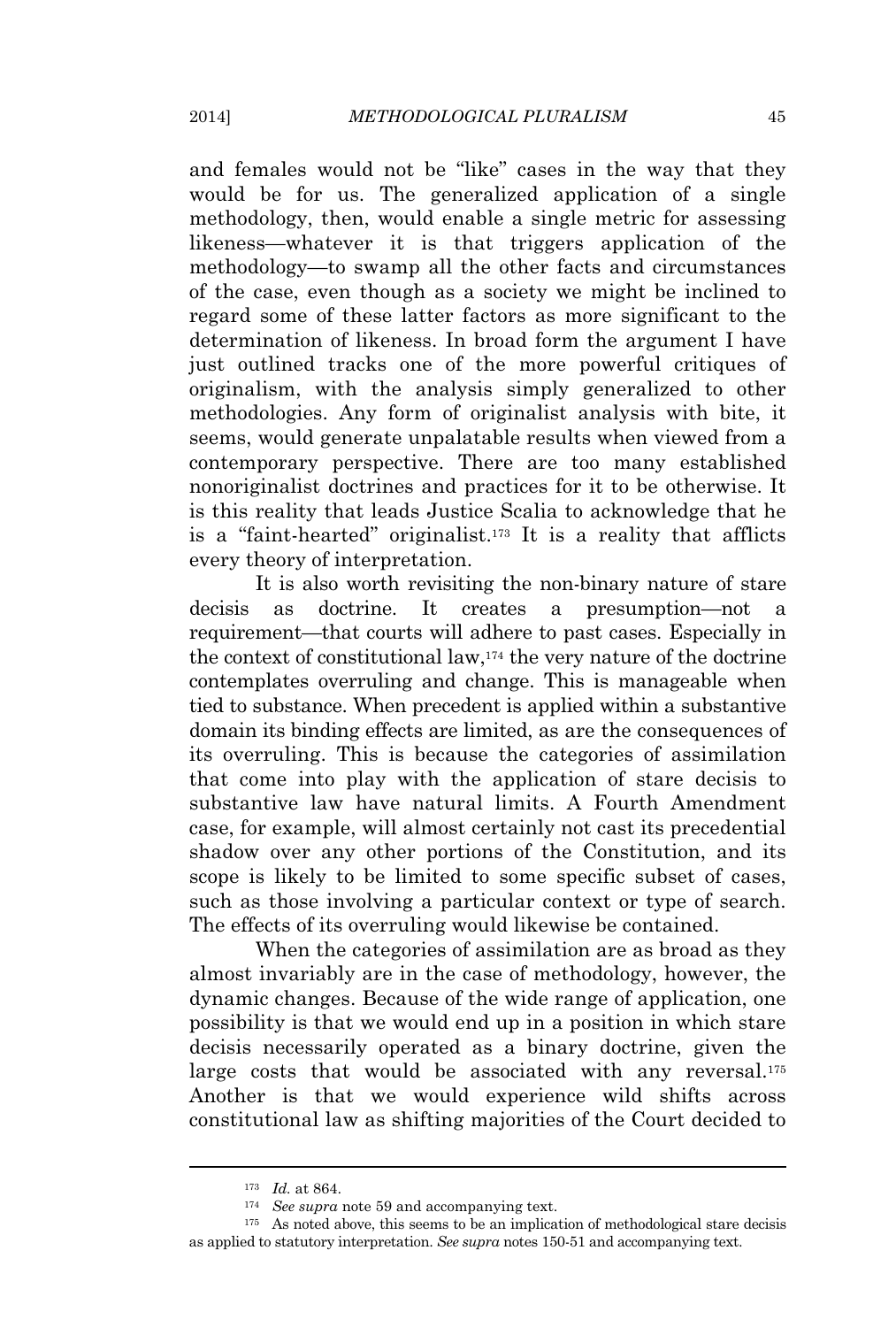change methodological course. In both scenarios, of course, there would be sweeping substantive effect, as methodological change would generate different substantive rules. The most likely effect would be that methodological stare decisis would simply be unsustainable; the Court would be unlikely to find all the substantive conclusions generated by a particular methodology palatable. It would feel compelled to depart from the application of any methodology in at least some cases, and the question would become whether it would do so openly thus forsaking methodological stare decisis—or do so covertly, in which case there would be a great(er) gulf between what the courts are actually doing and how they depict what they are doing. Alternatively, the settled methodologies would be so malleable as to provide no real constraint, allowing shifting majorities to reach results that would seem inconsistent under a more rigid methodology without providing the relative transparency that contemporary pluralism provides.

Let us return to the example of originalism, and assume it has been given precedential effect as the proper interpretive methodology. There are situations in which it is understood that a strict application of originalism would lead to an unpalatable result, such as with respect to the constitutionality of paper money.<sup>176</sup> Were the Court faced with a challenge under the Legal Tender Clause, it would have to choose between a "correct" but incredibly disruptive result (a declaration that paper money is unconstitutional) or a departure from the established methodology. A methodological departure could itself have disruptive effects because, however justified, it would call into question the general applicability of the preferred methodology. If the Court allowed itself to depart from originalism because of the costs associated with its application in one type of situation, then, at a minimum, it would raise the possibility that there are other situations where a similarly justified departure would be warranted as well.<sup>177</sup> However broad the exception, its existence would

176

Richard H. Fallon, Jr., *Constitutional Precedent Viewed Through the Lens of Hartian Positivist Jurisprudence*, 86 N.C. L. REV. 1107, 1141-42 (2008).

A Supreme Court that held that paper money and Social Security were unconstitutional, that *Brown v. Board of Education* was wrongly decided, or that states need not adhere to one-person, one-vote principles would be rightly denounced by the public as committing grave constitutional errors even if the Court could demonstrate compellingly that its rulings reflected the original understanding in every case.

<sup>177</sup> Monaghan, *supra* note 37, at 723-24, 772.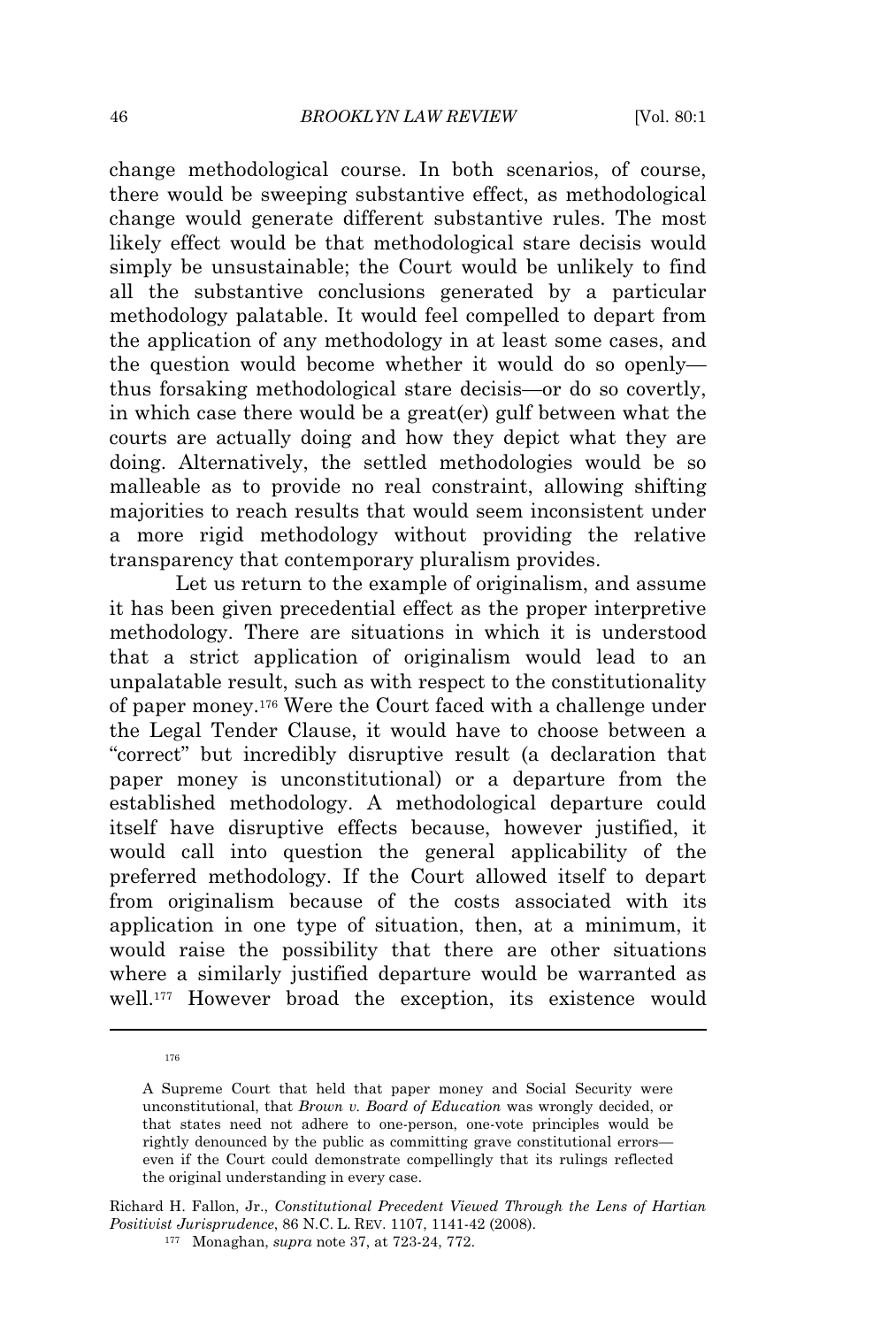undercut the benefits of a regime of methodological stare decisis, which depends to a great degree on the uniformity of the preferred methodology's application. Of course, it might be possible to implement some sort of carve out for alreadydecided cases that reach a result inconsistent with the preferred methodology. But that would be to commit the same sin that originalists who accept non-originalist precedents commit, and it would be to sanction an essentially pragmatist methodology (that of stare decisis) over the preferred originalist approach.

This decay in the universality of methodological stare decisis would undercut the other benefits associated with stare decisis. Predictability would suffer because it would be difficult to anticipate precisely when application of the preferred methodology would generate a result that was sufficiently unpalatable as to be overridden. At the same time, decisional cost savings would decrease as it became necessary to assess whether each case presented a suitable candidate for departure. These are, to be sure, comparative points, and one could credibly contend that even a watered-down version of methodological stare decisis would be preferable to the methodological free-for-all that characterizes the Court's present practices.

In the end, any effort to impose methodological stare decisis seems likely, at most to settle into a weak hierarchy of methodological preferences rather than the sort of rigid obligation that the logic of methodological stare decisis would entail. The Justices surely recognize the concern Justice O'Connor voiced in *Michael H.*, <sup>178</sup> namely that commitment to a single mode of analysis might prove too constricting in future cases both anticipated and unanticipated. We will return to the matter in Part III.

# 2. Stare Decisis and Decision Rules

When we shift our gaze from operative propositions to decision rules, the analysis changes considerably. As we have just seen, there are two difficulties that preclude the easy application of stare decisis to interpretive methodology as applied to operative propositions. The first is mechanical, in that resort to methodology as the metric for assessing like treatment leads to consideration of "likeness" in terms of amenability to methodology, which means using a very broad

<sup>178</sup> *See supra* note 4.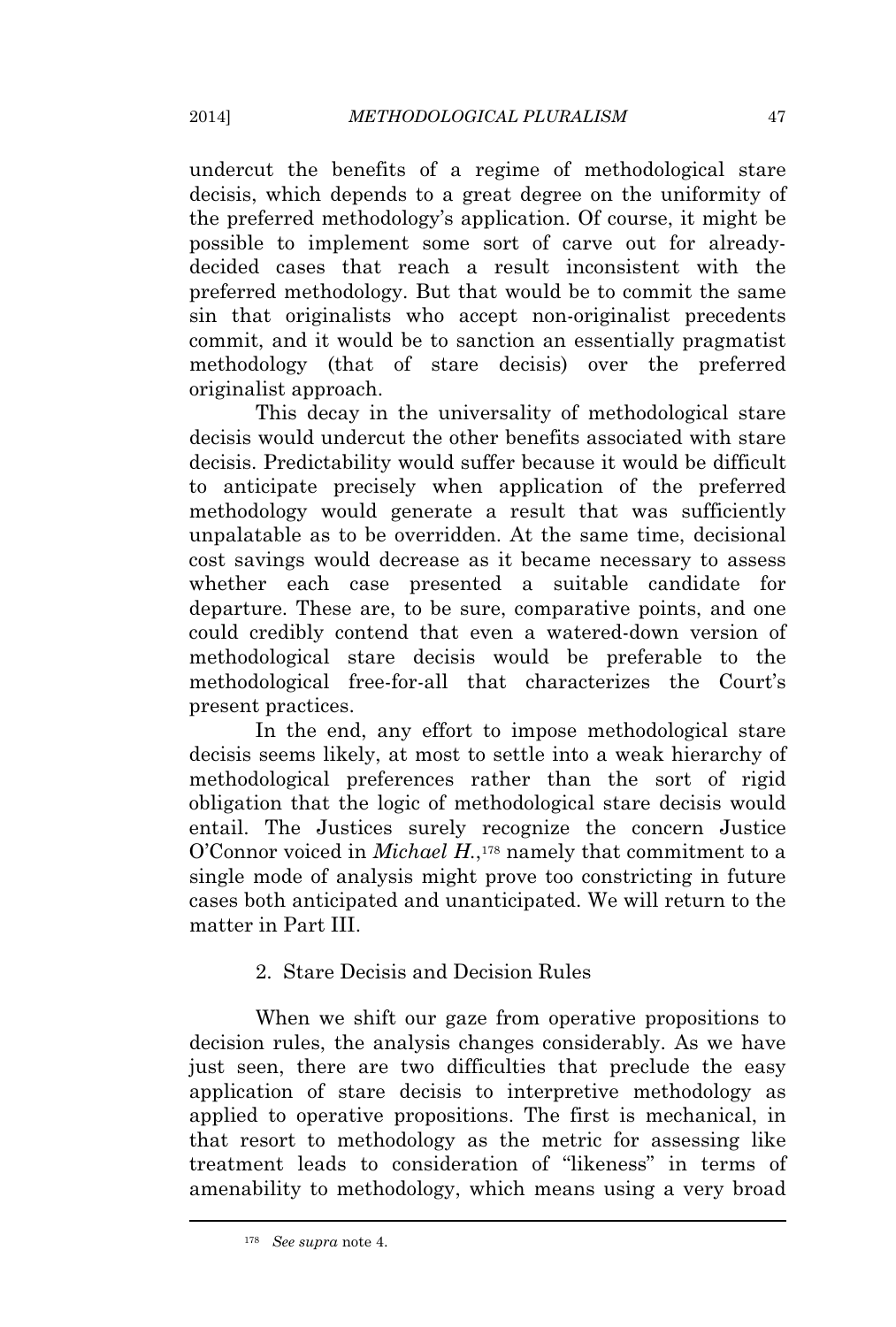category of assimilation. As a result, it would almost certainly require application of the same methodology across wide swaths of the Constitution and indeed probably to the entire document. This would, in turn, overwhelm the more specific, situational features of cases that we would be likely to regard as more germane to determining which are alike. The second is more theoretical and stems from the recognition that the use of stare decisis and other methodologies arises out of the same base of social consensus. As such, it is consensus rather than stare decisis that must provide the ultimate basis for methodological uniformity.<sup>179</sup>

Decision rules, in contrast, do not present the same difficulties. The mechanical problem of indefinite scope falls away because decision rules come with built-in limits, for the simple reason that they are tied to specific operative propositions. Methodological stare decisis at this level, then, incorporates the same built-in scope restrictions as apply to substantive stare decisis. The Court can accordingly adopt and bind itself to a methodology for implementing an operative proposition<sup>180</sup> without fear that it will bind itself in some unanticipated way in some distant corner of the Constitution. Consider, for example, the Court's recent line of cases formulating and refining a framework for the treatment of hearsay evidence under the Confrontation Clause. In *Crawford v. Washington*, <sup>181</sup> the Court, via a deeply originalist analysis, held that the clause applies only to "testimonial hearsay."<sup>182</sup> Subsequent cases<sup>183</sup> have refined the tests by which the

<sup>182</sup> Crawford v. Washington, 541 U.S. 36, 51 (2004).

<sup>183</sup> *See* Melendez-Diaz v. Massachusetts, 557 U.S. 305 (2009); Giles v. California, 554 U.S. 353 (2008); Davis v. Washington, 547 U.S. 813 (2006). For a more complete discussion, see Oldfather, *supra* note 3.

 $179$  This is not to suggest that such consensus cannot manifest itself through the use of stare decisis or something that looks like stare decisis, but rather that for that to happen the consensus that shapes our broader choice of methodological tools would have to evolve so as to give stare decisis that sort of power. Even then, stare decisis would be acting as something of a pass-through doctrine, and would serve more as evidence of an emerging consensus about a given methodology than it would as a reason for privileging that methodology.

<sup>180</sup> This process raises another possible context for the implementation of methodological stare decisis, namely the methodology by which the Court formulates decisions rules in service of operative propositions. The factors that presently go into that formulation are, as Berman describes, fairly ad hoc, turning on an assessment of, among other things, the values served by the operative proposition being implemented and a sense of the institutional capacities of courts and other actors to get to the bottom of whether the operative proposition is being satisfied in any given case. *See supra* note 161 and accompanying text. Given the wide range of values served by operative propositions, it would seem most appropriate to treat the process of formulating decision rules as on par with that of determining the scope of the operative propositions themselves.

<sup>181</sup> *See supra* note 3, at 138-41.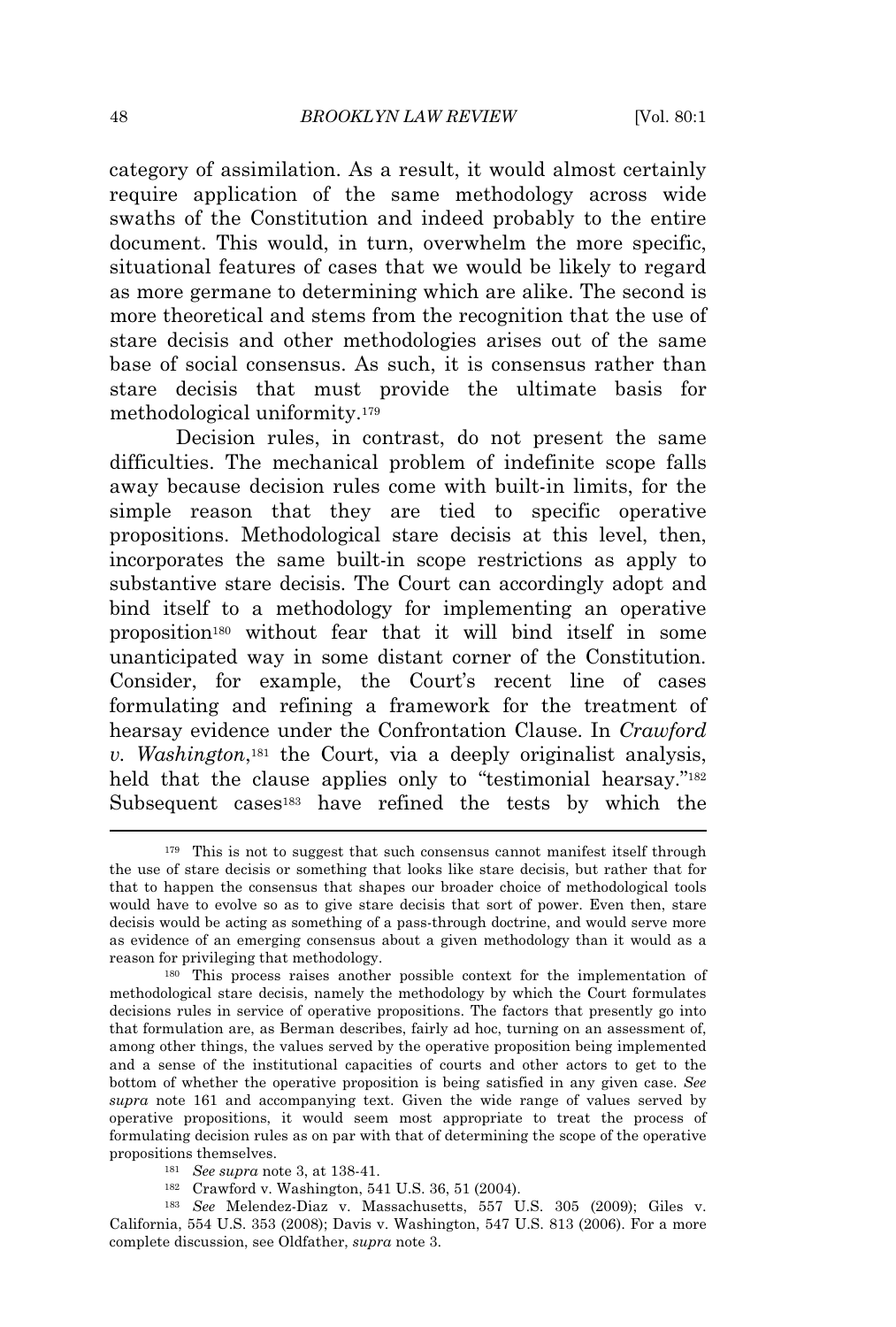testimonial nature of statements is to be assessed. Because they are tied to a specific context, those cases do not naturally apply more broadly. Put differently, the categories of assimilation are tied to the substantive reach of the Confrontation Clause, and this is because the cases' methodological commitments are tied to an understanding of an operative proposition that applies only in certain contexts.

To generalize, the connection between the applicability of decision rules and operative propositions means that the relevant categories of assimilation will be tied more closely to the factual aspects of situations that would normally be taken into account in considering whether two cases are equivalent. Thus a decision rule implementing the Fourth Amendment will be based on the sorts of factors that come into play in the typical case implementing the Fourth Amendment, and a court need not worry that it will be applied to the First Amendment or Article III or any provision beyond the Fourth Amendment (and perhaps even some subset of situations to which the Fourth Amendment applies). Because the applicability of a decision rule will be limited in this way, the consequences of overturning a decision rule will likewise be contained. Stare decisis, as doctrine, can apply in this context, and do so in its typical, scalar way.

In similar fashion, the other justifications for precedent fit more comfortably with its application to decision rules, due largely to the different nature and narrower scope of the categories of assimilation. Predictability becomes much more easy to achieve when a methodology applies within a defined scope because it is easier to anticipate the various scenarios that might arise under that scope and how the methodology might apply, which in turn contributes to stability. Decisional efficiency is likewise enhanced as the methodological framework becomes familiar.

The theoretical disconnect disappears as well. Because a decision rule exists only in service of an operative proposition, consensus is built in. So long as the Court continues to adhere to a given understanding of an operative proposition, that understanding serves to fix the Justices' concept of what a decision rule in that context should be designed to do. Because, for example, the Court has maintained rough consistency in its conception of the meaning of the Equal Protection Clause, it has maintained fidelity to tiered scrutiny as an appropriate tool for implementing that meaning. A change in the Court's conception of the operative proposition would destroy that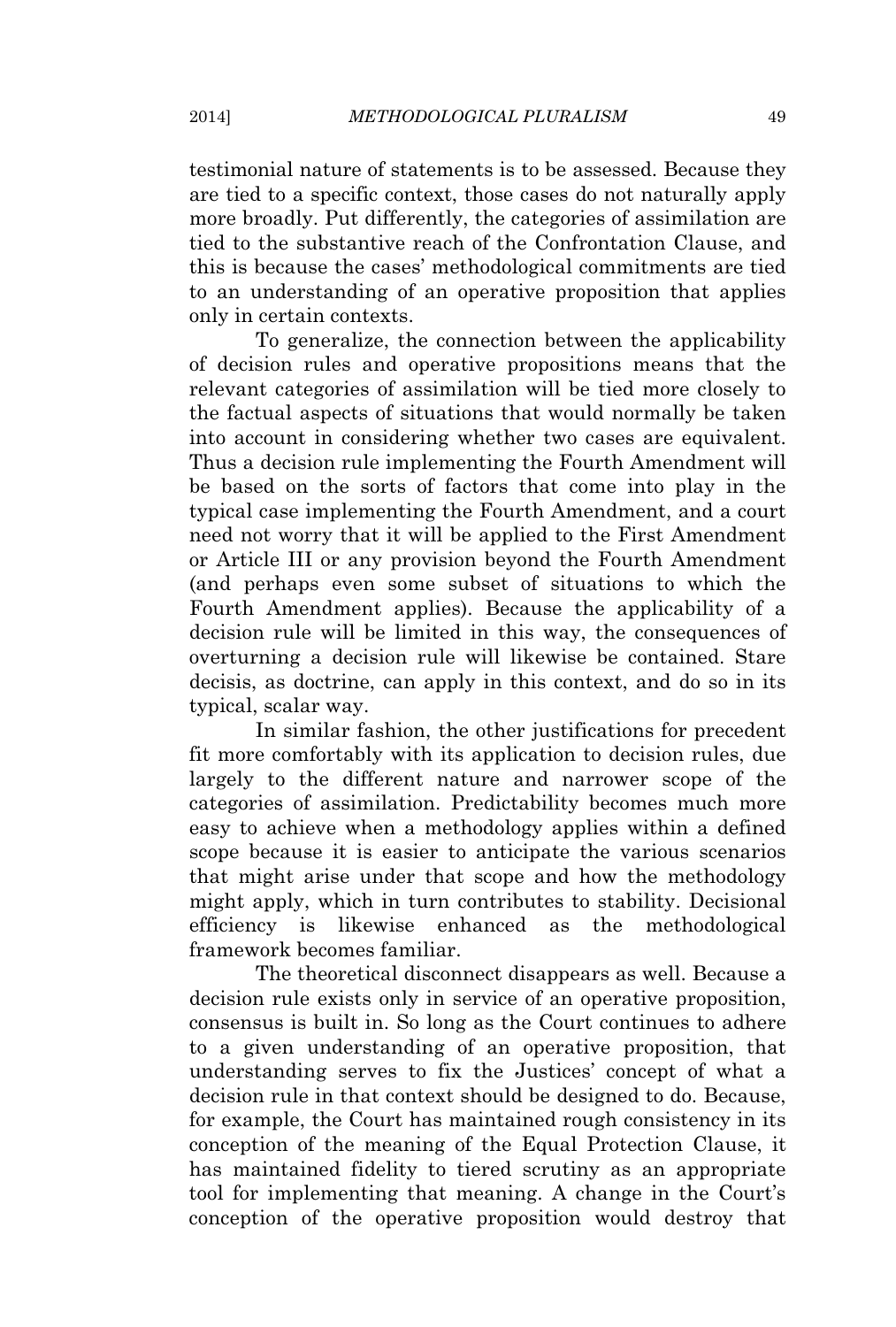consensus, but a new formulation would provide a relatively fixed starting point from which to establish another.

# III. THREE EXPLANATIONS FOR METHODOLOGICAL PLURALISM

We live in a world in which constitutional interpretation is characterized by methodological pluralism. Sometimes the Court's opinions embrace an originalist analysis and sometimes they do not. When they do, the embrace is often partial and accompanied by other modes of analysis. What is more, later cases demonstrate no great concern for the methodology of their predecessors.<sup>184</sup> Yet, as we have seen, it is a pluralism that is bounded by areas of consensus, both in terms of methods that are consistently followed as well as those are universally regarded as inappropriate. Given the existence of some methodological uniformity within the realm of constitutional law, the persistence of pluralism presents a puzzle. If we can adhere to consistent methodologies in some aspects of constitutional interpretation, why not do so across the board? Stare decisis seems at first blush to present a promising mechanism for remedying this inconsistency, but as we have seen it can operate effectively only at the narrow level of decision rules. Methodological disputes relating to the meaning of operative propositions, in contrast, can ultimately be resolved only by reference to social consensus, which in the constitutional context is linked to the acceptance or acquiescence that legitimates the entire constitutional regime.

This Part broadens the focus to consider other categories of explanations for the pluralist world of constitutional interpretation that we live in. The goal is not so much to argue that any one of these explanations is correct, because there is likely something to each of them. The first is that methodological pluralism is normatively desirable, and the functioning of constitutional law is a recognition of that desirability. As we will see, although there are compelling arguments in favor of a pluralistic approach, there is little reason to believe that the participants in the system of constitutional law-making regard themselves as engaged in an intentionally pluralistic effort. The second explanation is that there is a lack of consensus on the methodologies of determining constitutional meaning, coupled with the absence of any mechanism by which any single methodology could

<sup>184</sup> *See supra* notes 1-8, 20-24 and accompanying text.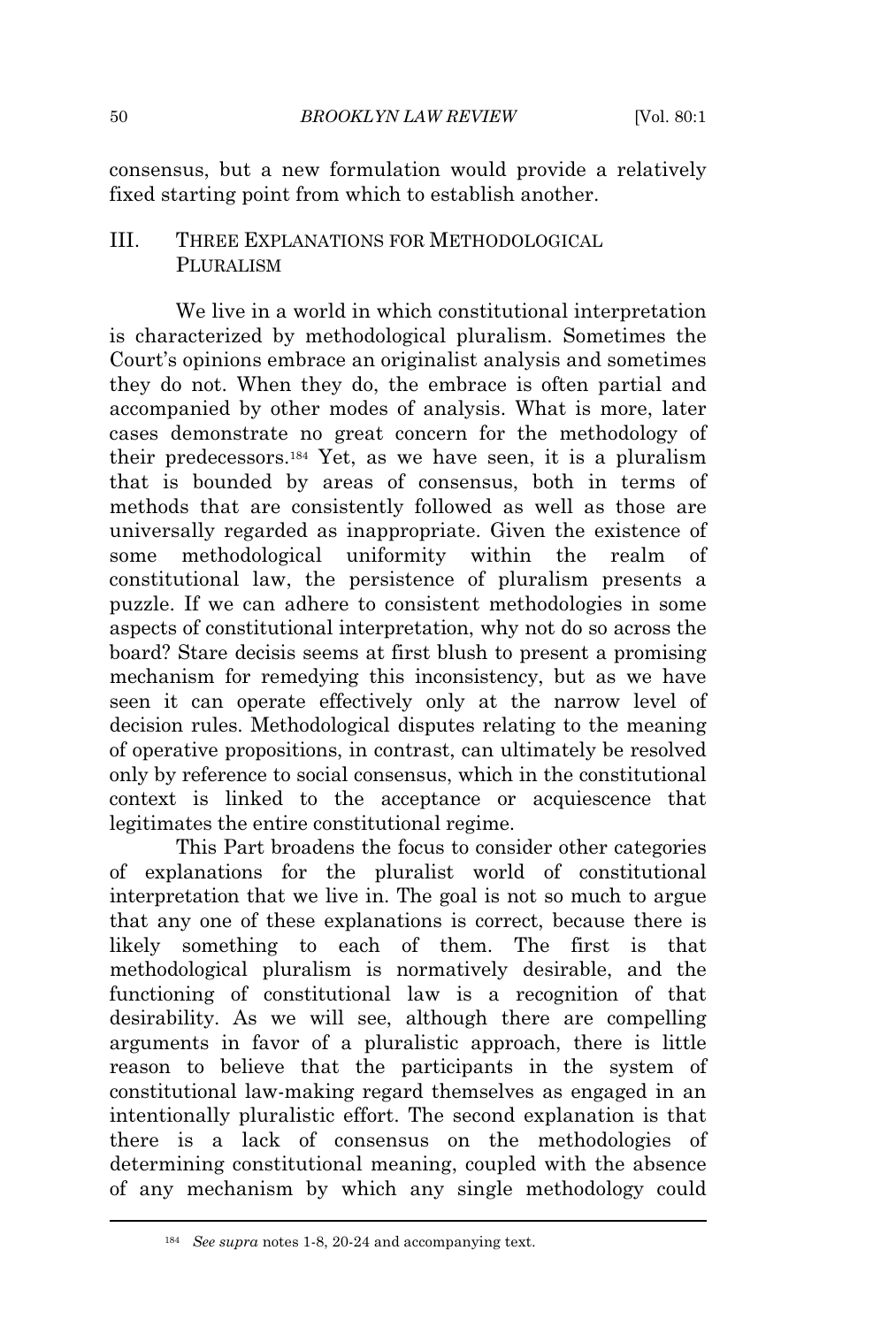attain a privileged position over the others. Stare decisis, or some similar rule-consequentialist argument for the establishment of a single methodology, is the most obvious candidate, but does not work for the reasons we have seen. Pluralism, on this account, is simply a default. Finally, it may be that methodological consensus is unattainable for reasons that are external to the processes of adjudication. It might be that any methodology worthy of the title would be too determinate, and would thereby, if consistently adhered to, commit the Court to results that it could not afford to reach. The Court has limited institutional capital, and in situations where adherence to the preferred methodology would lead to a result that the other branches would ignore, it would be faced with a choice among openly departing from the preferred methodology, covertly departing from the preferred methodology, or reaching the politically unpalatable result. We will consider these possibilities in turn.

# *A. The Prescriptive Case for Pluralism*

Because constitutional interpretation in practice is so clearly pluralistic in nature, it is natural to want to conclude that pluralism is normatively desirable. There are multiple versions of the case for pluralism. Among the grounds on which the Justices might affirmatively choose to engage in pluralistic interpretation are: (i) that pluralism is the interpretive approach that is best able to ascertain and give effect to the meaning of the Constitution; (ii) that there is no such thing as a fixed, ascertainable meaning of the Constitution, but that pluralism best gives effect to a core principle underlying the Constitution; (iii) that there is neither a fixed meaning nor a single underlying principle, but that pluralism best facilitates the achievement of other ends served by the Constitution; and (iv) that pluralism is desirable for reasons that have less to do with making sense of the Constitution as a document or set of ideas and more to do with pluralistic interpretation as social good in its own right. These justifications overlap with one another, of course, as well as with many of the ideas explored in the next subsection. We will consider them in turn.

One version of the argument that pluralism is the approach best able to give meaning to the Constitution rests on an understanding that the Constitution has a meaning that is more or less fixed. This could be so because the document itself has a fixed meaning (whether in the sense that there is a meaning that is fixed in the words of the document or in the sense that we can posit the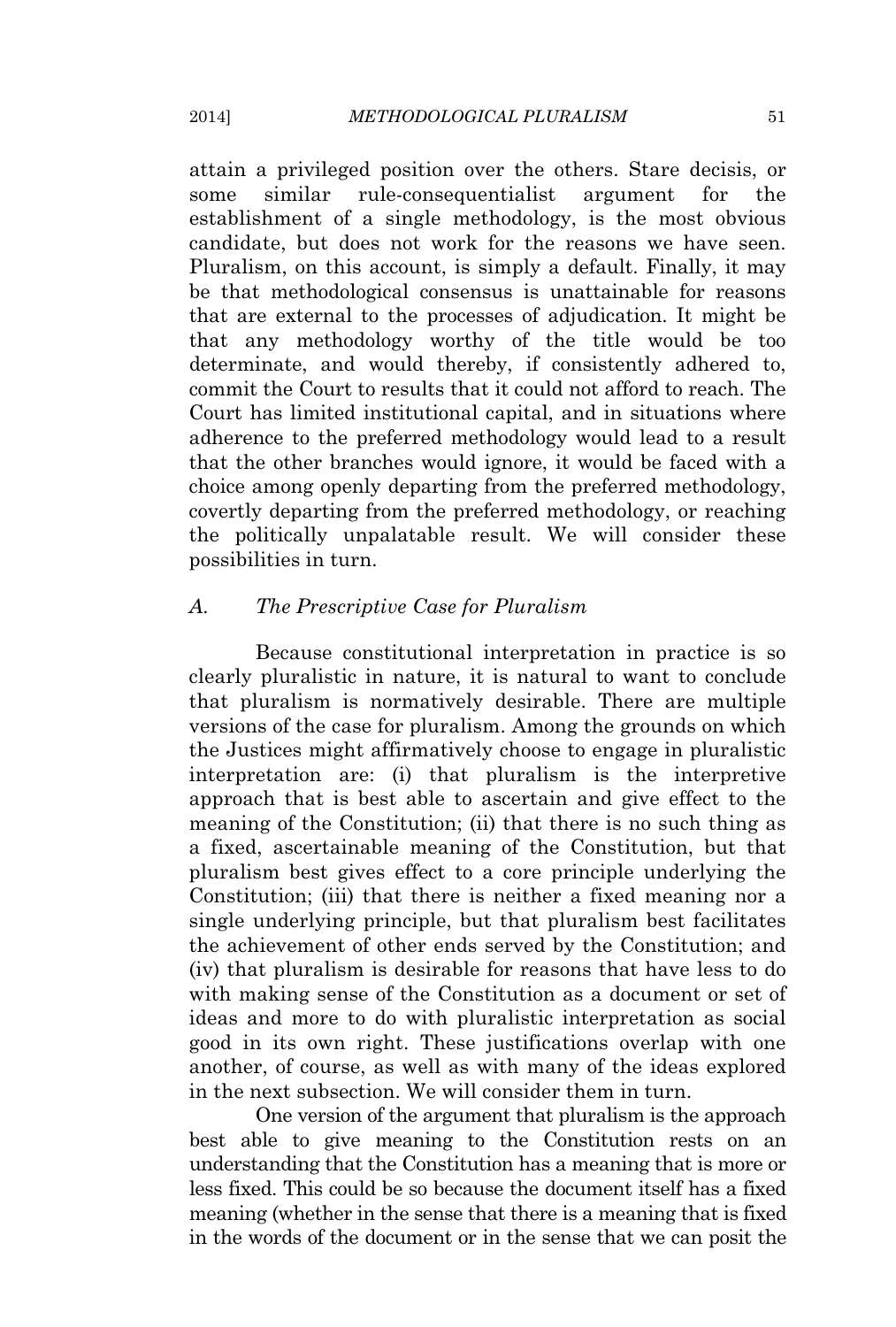existence of a meaning of an evolving Constitution at any given moment) or because there is some determinate core to the practice of interpreting the Constitution. In either case, the argument is that pluralism provides the best route to ascertaining and applying this fixed meaning. This might, for example, be based on a conclusion about the Constitution's nature as a document that seeks to achieve a variety of ends through clauses that differ in their functions and specificity.<sup>185</sup> On that view, it might make sense to vary interpretive approach depending on whether the clause in question is a source of or limitation on governmental power, phrased in broad or narrow language, a term of art or not, and so on, as well as based on features of the factual setting in which it is being applied. Relatedly, it might be that the various rules, principles, and norms embodied in the Constitution are too nuanced to be captured in a tidy methodological approach.<sup>186</sup> Under either variation there is a discoverable meaning, but ex ante identification of the proper modes of uncovering that meaning is impossible either because the process is too context-specific or because the process is too nuanced to be reduced to words.<sup>187</sup> It may be, in other words, that language is too blunt an instrument to capture the ideas that drive methodological selection, and that any attempt to articulate an interpretive principle or approach to

constitutional interpretation [as] a 'practice' in the sense in which philosophers use that term: it is a complex form of socially established activity that is both made possible and given structure by implicit rules, norms, standards, and conventions—terms that, for the most part, I use interchangeably. The rule structure need not be articulable by everyone who participates in the practice, any more than someone must be able to state the rules of grammar in order to speak proper English. But without some structure of rules—capable of defining, for example, what counts as a constitutional argument at all—constitutional interpretation would not be a practice but a cacophony of confusion. In other words, the existence of at least some widely shared norms, establishing constitutional interpretation as a practice, is a necessary condition of our ability even to understand each other's constitutional arguments as successfully as we do.

Richard H. Fallon, Jr., *A Constructivist Coherence Theory of Constitutional Interpretation*, 100 HARV. L. REV. 1189, 1232-33 (1987) (internal citations omitted). Proponents of what Fallon calls "open-system theories . . . maintain that the reasons for pronouncing an approach correct or incorrect form patterns so complex as to defy rule-like statements of the circumstances in which arguments of any particular kind ought to dominate the result." *Id.* at 1224.

<sup>187</sup> *See* Chad M. Oldfather, *Writing, Cognition, and the Nature of the Judicial Function*, 96 GEO. L.J. 1283, 1305-17 (2008).

<sup>185</sup> *See, e.g.*, Griffin, *supra* note 2, at 1756 ("The Constitution is a complex document consisting of many clauses, each of varying degrees of generality and ambiguity. Just as we have a variety of rules of grammar, using a variety of principles or interpretive methods seems appropriate when interpreting a complex document such as the Constitution.").

<sup>186</sup> For example, one might describe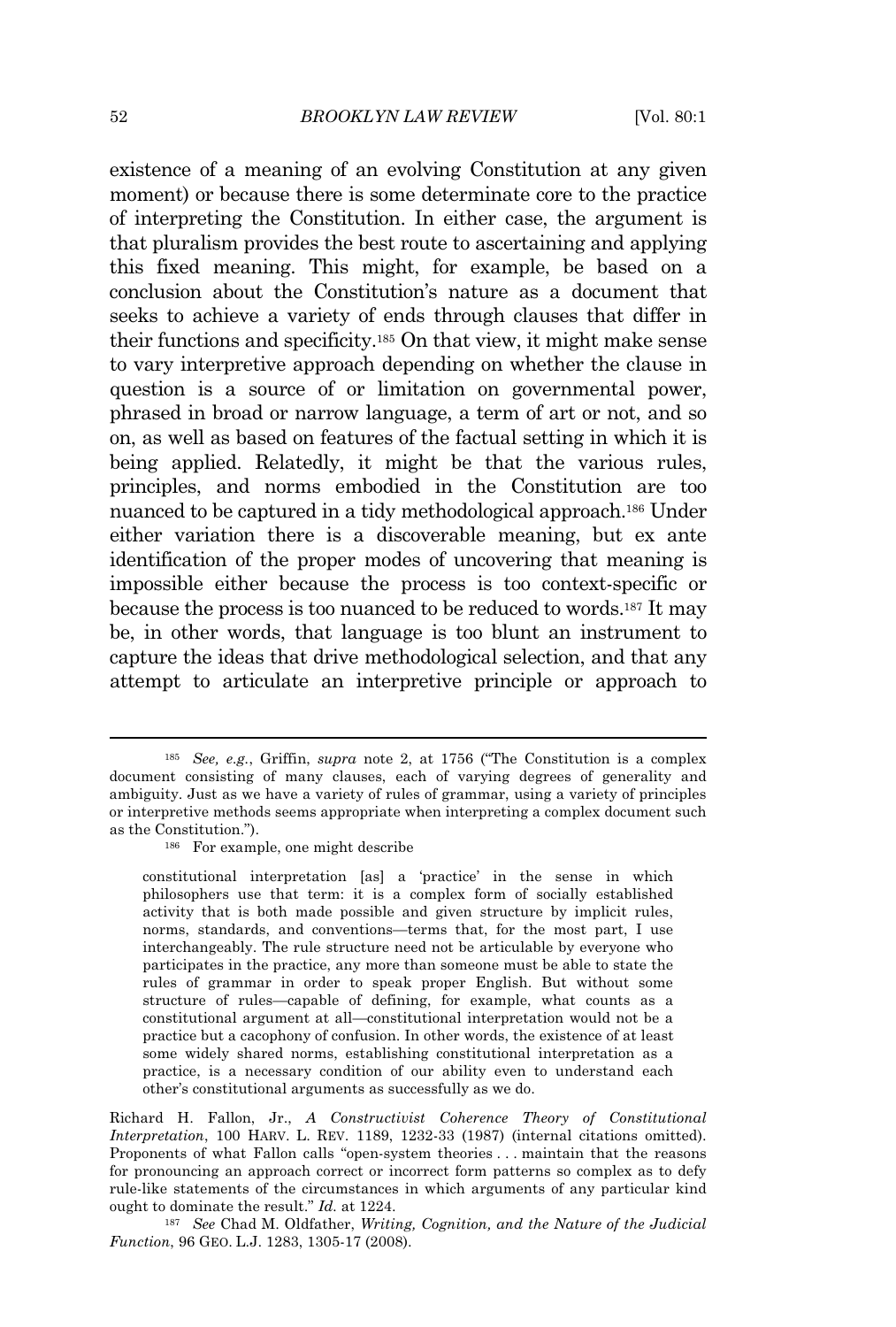selecting from among interpretive principles would inevitably miss the mark and lead the Court astray.<sup>188</sup>

A second, related argument is based on a denial of the existence of such a fixed meaning. On this view, the inability to fully specify the norms governing the interpretive process also counsels in favor of methodological pluralism. Accordingly, settlement on a single interpretive approach would not only be unattainable, but also undesirable. It is hardly surprising that we might find ourselves unable to articulate all the features of an approach designed to hit a target that moves based on a large and complex array of social factors. For, as we have seen, if the meaning of the Constitution rests on extra-constitutional grounds, then interpretive theories applied to the task of extracting that meaning necessarily rest at least partially on extra-constitutional grounds.

What is more, it seems likely that the competing ends of constitutional interpretation and the various ways in which we prioritize them cannot be reduced to or reconciled via the consistent application of a single methodology. Our disagreements are broad and deep, and extend so far as to include whether the enterprise of judicial review is legitimate.<sup>189</sup> Thus, it is not surprising that we should find ourselves unable to reach any consensus as to the proper way to go about judicial review. To be sure, there is undoubtedly a practical consensus as to the legitimacy of judicial review, in the sense that its very existence is not contested as a matter of doctrine—though its reach is certainly contested via debates over things like justiciability rules<sup>190</sup> and the various doctrinal fights concerning the extent to which the political process ought to be regarded as the appropriate source of constitutional discipline.<sup>191</sup> But differing conceptions of the

Fallon, *supra* note 2, at 1013-14 .

<sup>189</sup> BOBBITT, *supra* note 121, at 5.

<sup>188</sup> As Richard Fallon puts it,

the Justices might believe that although they are bound by tacit norms of constitutional adjudication, their tacit knowledge defies accurate expression in propositional form. Specifically, the [J]ustice might believe that although one or another constitutional theory comes closest to describing accurately the normative constraints to which they are subject, none does so perfectly, and that the tacit norms of constitutional adjudication thus actually constrain them from adopting any theory that might diverge from those tacit norms in possibly unforeseeable future cases.

<sup>190</sup> *See, e.g.*, Jonathan R. Siegel, *A Theory of Justiciability*, 86 TEX. L. REV. 73 (2007) (critiquing the suggestion that justiciability rules provide a sensible set of limitations on judicial power).

<sup>191</sup> *See, e.g.*, John O. McGinnis & Ilya Somin, *Federalism vs. States' Rights: A Defense of Judicial Review in a Federal System*, 99 NW. U. L. REV. 89, 103-04 (2004)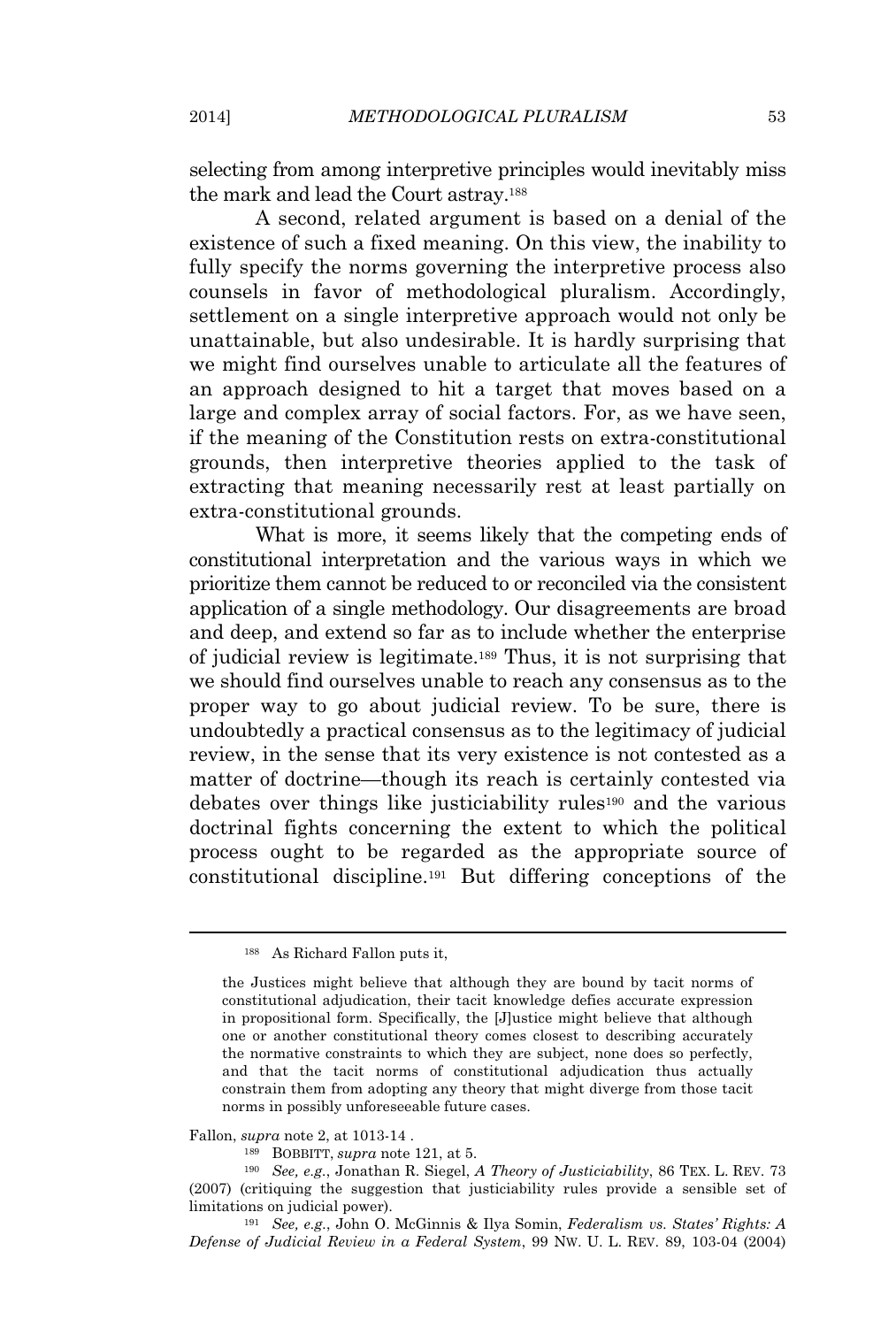function(s) of judicial review will have implications for specific interpretive tasks, and if one accepts the proposition that judicial review serves more than one function, then one is also likely to believe that different modes of interpretation are appropriate in different sorts of cases.<sup>192</sup> A perspective that is fixated on the counter-majoritarian difficulty, and is accordingly skeptical of judicial intervention, will find different interpretive approaches congenial than will a perspective that views courts as proper agents of change. In essence, the suggestion is that there are simply too many different mechanisms and ideas within the Constitution, and too many perspectives brought to the Constitution by those interpreting it, for any single meaning to exist or method to work.<sup>193</sup>

This suggests a third variety of normative argument in favor of pluralism, which rests on the view that pluralism best achieves some other goal that its proponent wishes to prioritize. Thomas Merrill, for example, has advocated an approach to judicial review that emphasizes judicial restraint, which he defines in terms of an observer's ability to predict the result in a case based on what has come before.<sup>194</sup> This approach is methodologically agnostic in the sense that it "simply requires that the judge adhere to whatever method produces the most easily-predicted results." <sup>195</sup> Laurence Tribe hints at a different

<sup>(</sup>discussing the claim that the political process can be relied on to protect federalism interests).

<sup>192</sup> *See* BOBBITT, *supra* note 121, at 124 ("Because there are many facets to any single constitutional problem and . . . many functions performed by a single opinion, the jurist or commentator uses different approaches as a carpenter uses different tools and often many tools in a single project.").

<sup>193</sup> Pragmatic theories of constitutional interpretation take a similar approach. For example, Dan Farber and Suzanna Sherry ground their vision of judicial review in both a rejection of the various "grand theories" that seek to bind judges to a single idea, *see generally* DANIEL A. FARBER & SUZANNA SHERRY, DESPERATELY SEEKING CERTAINTY: THE MISGUIDED QUEST FOR CONSTITUTIONAL FOUNDATIONS (2002), and a recognition that judges operate under real though imperfect constraints that channel their constitutional decisionmaking yet allow for the exercise of judgment and the application of multiple methodologies, *see generally* DANIEL A. FARBER & SUZANNA SHERRY, JUDGMENT CALLS: PRINCIPLE AND POLITICS IN CONSTITUTIONAL LAW (2009).

<sup>194</sup>

As I use the term, judicial restraint refers to a style of judging that produces the fewest surprises. Restrained judges render decisions that conform to what an experienced lawyer, familiar with the facts of the case and the relevant legal authorities, would counsel a client would be the most likely outcome. A restrained judge, in this sense, is not necessarily deferential to other political institutions.

Thomas W. Merrill, *Originalism, Stare Decisis and the Promotion of Judicial Restraint*, 22 CONST. COMMENT. 271, 274-75 (2005).

<sup>195</sup> "In other words, the value to be maximized—judicial restraint in the sense of a minimum of surprises—does not logically entail any particular judicial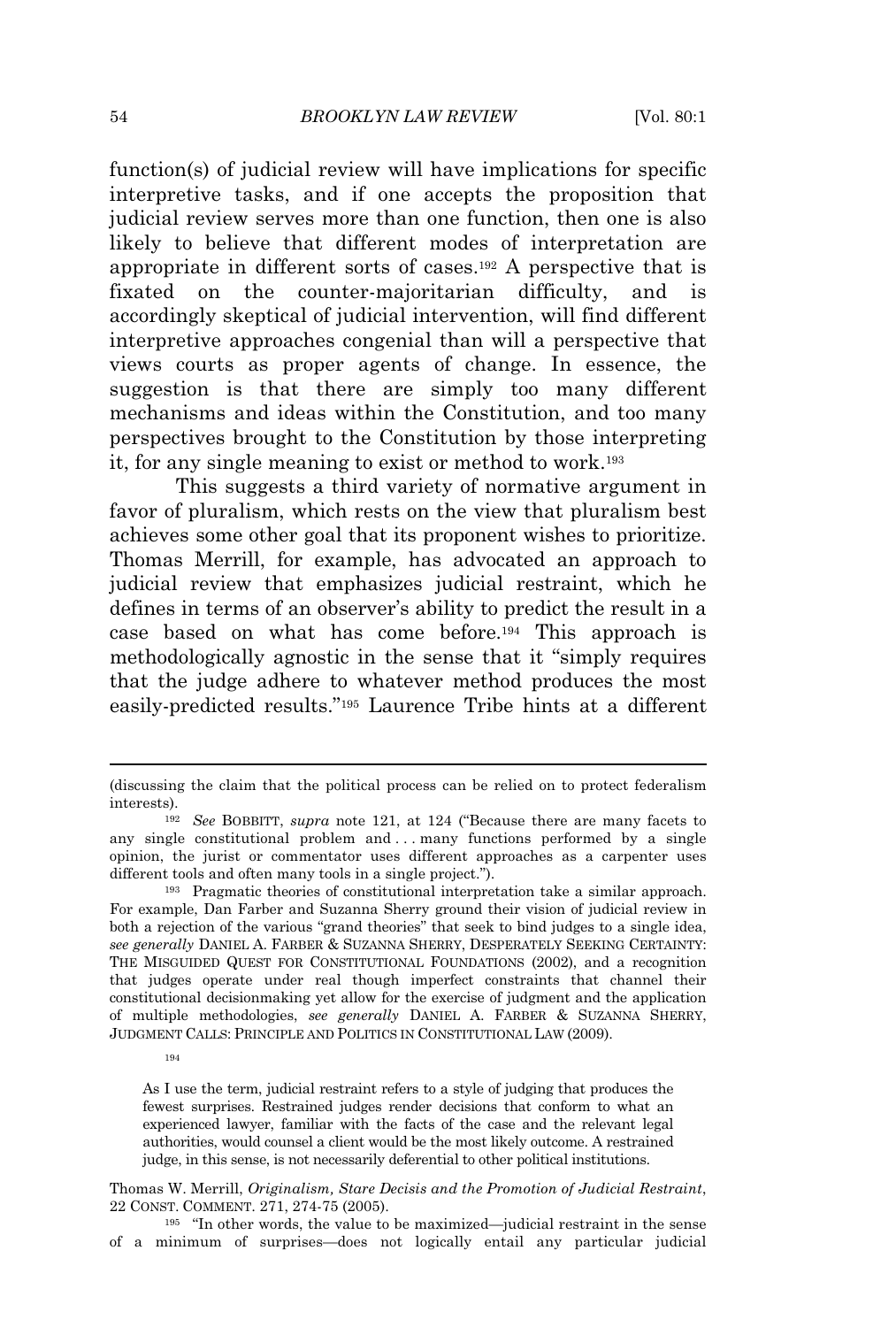rationale. Having noted that constitutional argumentation inevitably flows from premises "that no one can claim to have 'discovered' in a privileged place external to the disputants themselves and insulated from who they are and what groups they belong to," <sup>196</sup> Tribe observes that "in matters of power, the end of doubt and distrust is the beginning of tyranny."<sup>197</sup>

A final type of account is oriented less toward the document and the ideas it embodies and more toward pluralism's value in facilitating collective buy-in to the enterprise of judicial review and indeed to the American governmental system more generally. The lack of any settled interpretive methodology allows us to transcend our varied disagreements in the sense that each of us can lay claim to the true meaning of the Constitution. This means that determinations of constitutionality can be shallowly reasoned and "incompletely theorized." <sup>198</sup> Because they can resort to an array of different methodologies, the Justices are able to justify the Court's decisions in a way that can provide multiple segments of society with what they regard as satisfactory reasons. At the same time, dissenting Justices are able to articulate an alternate path of reasoning that will resonate with a different segment of the populace, who are accordingly able to regard their perspectives as having been aired and who have reason to hope their view will prevail in the next case. The overall result is that the Court's decisions are acceptable on a scale that would be unattainable were the Justices to attempt to reach agreement on a deeper justification.

There is a related sense in which pluralism might foster constitutional legitimacy. Because acceptance provides a very shallow source of constitutional legitimacy, it depends on breadth of support.<sup>199</sup> Our acceptance of the Constitution's legitimacy is not, for most of us, the product of any sort of conscious choice to be bound, but rather comes about via something that is better described as acquiescence.<sup>200</sup> The existence of differing methodological approaches, with their

methodology; the question of which methodology produces the most restraint is contingent upon other features of the legal system." *Id.* at 275.

<sup>196</sup> LAURENCE H. TRIBE, CONSTITUTIONAL CHOICES 5 (1985).

<sup>&</sup>lt;sup>197</sup> *Id.* at 7 (italics omitted).

<sup>198</sup> *See* Cass R. Sunstein, *Incompletely Theorized Agreements*, 108 HARV. L. REV. 1733, 1735 (1995).

<sup>199</sup> *See, e.g.*, Dorf, *supra* note 26, at 1771-72 (contending that the Constitution's legitimacy is tied to its general acceptance, which is in turn tied to a variety of interpretive approaches).

<sup>200</sup> *See Legitimacy*, *supra* note 51, at 1827 ("There is too much controversy among legal elites, and too little informed endorsement among the mass public, to warrant strong claims of legal legitimacy (as opposed to weak or disputable ones) for the interpretive methodologies that substantially define the judicial role.").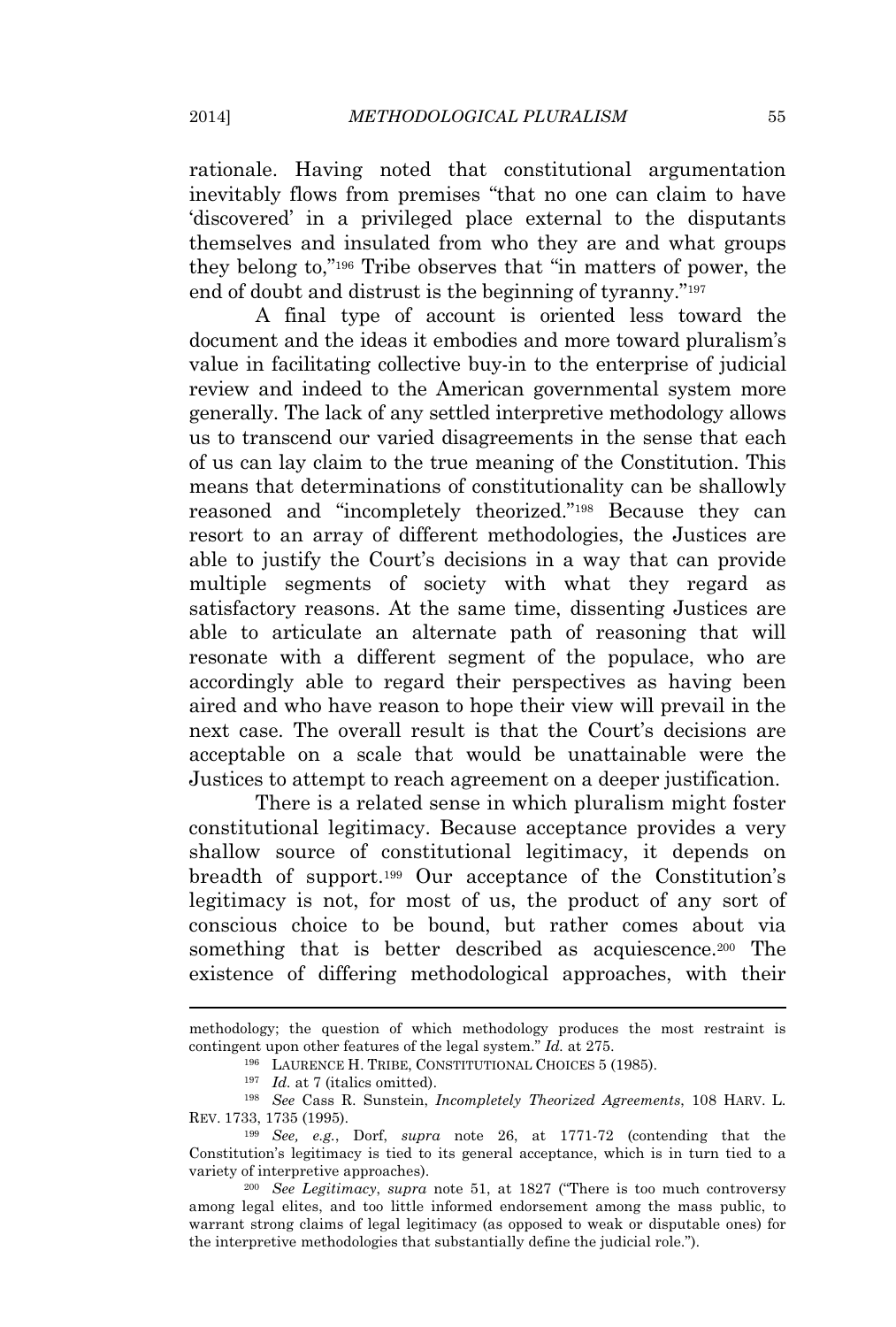varying underlying conceptions of the functions of the Constitution, enables this thin acceptance to continue by giving most segments of the population at least an occasional victory and thus vindication of its constitutional vision.<sup>201</sup> It is easier for the losing side in a case to accept defeat if it knows that it is only the result, and not the premises underlying it, that are established. This provides an incentive for the consistent voicing of dissenting views, thereby keeping the dialogue alive. This dynamic could explain both the lack of strong stare decisis with respect to substantive holdings and the lack of any formal requirement of methodological consistency.<sup>202</sup>

These arguments have considerable appeal. Perhaps there is methodological consensus, but centered on pluralism rather than any single approach. Nonetheless, while pluralism undoubtedly characterizes the actual practice of constitutional argumentation and decision making, there is little evidence to suggest that any of the participants in the process regard themselves as intentionally engaged in a pluralistic process. Justice O'Connor's concurrence in *Michael H*. <sup>203</sup> nods in that direction. And perhaps Chief Justice Roberts's confirmation hearing statements about not having "an overarching judicial philosophy that I bring to every case"<sup>204</sup> can be regarded as an endorsement of pluralism.<sup>205</sup> Indeed, perhaps those Justices and judges who claim not to have a theory are really endorsing pluralism, though there seems to be a difference between simply not having a theory of judging and affirmatively embracing a pluralistic approach.<sup>206</sup> The consciously pluralistic Justice may actively seek to consider an array of perspectives

Steven G. Calabresi, *The Crisis in Constitutional Theory*, 83 VA. L. REV. 247, 264 (1997).

<sup>202</sup> *See* BOBBITT, *supra* note 121, at 187-89.

201

<sup>203</sup> *See supra* note 4 and accompanying text.

<sup>204</sup> *See* Confirmation Hearing on the Nomination of John G. Roberts, Jr. to be Chief Justice of the United States: Hearing Before the S. Comm. on the Judiciary, 109th Cong. 159 (2005) (statement of CJ. John G. Roberts, Jr.), *available at* http://www.gpo.gov/ fdsys/pkg/GPO-CHRG-ROBERTS/pdf/GPO-CHRG-ROBERTS.pdf.

If anything, the cacophony of American constitutional discourse over the last two hundred years suggests that it is not constitutional rhetoric that unites us; it is our collective, social ability to see ourselves and our views in the Constitution when they are not there that unites us . . . . [M]ost views with any significant political support in American society usually get reflected in the constitutional opinions and rhetoric of at least one Supreme Court Justice.

<sup>205</sup> *Cf.* RUSH, *Freewill, on* PERMANENT WAVES (Mercury Records 1980) ("If you choose not to decide, you still have made a choice.").

<sup>206</sup> *But see* Richard A. Posner, *Against Constitutional Theory*, 73 N.Y.U. L. REV. 1, 9 (1998) (observing that "while in one sense pragmatism is indeed a theory, . . . in an equally valid and more illuminating sense it is an avowal of skepticism about various kinds of theorizing").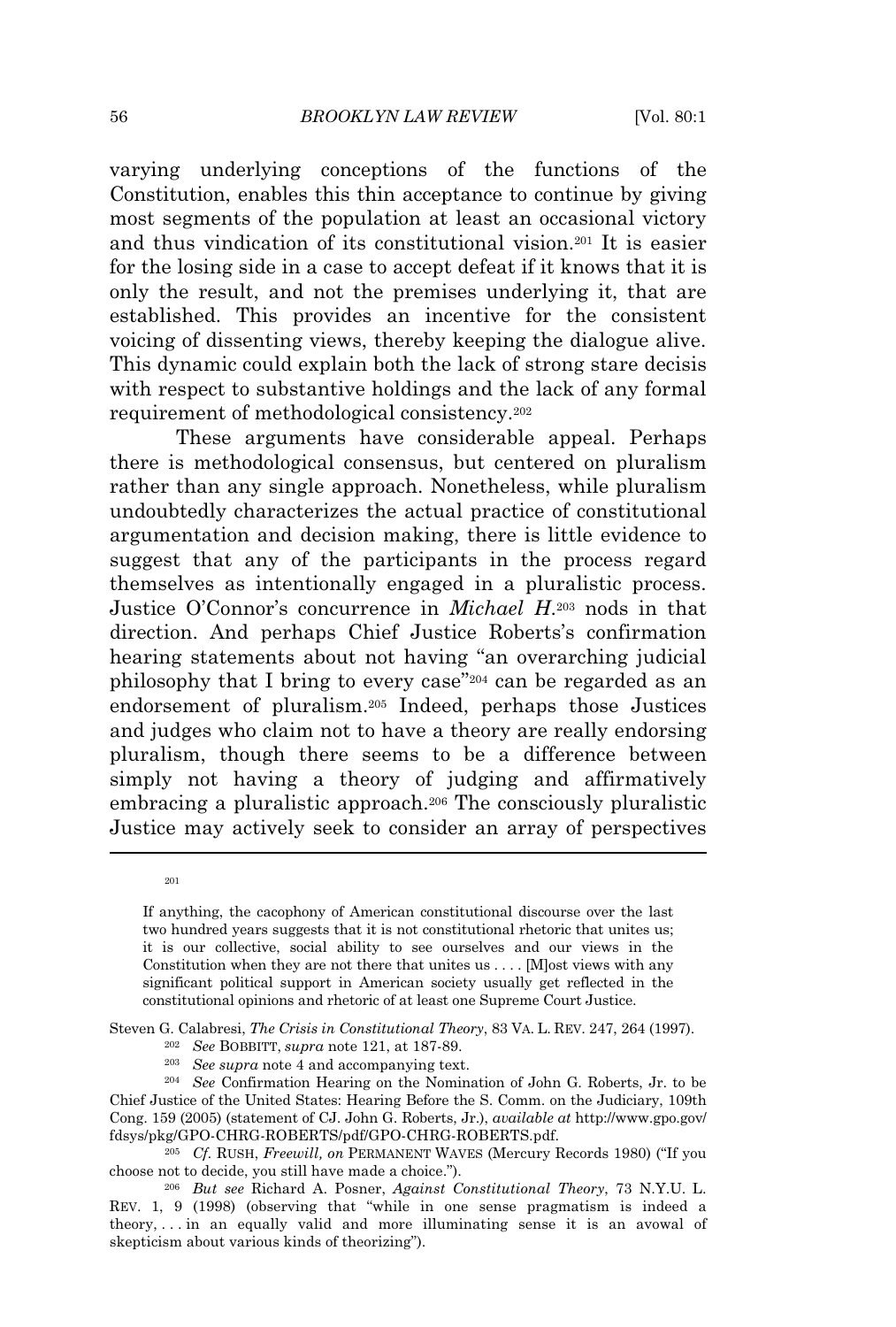in her decision making, for example, while the non-theorist will perhaps be less systematic. But there is little else in the Court's opinions to support the proposition that the Justices regard themselves as collectively committed to such a mission and even if some of the Justices support pluralism the support for it is quite obviously not unanimous. The descriptive reality thus seems not to be explained by some effort—whether in the sense that we can regard "the Court" as engaged in the effort or merely some of the Justices on it—to achieve a prescriptive ideal. The explanation must lie elsewhere.

## *B. Pluralism as Default*

If it is not the case that the Justices are intentionally embracing pluralism, but it is the case that pluralism is what we see, perhaps the appropriate conclusion is that pluralism is the default position. When the participants in the system cannot agree on how to approach some of the interpretive problems presented, pluralism will result so long as there are zones of dissensus concerning constitutional interpretation. Consider the hypothetical Court with which we opened, facing a sequel to *Heller*. <sup>207</sup> We could not expect it to adhere to *Heller*'s methodology because we have reached no consensus on what the Court should be doing, and what values the Justices should privilege, in these interpretive contexts. Yet the questions arise, and the courts must resolve them.

There are three components to the argument that this is the correct account of the interpretive practice that we see. The first is that there is no legal or extra-legal consensus that has developed with respect to questions of interpretive methodology. Whether it is a product of differing theories of constitutional legitimacy, differing notions of the function of judicial review or of the ends of government under the Constitution, or simply different psychological orientations, our constitutional discourse is cacophonous rather than choral. Each justice, each constitutional theorist, and, one imagines, each person to have given considerable thought to the matter, has his or her own take on the appropriate approach to the task. To take the easiest example, Justices Scalia and Thomas are both understood to be originalists, but they are not the same sort of originalists.<sup>208</sup>

<sup>207</sup> *See supra* note 20 and accompanying text.

<sup>208</sup> They parted ways, for example, in Gonzales v. Raich, 545 U.S. 1 (2005); *see also* Andrea Waters, Justice Antonin Scalia vs. Justice Clarence Thomas: The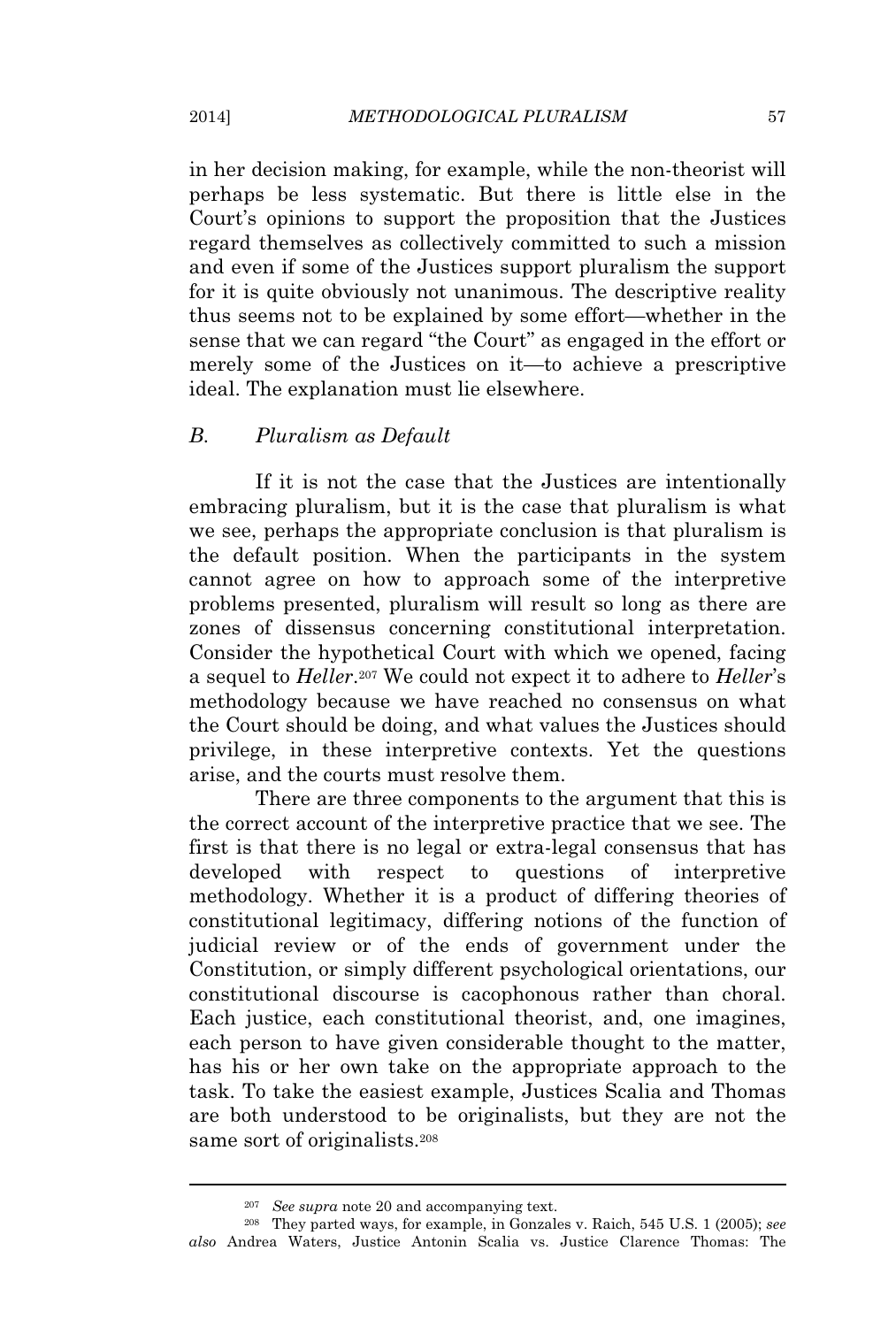This leads to the second component of the argument, which returns us to the notion that the Court is a collection of individuals rather than an institution with a collective will—a "they" and not an "it." <sup>209</sup> Each Justice has a different view of methodology, some of them fully developed and others less so, some of them based on a single factor and some of them more pluralistic. Each will find herself in the majority in some cases and will render opinions that read as if her preferred method of interpretation is established, accepted, and uncontroversial. She will do so on the understanding that these methodological pronouncements will not be regarded as binding, but perhaps with the hope that they will be persuasive. Each opinion thus serves as part of a largely uncoordinated effort to establish social consensus as to the appropriateness of the premises underlying the approach it adopts. Indeed, Justice Scalia has acknowledged as much with respect to his dissenting opinions.<sup>210</sup>

The final component of this account is recognition that there is no mechanism for forcing consensus. As we have seen, stare decisis is incapable of overriding this lack of methodological clarity. The decision to apply stare decisis is itself a decision to employ a methodology. It is not a choice that is inevitable, as demonstrated by civil-law systems, which do not give precedential effect to judicial decisions. Instead, we have chosen it on the common law's understanding that doing "law" entails the doctrine of precedent. That commitment is a general one, and within it there exists disagreement over the precise nature of what a commitment to precedent involves, especially in terms of its scope.<sup>211</sup> There is more general

<sup>209</sup> Vermeule, *supra* note 6, at 549.

I'm advocating for the future. Who do you think I'm writing my dissents for? I'm writing for the next generation and for law students. You know, read this and see if you want to go down that road. We'd be better off on all sorts of issues on legislative history, on originalism. But I'm not going to persuade my colleagues and I'm not going to persuade most of the federal bench. They've had this so-called living Constitution stuff, you know, from the time they were in law school. That's not going to change. But maybe the next generation will see the advantages of going back to the way we used to do things.

Dan Slater, *Law Blog Chats With Scalia, Part II: 'Master of the Dissent'*, WALL ST. J. LAW BLOG (May 30, 2008, 9:04 PM), blogs.wsj.com/law/2008/05/30/law-blog-chats-withscalia-part-ii-master-of-the-dissent/.

<sup>211</sup> *See supra* note 42 and accompanying text. For a recent, sophisticated effort to unpack the issues related to the scope of stare decisis in constitutional adjudication, see generally Randy J. Kozel, *The Scope of Precedent* (Notre Dame Legal Studies Paper, No. 1443, 2014), *available at* http://ssrn.com/abstract=2312581 (click "Download This Paper").

<sup>&</sup>quot;Originalist Bloc" Divided, (2012) (unpublished honors thesis, Berkeley Legal Studies), *available at* http://legalstudies.berkeley.edu/files/2012/02/Andrea-Waters-Sp-11.pdf.

<sup>210</sup> Justice Scalia has expressly noted that he regards his dissents as engaged in this sort of advocacy: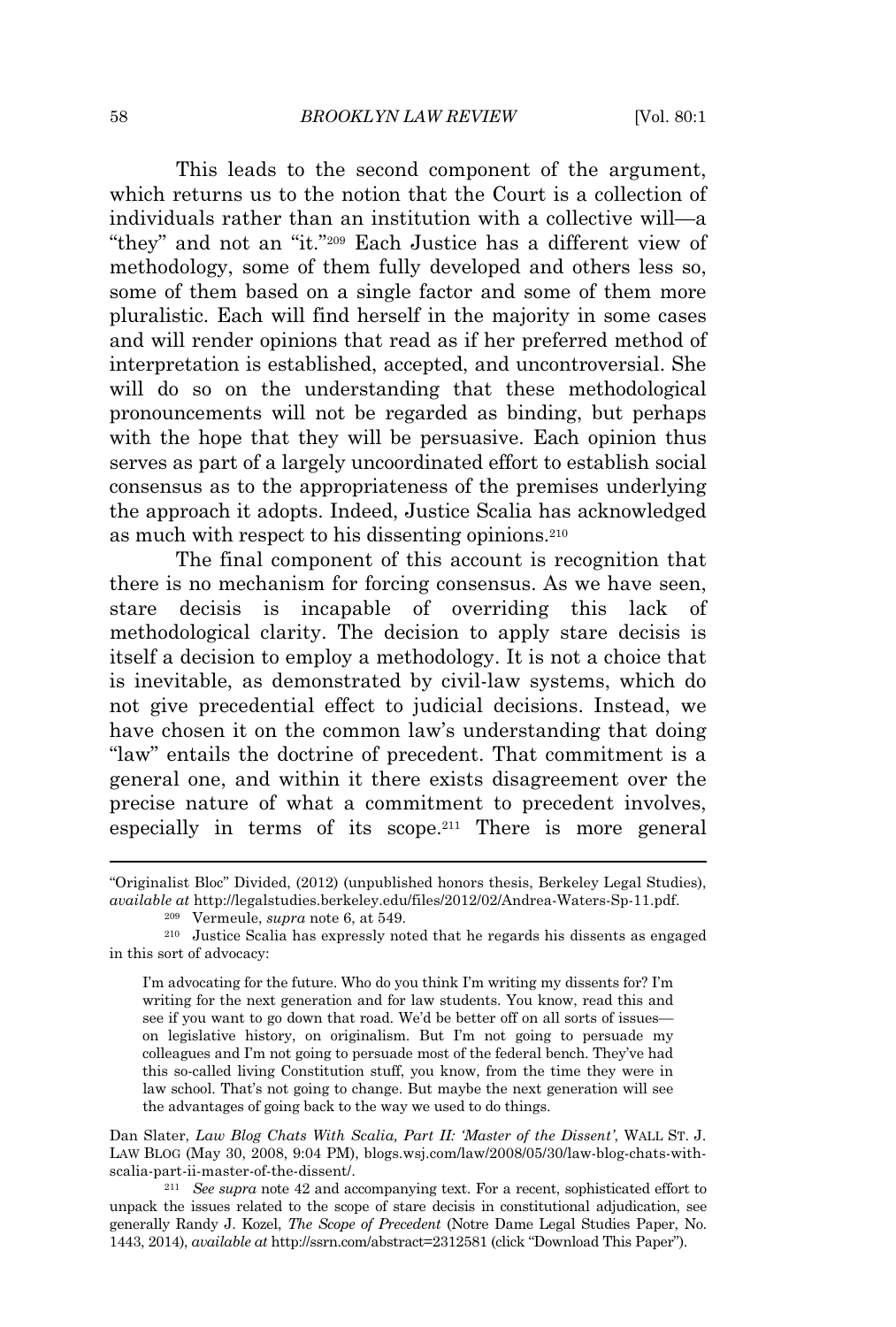agreement concerning its strength, especially as applied to interpretation of the Constitution.<sup>212</sup> It is understood to be a methodology of flexible application that comes into play only in the law's transitional zones.<sup>213</sup> It is, moreover, a process that in its application is not independent of other methodologies, but is instead deeply intertwined with them and grounded in the same base of social consensus. A court's conclusions about relevant categories of assimilation will often, if not always, be based in or at least influenced by its methodological assumptions. Facts that are relevant to drawing connections between cases under one methodology will be irrelevant under another.

This characterization is bolstered by the fact that the nature of the Court's case law is consistent with the suggestion that what appears to be methodological stare decisis is simply the emergence of consensus. Consensus is built-in when it comes to decision-rule methodology.<sup>214</sup> And insofar as the Court appears to engage in consistent analysis with respect to determining operative propositions, this consistency occurs not out of any conscious decision to maintain fidelity with the approach of past cases (or at least not primarily so) but rather out of the fact that a succession of majorities have found a given method to be a palatable approach. Over time, then, a given approach might build up enough inertia or buy in (or become engrained in the legal culture to such an extent) that it is no longer something to be called into question. As efforts to persuade become successful, "they" coalesce into "it." In the meantime, however, the Justices will continue to spar as they have.

# *C. Pluralism and External Constraints*

A final category of explanation for methodological pluralism arises out of the fact that the Court does not operate in a vacuum. It has, as the saying goes, neither the power of the sword or the purse, and consequently must resort only to the power of its justifications to secure support for and compliance with its rulings.<sup>215</sup> Viewed from within the legal system, this seems at first to present a strong argument for methodological consistency. A court that can justify its decisions by referencing

<sup>212</sup> *See supra* note 59.

<sup>213</sup> *See supra* Part I.B.4.

<sup>214</sup> *See supra* Part II.B.2.

<sup>215</sup> *See* THE FEDERALIST No. 78 (James Madison); Baker v. Carr, 369 U.S. 186, 267 (Frankfurter, J., dissenting) ("The Court's authority—possessed of neither the purse nor the sword—ultimately rests on sustained public confidence in its moral sanction.").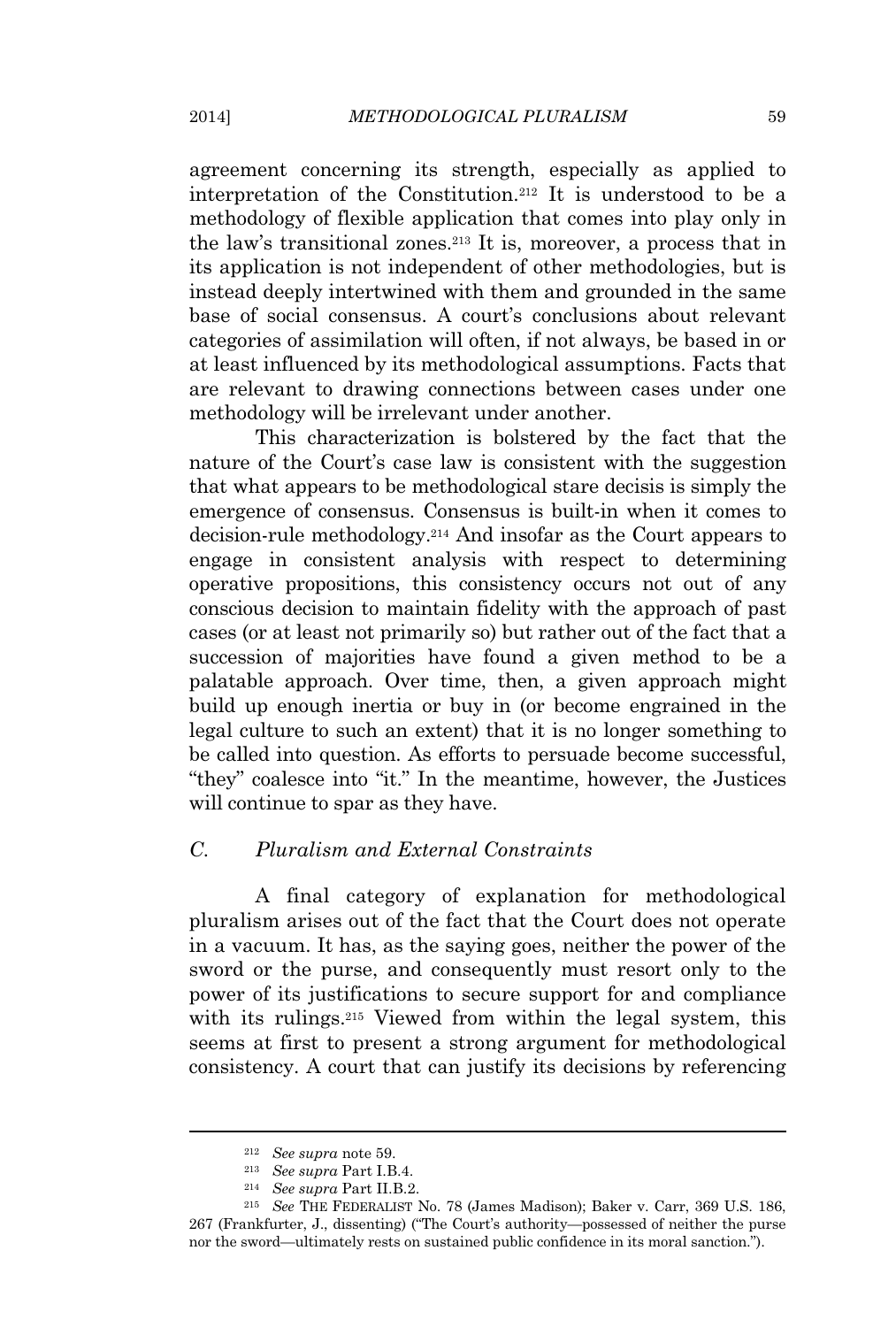its use of the methodology that it always uses is seemingly a court that can invoke the rule of law rather than the rule of men.

Logical consistency, however, is not the same as political palatability. The consistent application of any methodology that is not completely manipulable and indeterminate would lead, at least occasionally, to results that place the Court at odds with those who must implement its decisions and with the public that must accept them. The case of originalism and paper money presents an easy example.<sup>216</sup> It might be the case that if the Court were to hold that paper money is unconstitutional the result would be an amendment to the Constitution authorizing paper money. Whether that were to result or not, it seems likely that such a holding would generate considerable backlash against the Court. Whether one accepts the version of the story about President Roosevelt's Court-packing plan, in which the Court's change in course was a result of the associated political pressure, the underlying dynamic—one in which the Court is aware of the fact that it risks being ignored whenever its holdings stray too far from what is politically palatable—is difficult to deny.<sup>217</sup>

On this account, methodological pluralism serves as something like an institutional safety valve. The Court can avoid having to follow the logic of a single approach to an undesirable conclusion, and meanwhile preserves the ability to offer a justification for its decision that draws from methodologies that fall within the zone of appropriately legal argumentation.

We can also consider the appointment process as part of this dynamic. Whatever the significance of the "switch in time," much of the work of the New Deal Court was undertaken by Justices appointed by President Roosevelt. The selection of those Justices, as is largely true with Supreme Court appointments more generally, depended to a great degree on their anticipated approach to the job.<sup>218</sup> This is not to suggest that the selection

<sup>216</sup> *See supra* note 176 and accompanying text.

<sup>217</sup> *See, e.g.*, Michael J. Klarman, *Majoritarian Judicial Review: The Entrenchment Problem*, 85 GEO. L.J. 491, 544 n.246 (1997) (identifying situations in which the Court appeared to check itself based on political realities); *cf.* Henry M. Hart, Jr., *The Time Chart of the Justices*, 73 HARV. L. REV. 84, 99 (1959) (noting that the Court "does not in the end have the power either in theory or in practice to ram its own personal preferences down other people's throats").

<sup>218</sup> *See, e.g.*, Robert S. Peck, *New Supreme Court Justices and the "Freshman Effect*,*"* 4 CHARLESTON L. REV. 149, 161-70 (2009); Lori A. Ringhand, *In Defense of Ideology: A Principled Approach to the Supreme Court Confirmation Process*, 18 WM. & MARY BILL RTS. J. 131, 160-61 (2009) ("[P]residents tend to get what they want *on the issues they care* about, even if their nominees surprise them (or their reconfigured political coalition) on other issues.").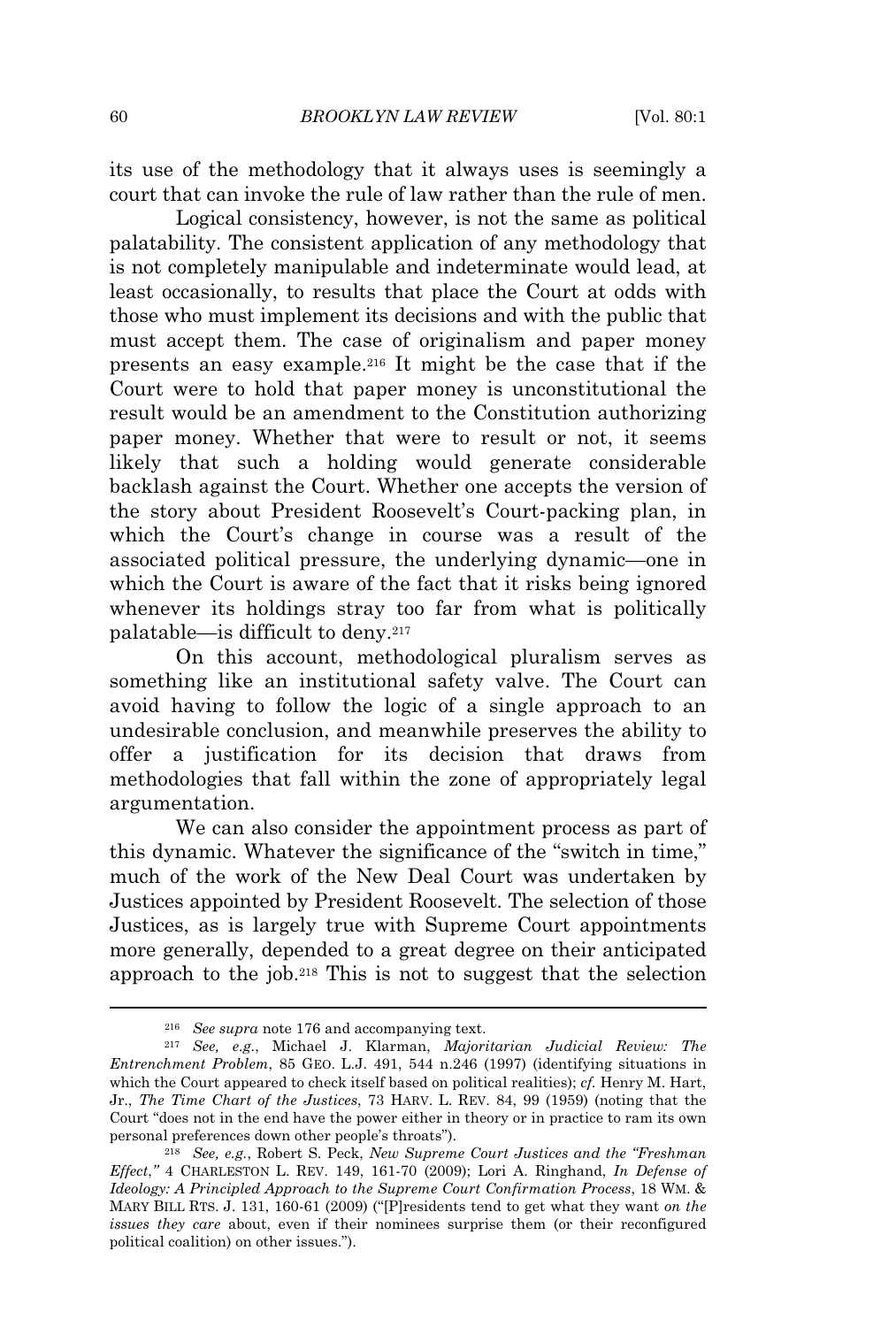process turns to a great deal on methodological commitments. Indeed, one imagines that many prospective Justices would, like Chief Justice Roberts, disclaim any such commitments. The point is simply that the Court is not a closed system. Even if all the Justices were to arrive at methodological consensus among themselves, if that consensus were not shared by the legal community more broadly, the appointment of new Justices to the Court would upset whatever balance had been achieved.

#### **CONCLUSION**

As the proponents of statutory methodological stare decisis have recognized, the case for the doctrine's application to constitutional interpretation seems plausible. Indeed, one can credibly ask how we can claim to treat like cases alike without committing ourselves to employing a consistent mode of analysis. Why, then, do we not apply stare decisis to interpretive methodology? Why would we not require, or at least expect, a future Supreme Court that faces a Second Amendment question and disagrees with *District of Columbia v. Heller* to justify not only a departure from *Heller's* substantive holding but also its originalist mode of analysis?

At a narrow level, the answer is that stare decisis is, in effect, too weak and ill-fitting a tool. Its force is scalar rather than absolute, yet the logic of its application would entail a stare decisis effect stretching across the entire Constitution, or at least large swaths of it. Any attempt to use a case like *Heller* to bind interpretive choices, then, would collapse under its own weight. There is a theoretical disconnect as well, because resort to stare decisis draws on a common well of legitimating social consensus with other methodological choices. The privileging of any particular methodology must accordingly be rooted in that consensus.

This connection to social consensus is also apparent in those areas of constitutional adjudication where we do see methodological consistency. Mostly this is within the narrow realm of decision rules, like tiered scrutiny or *Chevron*, which do not threaten to escape their substantive bounds, and which are products of the provisional consensus generated by settled operative propositions. Acceptance of a given understanding of the meaning of the Equal Protection Clause, for example, generates a common understanding that tiered scrutiny is an effective means to implement that meaning. But it is also present at a broader level, as in our acceptance of the appropriateness of appeals to past cases and the inappropriateness of decisions based on coin flips or by resort